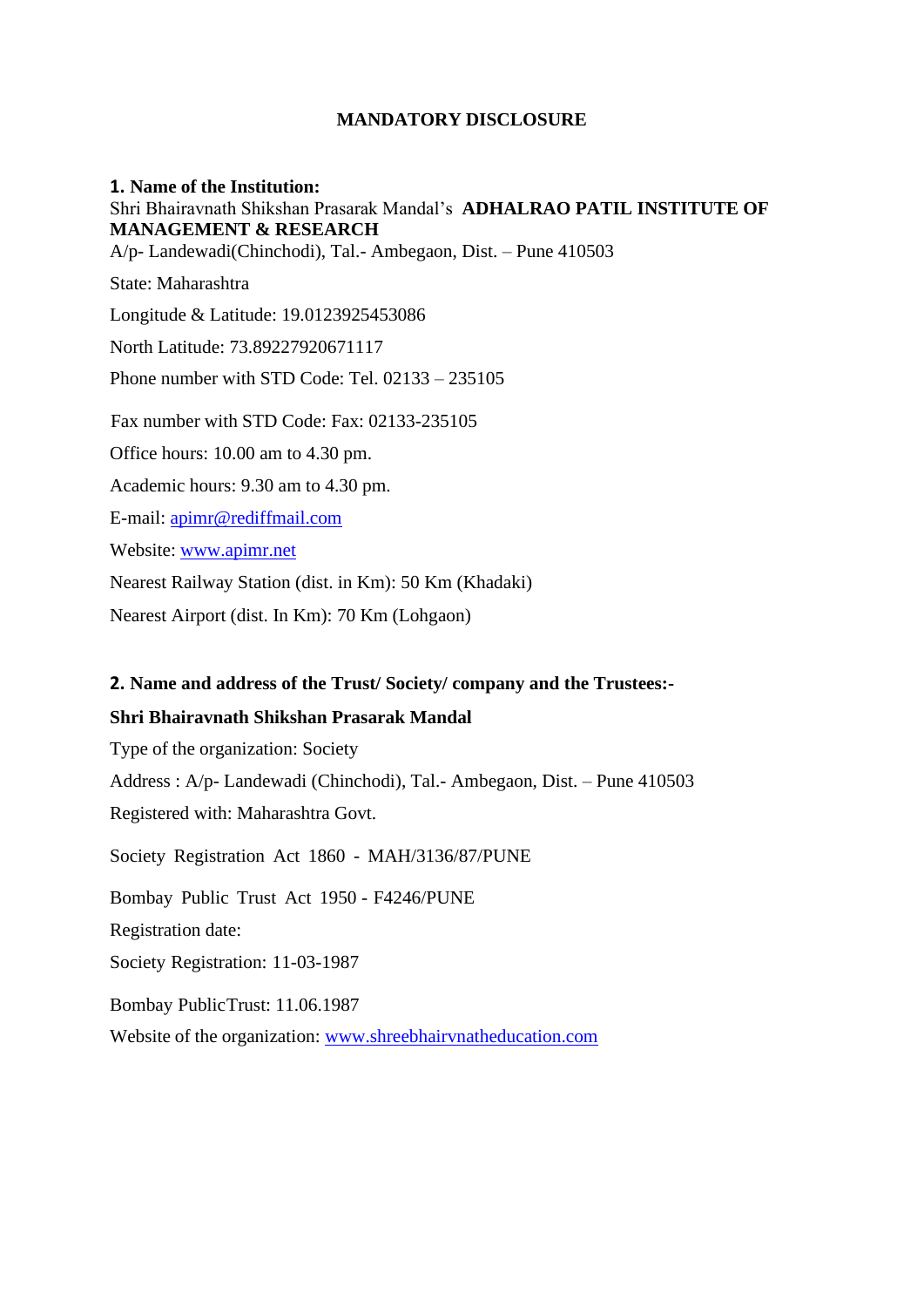## **3. Name and address of Director:-**

## **DR. JITENDRA M. HUDE**

Designation: Director Phone number with STD code: 02133-235105

FAX number with STD code: 02133 – 235105

Email [: jmhude@rediffmail.com.com](mailto:%20:%20%20jmhude@rediffmail.com.com)

Highest Degree: Ph.D. Field of Specialization: IT

## **4. Name of the Affiliating University:SAVITRIBAI PHULE PUNE UNIVERSITY** Address:

Ganeshkhind, Pune-411007

Website: [www.unipune.ac.in](http://www.unipune.ac.in/)

Latest affiliation period: Annual Affiliation 2021-22

## **5. Governance**

## **5.1 Member of the Board and their brief background**

| No.        | Name                                 | Designation                   |
|------------|--------------------------------------|-------------------------------|
| 1.         | Hon. Shri Shivajirao Adhalrao Patil  | Chairman                      |
| 2.         | Shri Akshay Adhalrao Patil           | Secretary                     |
| 3.         | Mr. Apurva Adhalrao Patil            | <b>Joint Secretary</b>        |
| 4.         | Mrs. Kalpana Adhalrao Patil          | Member – Trust                |
| 5.         | Member Representative of DTE         | Representative of DTE         |
| 6.         | Member Representative of AICTE       | Representative of AICTE       |
| 7.         | Member Representative of SPPU        | Representative of SPPU        |
| 8.         | Member Representative of Govt. of MH | Representative of Govt. of MH |
| 9.         | Prof. Mahesh Bombale                 | Member Teaching Staff         |
| 10.        | Prof. Smita Sonawane                 | Member Teaching Staff         |
| 11.        | Dr. Dayanand Surwade                 | Member of IQAC                |
| 12.<br>5.2 | Dr. Jitendra Hude                    | Director – APIMR              |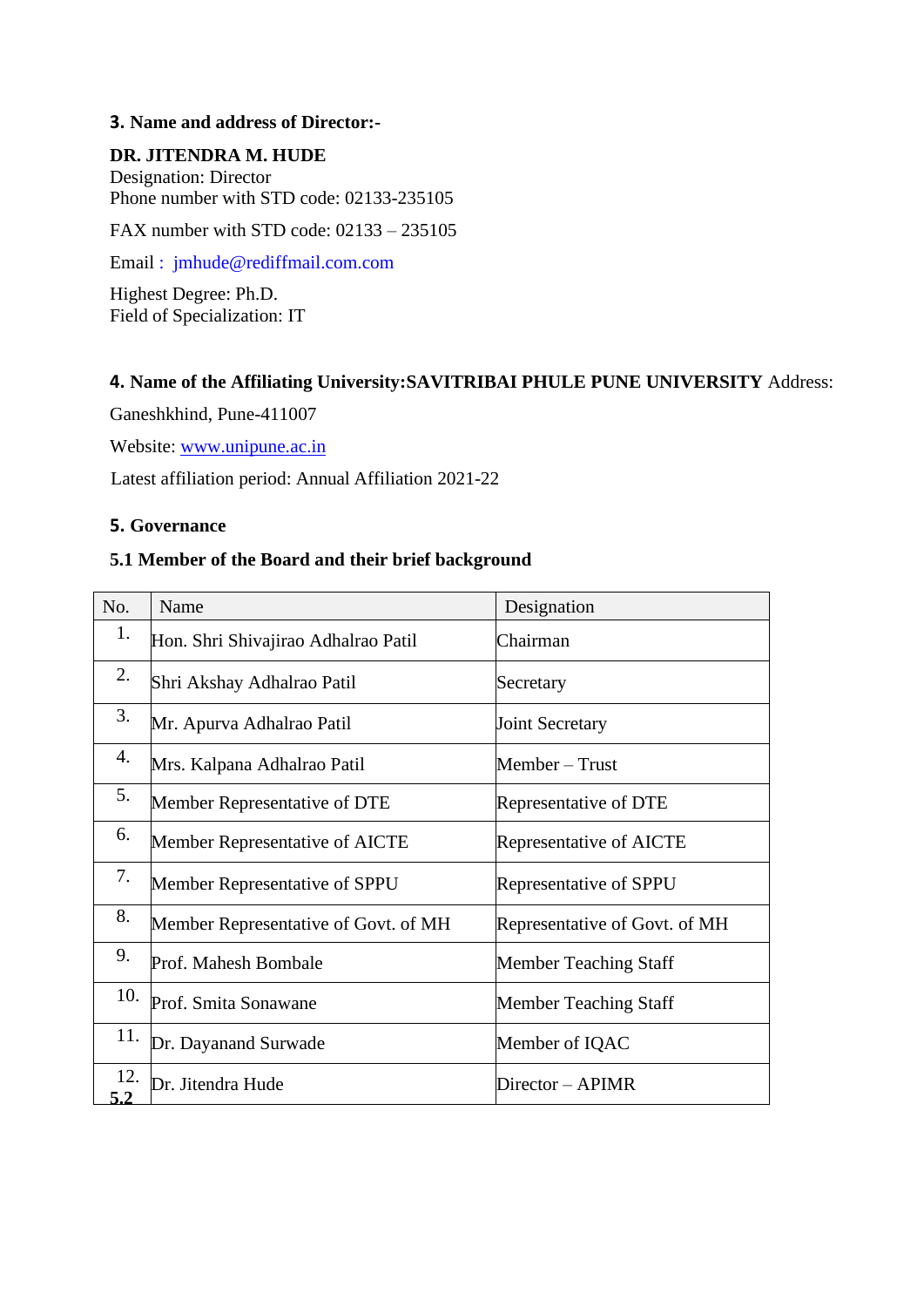# **Chairman Message Hon'ble Shri. Shivajirao Adhalrao Patil Chairman -SBSPM**

Shri Bhairavnath Shikshan Prasarak Mandal (SBSPM) is established with the objective of creating center of excellence from Primary to Post graduate and Professional education. And Social transformation can be brought about through the medium of dynamic education to rural masses. Then, Indians are emerging as leaders across various professional sectors. It has become a greater challenge for the education sector to nurture and groom such abundant talents, which is all set to take industry's quest for excellence to dazzling new heights. It is in this same spirit of excellence, that we at APIMR have laid each brick. APIMR is thus an Institute of higher education with social commitment.

To achieve this, we have handpicked the best faculty from diverse fields and expertise. We have also invested in state of art facilities and infrastructure with good governance to supplement the culture and environment of APIMR. Moreover, it's our pledge to change in tandem with the changing requirements of the industry and mold, develop nurture talent that will make the nation proud.

## **Secretary Message**

## **Mr. Akshay Shivajirao Adhalrao Patil Secretary – SBSPM**

Adhalrao Patil Institute of Management and Research is one of the premier institutes in Management founded in the year 2009. In a very short Span of time the institute has established itself in imparting the quality education which is one of its objectives. in the 21st Century. the field of 'Management Education' is transforming at a rapid pace; evidenced than ever before.

The MBA course has been started with a specific mission so as to acquaint the managers graduating from the APIMR with noble practices of team work and quality aspects. I expect all of you to be sincere, responsible and committed to your work with "never give up" attitude and committed towards the unquenchable thirst of knowledge."

## **Director message**

**Dr Jitendra Hude Director** 

Welcome!

Bhairavnath Shikshan Prasarak Mandal's Adhalrao Patil Institute of Management and Research (APIMR) is an institution established by Hon'ble president Hon'ble Shri Shivajirao Adhalrao Patil, a well-known entrepreneur and Member of 14th,15th,16th Lok Sabha, Government of India, a personality who struggled a lot to grow.





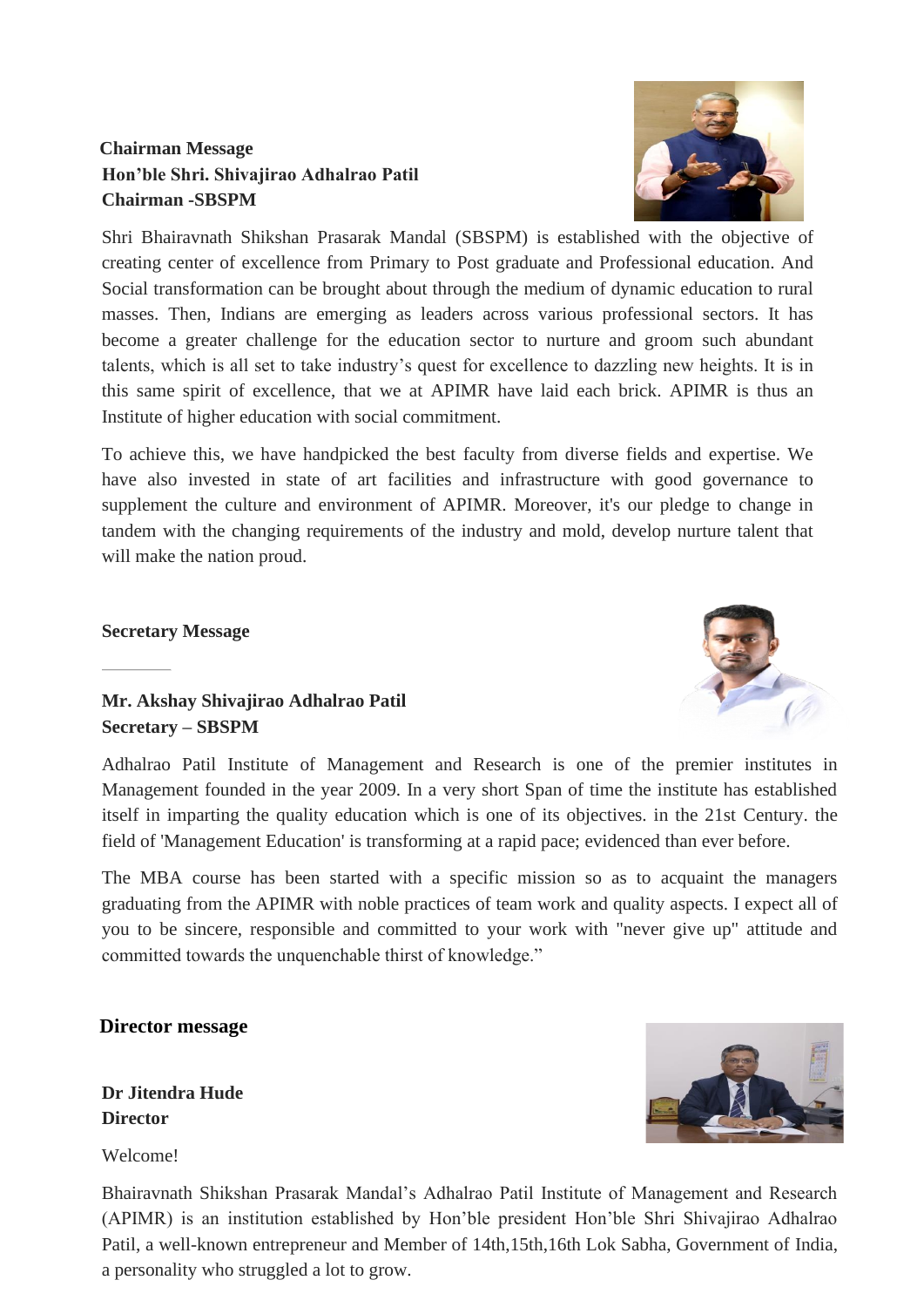APIMR is a preferred destination for aspirants of Management Education. Leading training techniques along with character and personality building exercises provided to them make them confident, sharp and intelligent. They get chance to show their talents and know themselves. This transformation makes them future ready Management Professionals and quality managers and entrepreneurs to create further employment.

Qualified teachers exercise Practical & Experience based learnings, Classroom Theories, standardized process of training to build Logic and technical Skills with up-to-date knowledge among the students. They are involved into research and innovation techniques which supports quality education. Which makes them more helpful and cooperative to receive more respect from the students and society. I assure you that being part of this family will make you successful and socially responsible personality, a respected Indian citizen. One again I welcome you to APIMR.

| <b>Sr. No.</b> | <b>Name</b>                | <b>Designation</b>                       |
|----------------|----------------------------|------------------------------------------|
|                | Dr. Jitendra Madhukar Hude | Director                                 |
| 2              | Dr. Dayanand Surwade       | <b>Representative of Faculty Members</b> |
| 3              | Dr. Dhananjay Pingale      | <b>Representative of Faculty Members</b> |
| 4              | Prof. Mayur Chikhale       | <b>Representative of Faculty Members</b> |
|                | Prof. Mahesh Bomble        | <b>Representative of Faculty Members</b> |
| 6              | Prof. Smita Sonawane       | <b>Representative of Faculty Members</b> |
|                | Mrs. Mugdha Kale           | Representative of Non-Teaching Staff     |

## **5.2 Member of Academic Advisory Body**

## **5.3 Frequency of Board Meeting and Academic Advisory Body: -** 2 times in a year.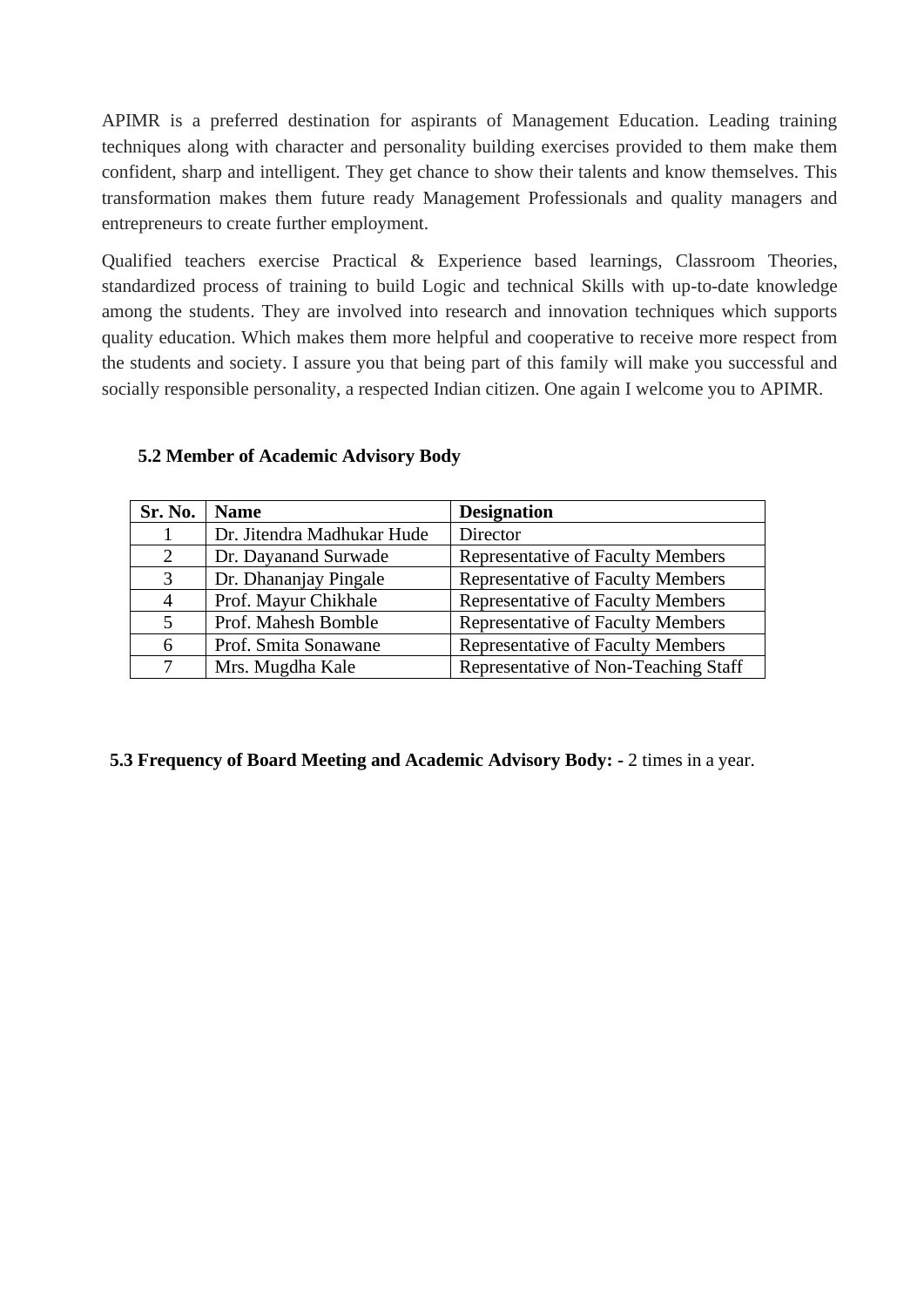## **5.4 Organizational Chart & Processes**

Organizational chart and processes of APIMR

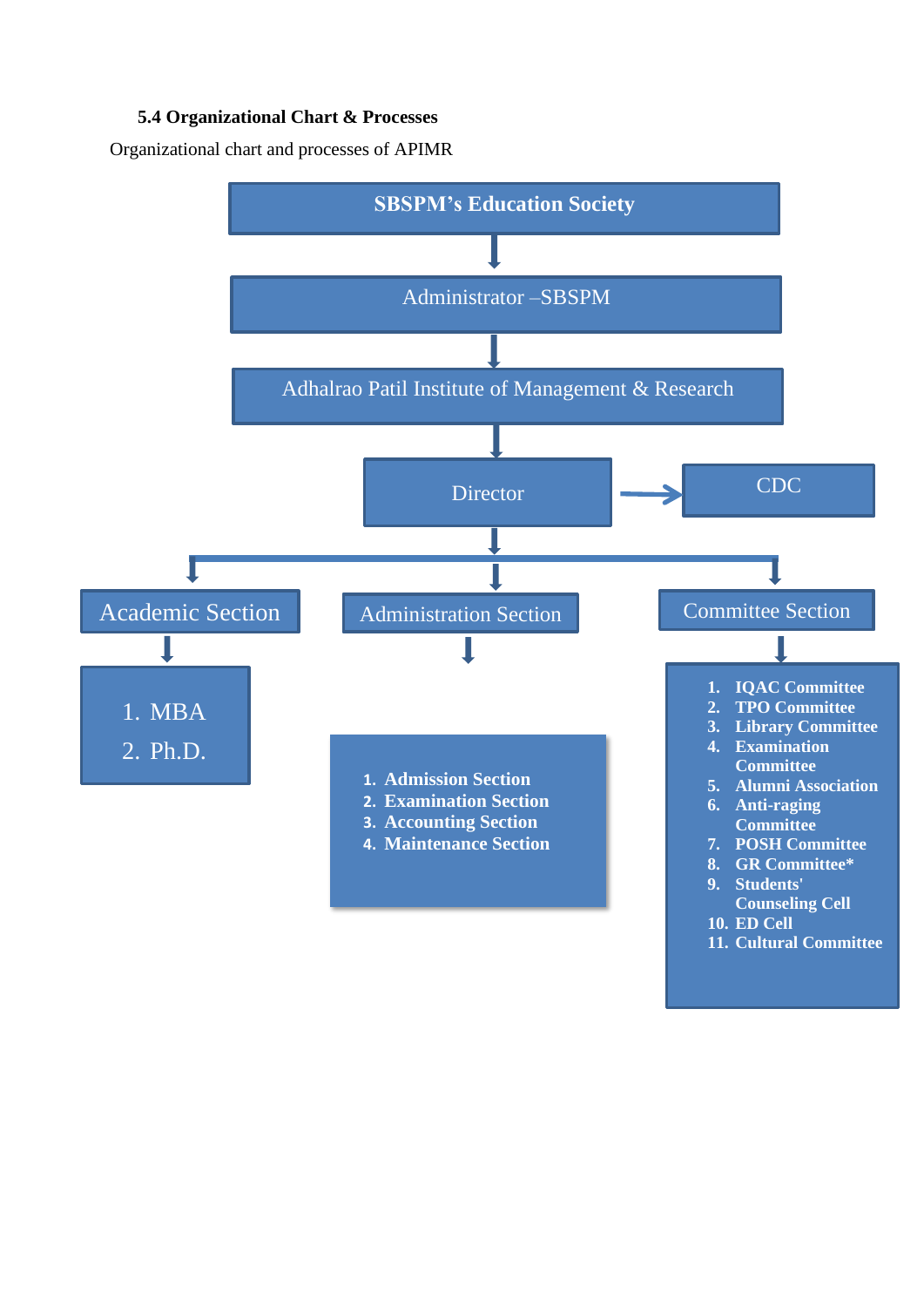## **5.5 Nature and Extent of involvement of Faculty and students in academic affairs/**

## **improvements**

- APIMR believes the participatory approach of governance for achieving its goals. Thus APIMR Faculties as well as Students actively participates in various curricular and noncurricular Academic activities.
- Faculty members are attending International, National & University level conferences, FDP's and Workshops. They are also involved in S. P Pune University Work. Such as – playing role as Member of Board of Studies, involved in academic meetings and process, semester wise online as well as written Paper Setting, CAP (Central Assessment Program) of S.P. Pune University as assessor, conduction Viva-Voce, External Senior Supervisor in various other institutions of S.P. Pune University and other universities.
- Not only faculty but also students also actively participate in plethora of academic activities. Some of the activities in are completely organized by the students.
- Complete freedom about teaching pedagogy, evaluation.
- Feedback from students about teaching and syllabus completion.

## **5.6Mechanism/ Norms and Procedure for democratic/ good governance**

The institution is thriving to achieve Vision and Mission of APIMR through forming various bodies and committees. The institute follows democratic and participatory approach of governance for achieving its goals. Overall quality is managed through Internal Quality Assurance Cell (IQAC) and Administrative and Academic Audit (AAA). These committees meet often, discuss the related issues and take appropriate decision with respect to the requirement. APIMR provide environment of high academic excellence and research. The governance of institute not only preaches values, but practices them. All these, make students responsible citizens who contribute to development of company, economy and society at large. Thus institute develops human resources with appropriate qualities who in turn contribute to national development.

APIMR prepares a perspective plan including academic and events calendar for complete Academic year. Institute carries out various activities through committees which are composed and co-ordinated by faculty members. Co-coordinators along with committee members discuss and take appropriate decision regarding work entrusted to them. This ensures dedicated participation of teachers in decision making bodies of the institute. Thus right from the planning for the academic and other activities is done in democratic and participative manner where all the stakeholder i.e. Students, parents, staff, employer and management are involved.

## **5.7 Student Feedback on Institutional Governance/ Faculty performance**

APIMR collects feedback from the students. The students are asked to rate each of the faculty to the best of their judgment. Students are also free to write an open ended feedback related to specific faculty or in general. During this the name of the particular not asked to maintain the secrecy and generate true feedback from the students.

The overall filled up feedback form are analyzed and overall rating of the faculty is calculated in percentage. The Director points out area of improvement and call individually faculty separately and gives specific points from specific feedback.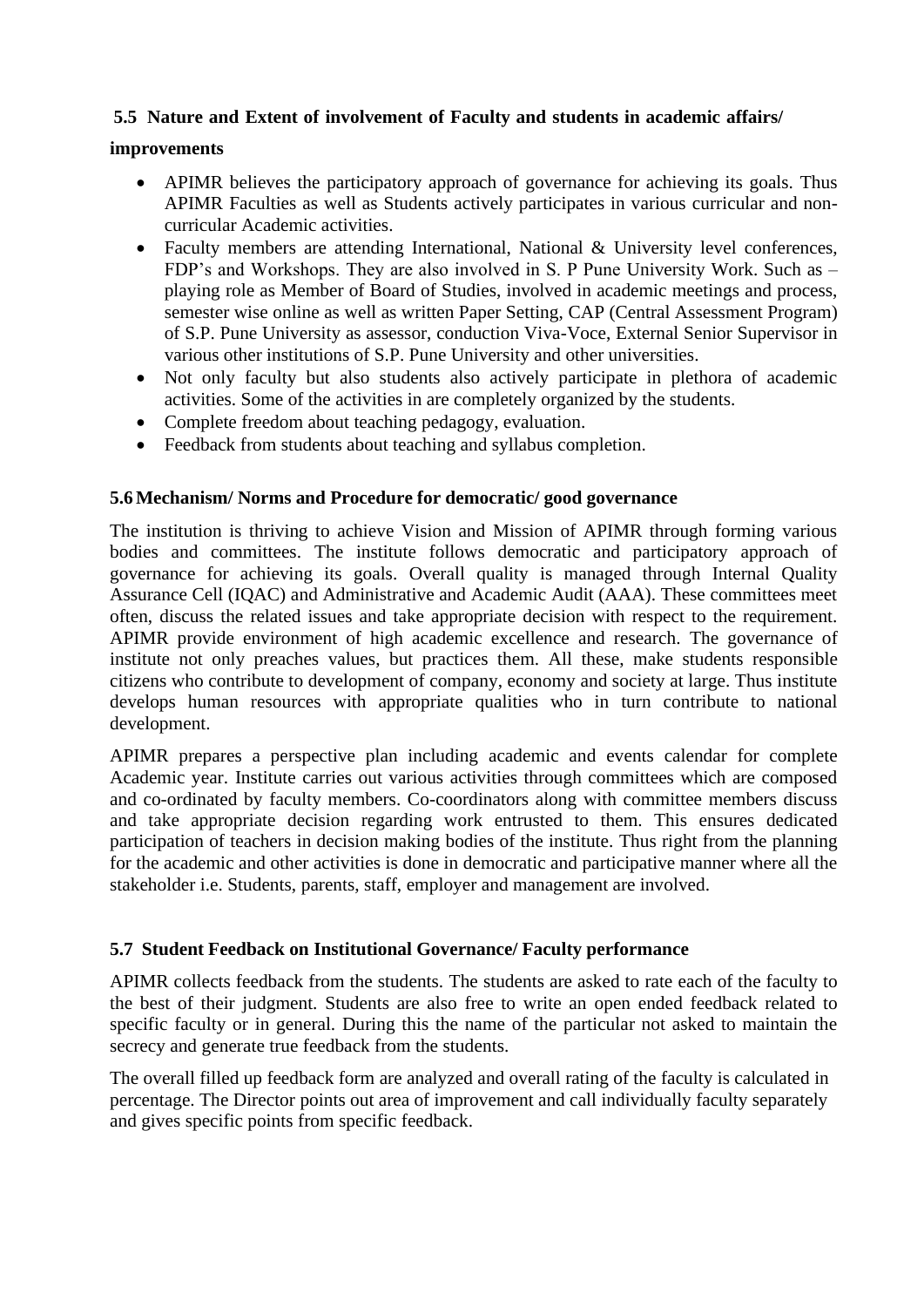## **5.8 Grievance Redressal mechanism for Faculty, staff and students Establishment of Grievance Redressal Committee**

The institute has online grievance redressal mechanism for faculty, staff & Students. According to the AICTE's Establishment of Mechanism for Grievance Redressal, Regulation 2012, the Grievance Redressal Committee has been constituted on 9th July 2012.with the objective of resolvingthe grievances of students, parents, and others.

The Institute has Grievance Redressal Committee to look after grievance of students & staff.

Formation of Institute's Grievance Redressal Committee:

| Sr. No.        | <b>Name</b>           | <b>Designation</b>       |
|----------------|-----------------------|--------------------------|
| 1              | Dr. Jitendra Hude     | Chairperson              |
| 2              | Dr.Dayanand Surwade   | Member                   |
| 3              | Prof. Ashwini Devkate | Member                   |
| $\overline{4}$ | Prof. Savita Khetri   | Member                   |
| 5              | Mr. Amol Alhat        | Student's Representative |
| 6              | Mr. Yogesh Patil      | Student's Representative |
| 7              | Ms. Swapnaja Vitkar   | Student's Representative |

**Student Grievance Redressal Cell – Members**

## **Faculty Grievance Redressal Cell**

| Sr. No.        | <b>Name</b>         | <b>Designation</b>         |
|----------------|---------------------|----------------------------|
|                | Dr. Jitendra Hude   | Chairperson                |
| $\overline{2}$ | Dr. Gulab G. Parkhe | <b>Associate Professor</b> |
| 3              | Mr. Mahesh Mandik   | <b>JR Assistant SPPU</b>   |
| 4              | Dr.Dayanand Surwade | Member                     |

All the aggrieved students, their parents and others may henceforth approach the Grievance RedressalCommittee.

## **5.9 Establishment of Anti Ragging Committee**

The Institute has Anti Ragging Committee to take preventive measures for ragging & handling ragging related issues.

## ACTION AGAINST RAGGING:

Maharashtra Prohibition of Ragging Act 1999 which is in effect from 15th May, 1999 has the following provisions for Action against Ragging:

Ragging within or outside of any educational institution is prohibited.

Whosoever directly or indirectly commits, participates in, abets, or propagates ragging within or outside any educational institution shall, on conviction, be punished with imprisonment for a term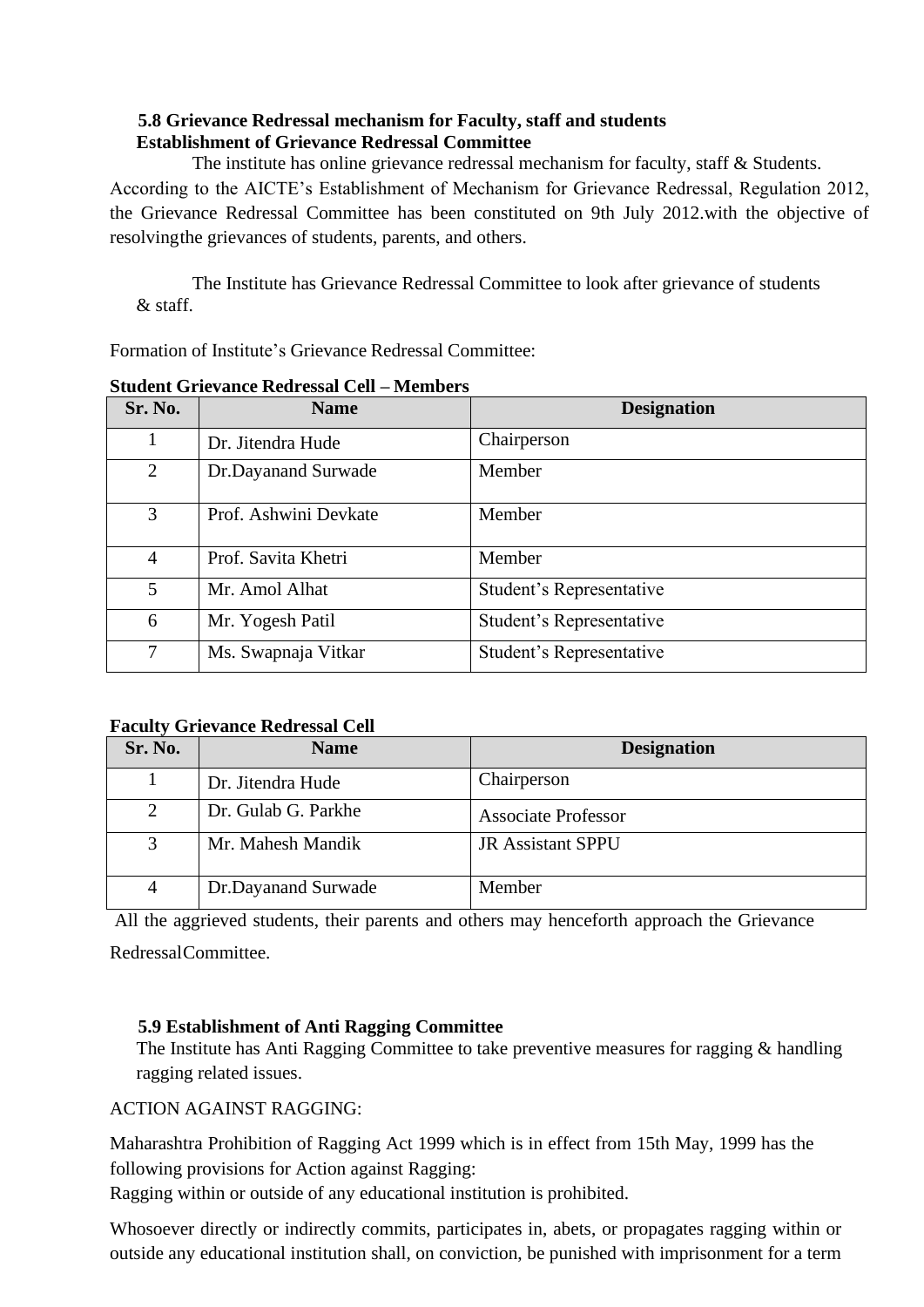up to 2 years and / or penalty, which may extend to ten thousand rupees.

Any student convicted of an offence of ragging shall be dismissed from the educational institution and such student shall not be admitted in any other educational institution for a period of five years from the date of order of such dismissal.

Ragging is prohibited as per the decision of the Supreme Court of India in Writ Petition No. (C) 656/1998.AICTE has framed regulation which has been notified vide F.No.37- 3/Legal/AICTE/2009 dated July 1, 2009 (available on AICTE web portal at [WWW.AICTE](http://www.aicte-/)india.org) Grievance>Anti-Ragging) on curbing the menace of ragging.

| Sr.no          | Name                  | Designation                             |  |
|----------------|-----------------------|-----------------------------------------|--|
| $\mathbf{1}$   | Dr. Jitendra Hude     | Head of the Institute                   |  |
| $\overline{2}$ | Mr. Satish Hodgar     | Representative of Police Administration |  |
| 3              | Mr. Vilas Shete       | Representative of Civil Administration  |  |
| 4              | Mr.Sadanand Shewale   | Representative of Local Media           |  |
| 5              | Ms. Vrushali Shewale  | Representative of NGO                   |  |
| 6              | Dr. Dayanand Surwade  | Representative of Faculty members       |  |
| 7              | Prof. Mahesh Bomble   | Representative of Faculty members       |  |
| 8              | Prof. Ashwini Devkate | Representative of Faculty members       |  |
| 9              | Prof. Mayur Chikhale  | Representative of Faculty members       |  |
| 10             | Mr. Ankush Hule       | <b>Representative of Parents</b>        |  |
| 11             | Mr. Kisan Kale        | <b>Representative of Parents</b>        |  |
| 12             | Ms. Komal Pokharkar   | Representative of Students              |  |
| 13             | Mr. Vishal Bhor       | Representative of Students              |  |
| 14             | Mr. Akash Nevkar      | Representative of Students              |  |
| 15             | Mrs. Mugdha Kale      | Representative of Non-Teaching Staff    |  |

## **Anti-Ragging Committee Members:**

All students & their parents must submit anti ragging undertaking at time of admission.

APIMR is a ragging free campus. Zero (nil) cases on ragging have been reported so far.

## **5.10 Establishment of Online Grievance Redressal Mechanim:**

The institute has online grievance redressal mechanism. APIMR has provided a link for Grievance Redressal for staff and student [\(http://apimr.net/online\\_grievance\\_redressal.php\)](http://apimr.net/online_grievance_redressal.php). The complaint is going to be stored on the website of APIMR and it is proceed for the action on it.

## **5.11 Establishment of Grievance Redressal Committee Appointment of OMBUDSMAN by the University**

Grievance Redressal Committee: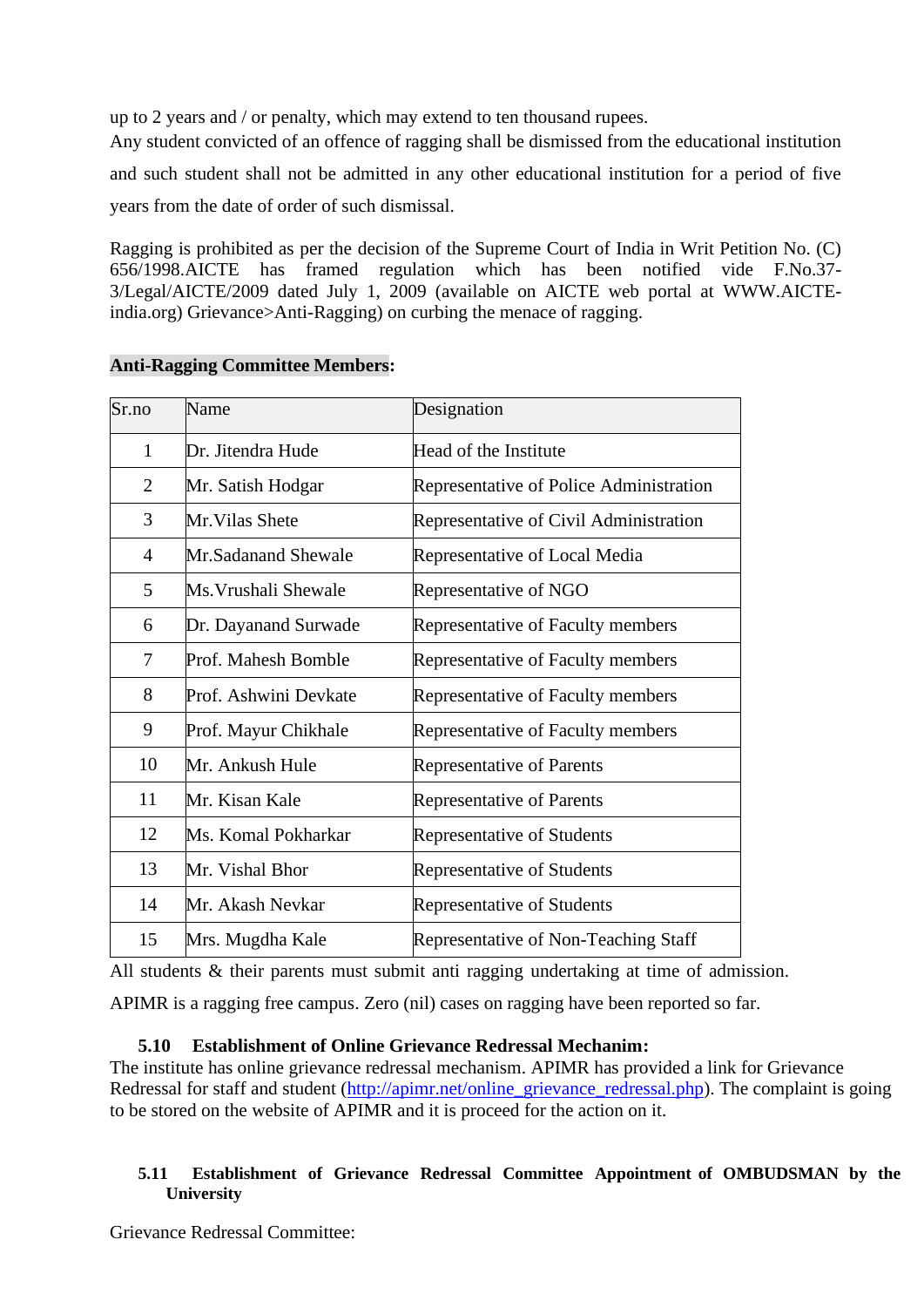| Sr.<br>No.     | <b>Particulars</b><br><b>Designation</b>  |                 | <b>Process of</b><br>Appointment |
|----------------|-------------------------------------------|-----------------|----------------------------------|
|                | <b>Grievance Committee</b><br>Chairperson | Director        | Ex-officio                       |
| $\overline{2}$ | Grievance committee member                | Deputy Director | Ex-officio                       |
| 3              | Grievance Committee Secretary             | Member          | Nomination by<br>Director        |
| $\overline{4}$ | Grievance Committee Secretary             | Member          | Nomination by<br>Director        |
| 5              | <b>Student Representatives</b>            | Member          | Nomination by<br>Director        |

## **5.12 Establishment of Internal Complaint Committee (ICC)**

Introduction:

Internal Complaint Committee has been constituted by the Director with the powers vested in him/her by the Governing council of APIMR Institute of Management as per the Governing Council meeting held on  $29<sup>th</sup>$  June, 2013 to address Internal Complaint Committee (ICC) activities with the broad purpose ofcreating a fair workplace with gender equality. The cell is especially created to prevent or deter the commission of acts of gender inequality and sexual harassment and to provide the procedure for the resolution, settlement or prosecution of acts of sexual harassment and gender biases by taking all stepsrequired.

## **Objective of the Committee:**

To help plan, implement, and monitor the initiatives which would help build an organization without gender biases, inequality and sexual harassment.

| <b>Internal Complaint Committee (ICC)</b> |                            |                    |  |
|-------------------------------------------|----------------------------|--------------------|--|
| Sr.<br><b>Name</b><br>No.                 |                            | <b>Designation</b> |  |
| 1                                         | Dr. Jitendra Madhukar Hude | Chairman           |  |
| 2                                         | Prof. Ashwini Devkate      | Presiding Officer  |  |
| 3                                         | Prof. Mahesh Ashok Bombale | Member             |  |
| 4                                         | Prof. Anita Lohot          | Member             |  |
| 5                                         | Prof. Manoj Ramdas Gadage  | Member             |  |
| 6                                         | Mrs. Mugdha Kale           | Member             |  |
| 7                                         | Ms. Ankita Hule            | Member-Student     |  |
| 8                                         | Mr. Nilesh Thorat          | Member-Student     |  |
| 9                                         | Mr. Siddhesh Pingale       | Member-Student     |  |
| 10                                        | Mrs. Pooja Pokharkar       | Member-Student     |  |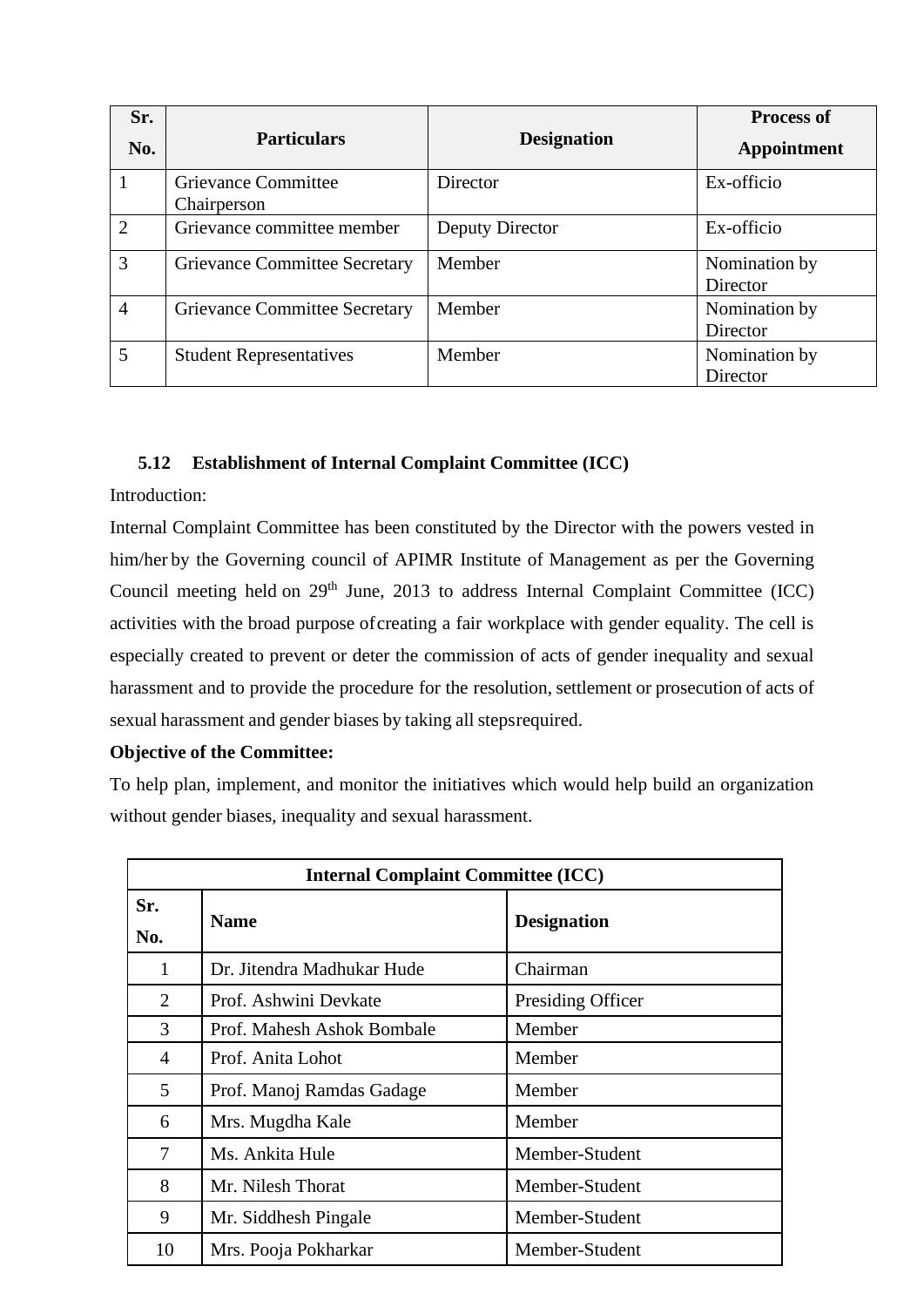#### **Internal Complaint Committee The Sexual Harassment of Women at Workplace (Prevention, Prohibition and Redressal) Act, 2013 (A.Y. 2021-22)**

| Sr. No.        | <b>Name</b>            | <b>Designation</b>                              |
|----------------|------------------------|-------------------------------------------------|
| 1              | Prof. Dayanand Surwade | Presiding Officer                               |
| 2              | Prof. Ashwini Devkate  | Representative of Faculty                       |
| 3              | Prof. Mayur Chikhale   | Member                                          |
| $\overline{4}$ | Mrs. Mugdha Kale       | Representative of Non-<br><b>Teaching Staff</b> |
| 5              | Ms. Akshada Ghodekar   | Representative of Students                      |
| 6              | Ms. Pooja Bambale      | Representative of Students                      |
| 7              | Ms. Namrata Adhalrao   | <b>External Member</b>                          |
| 8              | Mrs. Kalpana Sukale    | NGO Member                                      |
| 9              | Adv. Malini Bhagwat    | Lady Advocate                                   |

## **5.13 Establishment of Committee for SC/ST**

The Institute has Committee for SC/ST as per AICTE norms.

About SC/ST Cell:

The University Grants Commission (UGC) has given priority to the downtrodden students and staffs during as per UGC plan period and given direction to all the universities to establish SC/ST Cell.

Since its inception, APIMR Institute of Management working consistently for the promotion of sustainable, equitable and participatory development,social welfare and social justice. With this objective along with the guidelines stated by UGC, ScheduledCaste and Scheduled Tribes Cell (SC/ST Cell) was set up in the institute.

The main aim of the Cell is to monitor the guidelines issued by the University Grants Commission from time to time. The Cell ensures the effective implementation of the reservation policies in the university admissions to students in various courses of studies, appointments to the teaching and non-teaching posts, and maintains a register in the institute.

## **Objectives of SC/ ST Cell:**

- 1.To implement the reservation policy for SCs/STs in the institute.
- 2.To take such follow up measures for achieving the objectives and targets laid down for the purposeby the Government of India and the UGC.
- 3.To implement, monitor and evaluate continuously the reservation policy in the institute and plan measures for ensuring effective implementation of the policy and program of the Government of India.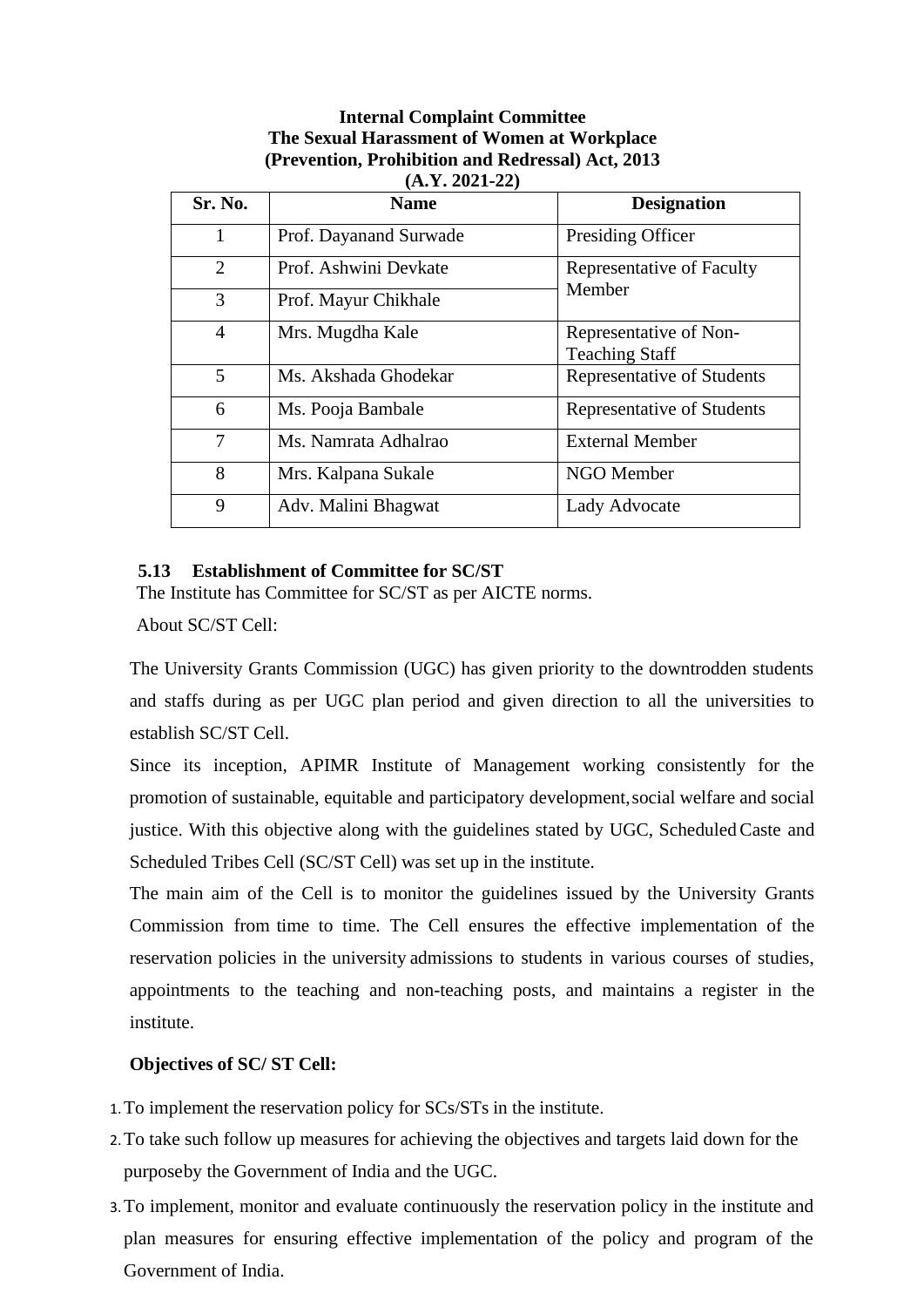| <b>Grievance Committee for SC/ST</b>         |                              |                          |  |
|----------------------------------------------|------------------------------|--------------------------|--|
| Sr. No.<br><b>Designation</b><br><b>Name</b> |                              |                          |  |
|                                              | Dr. Jitendra Madhukar Hude   | Chairperson              |  |
| 2                                            | Dr. Dayanand Surwade         | Member                   |  |
| 3                                            | Prof. Ashwini Devkate        | Member                   |  |
| 4                                            | Prof. Anita Lohot            | Member                   |  |
| 5                                            | Member<br>Prof. Manoj Gadage |                          |  |
| 6                                            | Mr. Ganesh Balkrishna Kedari | Student's Representative |  |
| 7                                            | Ms. Pooja Dilip Sawant       | Student's Representative |  |

#### **5.14 Internal Quality Assurance Cell** Introduction

IQAC is responsible for auditing internal operational processes at APIMR. The objective primarily is standardizing and compliance of academic and administrative processes being operated in the institute for its smooth functioning. It reviews performance to achieve quality as prompted in the quality policy stated as -

"To pursue standards of excellence in all our endeavors namely teaching, research, consultancy and continuing education and to remain accountable in our core and support functions, through processesof self-evaluation and continuous improvement."

The purpose of the said committee is to continuously monitor and periodically review /audit all the processes relevant to the Governance at APIMR and advocate further action/deliberation as needed. Thedirector notifies the GC about IQAC's deliberation. The activities of the cell are coordinated by an internal faculty.

## Functions of IQAC

\* IQAC functions around standardizing processes both academic and administrative being currently operated in the institute for smooth functioning.

\* Periodically review / audit all the processes relevant to the Governance of APIMR and provide recommendations for further action/ deliberation as needed.

\* Aid the GC in formulation of teaching learning objectives, program outcome, policies and other formsof planning.

\* Holding periodic reviews of all working processes which include functioning of committees.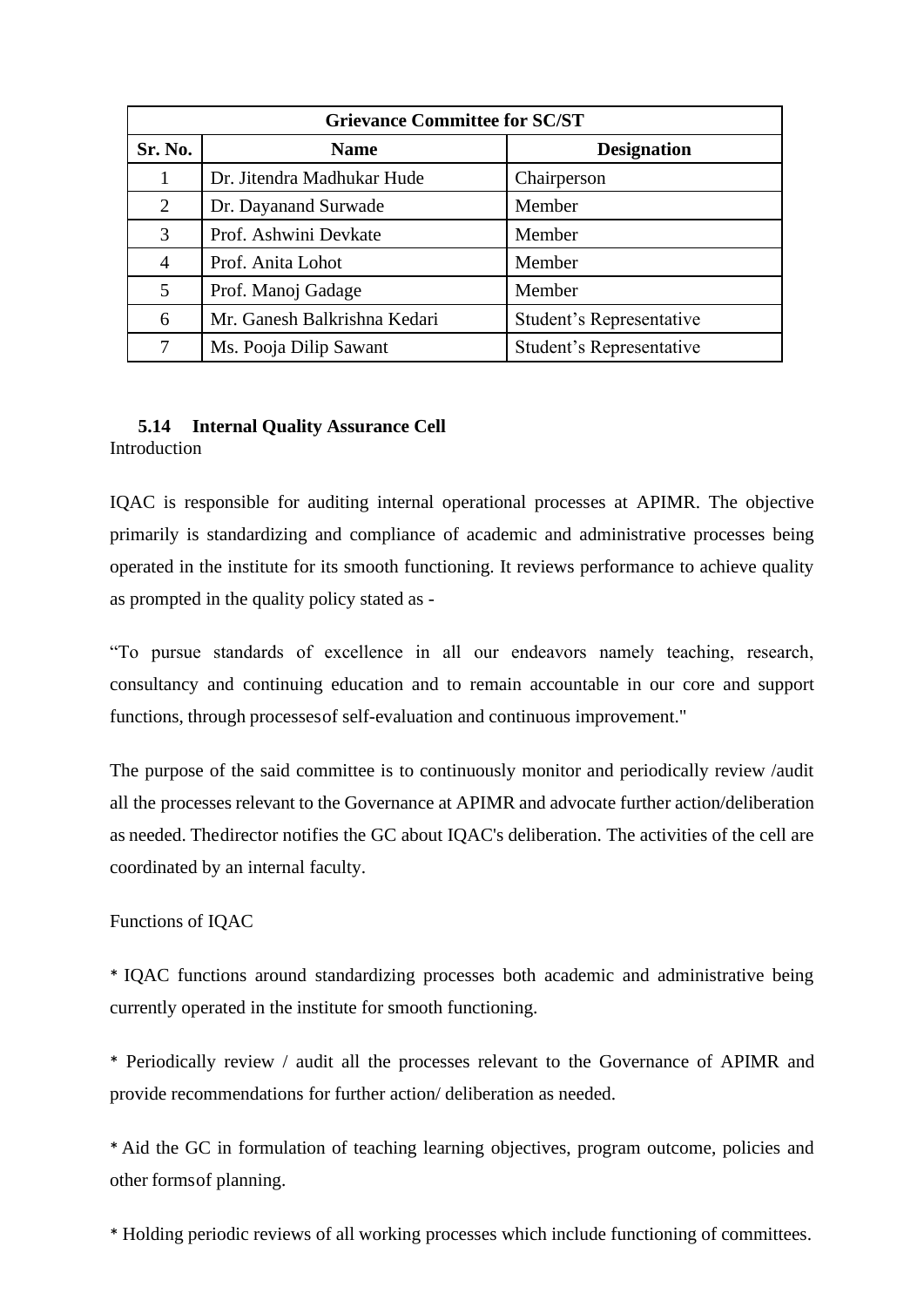\* Exercise such supervision over the activities in the institute through periodic review meetings with all internal stakeholders by Director and Faculties for improvement and development of functions as stated in its SOP.

- \* Interact with the stakeholders of APIMR from time to time.
- \* Plan and monitor budget and its consumption for effective utilization of resources.
- \* Forward recommendations/ observations to the Chairperson for appraising the GC.
- \* Maintain records of action taken/ to be taken for review.

## **IQAC Members (2022-24)**

| <b>Internal Quality Assurance Cell</b> |                                       |                                                   |                    |  |
|----------------------------------------|---------------------------------------|---------------------------------------------------|--------------------|--|
| Sr.<br>No.                             | <b>Name</b>                           | <b>Position</b>                                   | <b>Designation</b> |  |
|                                        | Dr. Jitendra Hude                     | Director                                          | Chairperson        |  |
| $\overline{2}$                         | Prof. Mrs. Shamal Chaudhary           | Representative of Management                      | Member             |  |
| 3                                      | Dr. Dhananjay Pingale                 | Representative of Teaching Staff                  | Member             |  |
| $\overline{4}$                         | Prof. Vishvajit Thigale               | Representative of Teaching Staff                  | Member             |  |
| 5                                      | Prof. Mahesh Bomble                   | Representative of Teaching Staff                  | Member             |  |
| 6                                      | Prof. Mayur Chikhale                  | Representative of Teaching Staff                  | Member             |  |
| 7                                      | Prof. Manoj Gadage                    | Representative of Teaching Staff                  | Member             |  |
| 8                                      | Prof. Smita Sonawane                  | Representative of Teaching Staff                  | Member             |  |
| 9                                      | Mr. Murlidhar Ghodkhe                 | Representative of Teaching Staff                  | Member             |  |
| 10                                     | Mrs. Mughdha Kale                     | Representative of Non-Teaching Staff              | Member             |  |
| 11                                     | Mr. Ravindra Balasaheb<br>Karanjkhele | Representative of Stakeholders<br>(Industrialist) | Member             |  |
| 12                                     | Mr. Sunil Damodar Bankhele            | Representative of Stakeholders<br>(Entrepreneur)  | Member             |  |
| 13                                     | Mr. Sagar Darekar                     | Representative of Alumni Association              | Member             |  |
| 14                                     | Mr. Poojan Chikhale                   | <b>Representative of Students</b>                 | Member             |  |
| 15                                     | Ms. Rutvika Bangar                    | <b>Representative of Students</b>                 | Member             |  |
| 16                                     | Dr. Dayanand Surwade                  | <b>IQAC</b> Coordinator                           | Secretary          |  |

The Institute is NAAC accredited and has Internal Quality Assurance Cell (IQAC)

## **Various other committees active in the Institutes:**

- 1. Reservation Grievance Committee
- 2. Library Committee
- 3. IQAC Committee (for Academic Audit IQAC for student regulatory, mentoring, parent interaction, Infrastructure monitoring)
- 4. Training and Placement Cell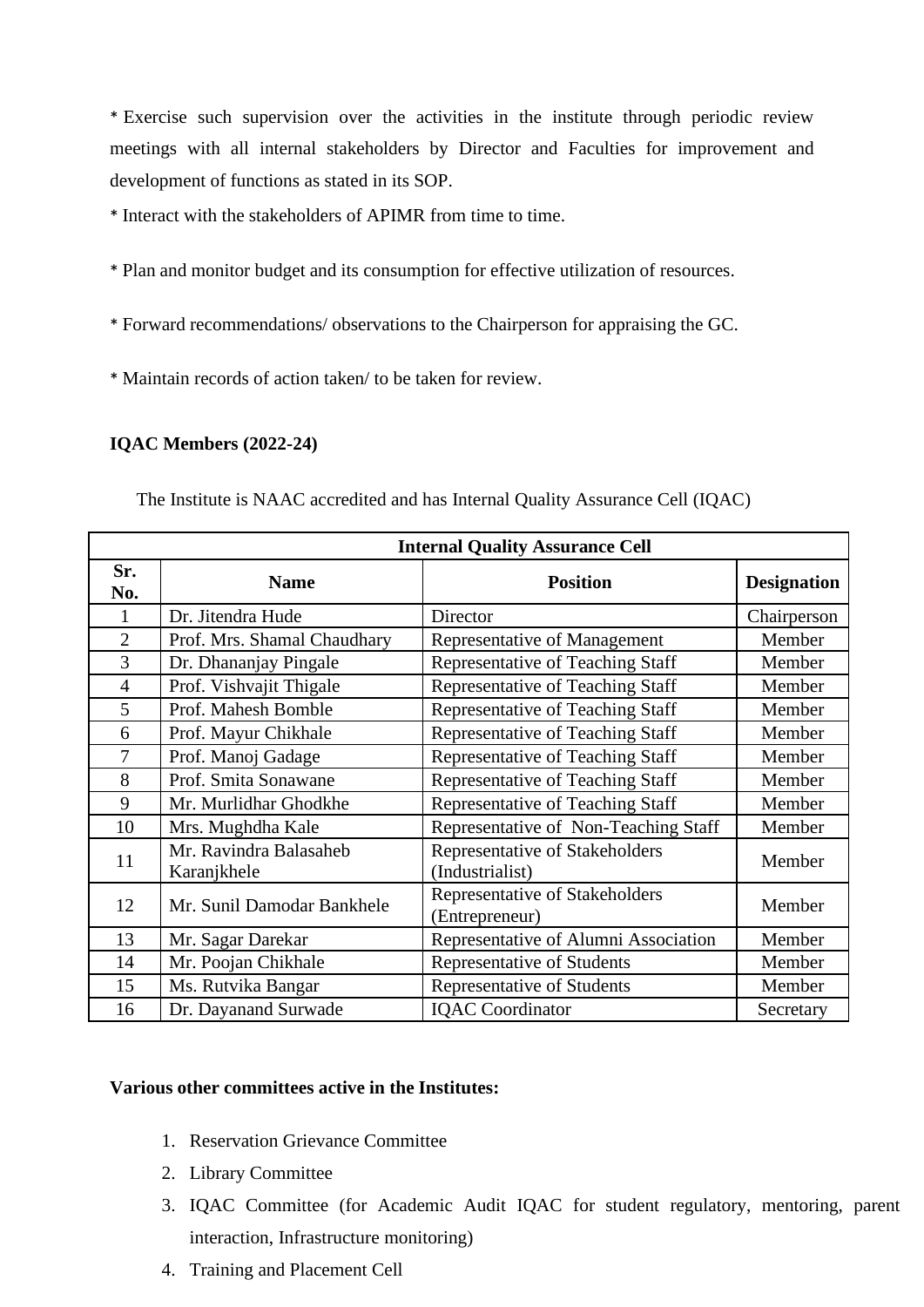- 5. Editorial Board
- 6. Alumni Association
- 7. Entrepreneur Development Cell
- 8. Women grievance Committee (Only Female Faculty and Students)
- 9. Sexual Harassment at workplace Committee (POSH)
- 10. Exam Committee
- 11. Admission Cell
- 12. Cultural Committee
- 13. College Development Committee (LMC/CDC)
- 14. Governing Body

## **College Development Committee Members:**

| Sr.            | <b>Name &amp; Designation</b>             | <b>Designation</b>                |
|----------------|-------------------------------------------|-----------------------------------|
| N <sub>0</sub> |                                           |                                   |
| $\mathbf{1}$   | Hon'ble Shri. Shivajirao Adhalrao Patil   | Chairman, SBSPM                   |
| $\overline{2}$ | Shri. Akshay Shivajirao Adhalrao Patil    | Secretary, SBSPM                  |
| 3              | Smt. Kalpanatai Shivajirao Adhalrao Patil | Nominee of Management             |
| $\overline{4}$ | Shri. Ravindra Balasaheb Karanjkhele      | Nominated Member-Industry         |
| 5              | Shri. Sunil Damodar Bankhele              | Nominated Member-<br>Entrepreneur |
| 6              | Shri. Sagar Prakash Kajale                | Nominated Member-NGO              |
| 7              | Dr. Dayanand Jagdeo Surwade               | Coordinator - IQAC                |
| 8              | Prof. Vishwajit Suryakant Thigale         | Member-Teacher                    |
| 9              | Prof. Mayur Dattatray Chikhale            | Member-Teacher                    |
| 10             | Prof. Mahesh Ashok Bombale                | Member-Teacher                    |
| 12             | Mrs. Mugdha Kale                          | Member-Non Teaching               |
| 11             | Mr. Sagar Darekar                         | Nominated Member-Alumni           |
| 13             | Mr. Poojan Chikhale                       | <b>President-Student Council</b>  |
| 14             | Ms. Nikita Kale                           | Secretary-Student Council         |
| 15             | Dr. Jitendra Madhukar Hude                | Director                          |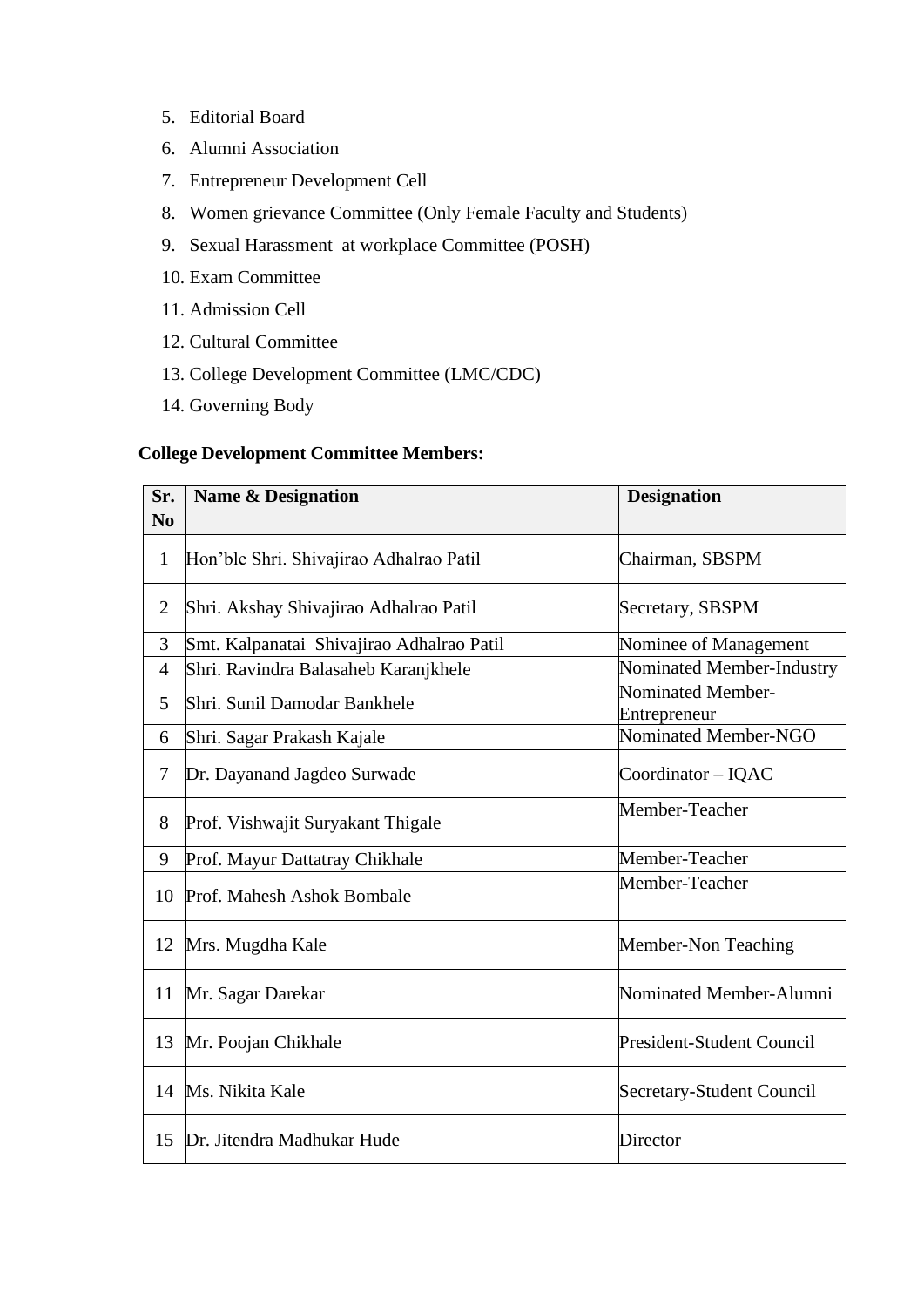## **6. Programmes**

#### **6.1 Name of the Programs Approved by AICTE**

1.Master of Business Administration (MBA)

## **6.2 Name of Programme Accredited by NAAC**

1. Master of Business Administration (MBA)

Accreditation Status of the Course: Accredited (From 15-07-2019 to 14-07-2024)

## **6.3 Status of the Accreditation of the Courses**

- **6.3.1** The number of Courses  $= 01$
- **6.3.2**No. of Courses for which applied for Accreditation = 01
- **6.3.3**Status of Accreditation C Grade

## **6.4 For each Programme the following details are to be given:**

- 1. Name:
	- 1. Master of Business Administration (MBA)
- 2. Number of

seats:MBA:

120

- 3. Duration: 2 years
- 4. Cut off marks/ rank of admission during the last three years

#### **MBA**

| Sr. No. | Category        |                                | 2021-22 | 2020-21 | 2019-20 |
|---------|-----------------|--------------------------------|---------|---------|---------|
|         |                 | Home University                | 88.00   | 71.00   | 69.75   |
| 1       | Open            | <b>Outside Home University</b> | 72.00   | 42.79   | 80.00   |
|         |                 | Home University                | 72.00   | 53.00   | 47.00   |
| 2       | <b>OBC</b>      | <b>Outside Home University</b> | 45.00   | 48.00   | 55.00   |
|         |                 | Home University                | 66.00   | 42.00   | 76.00   |
| 3       | <b>SC</b>       | <b>Outside Home University</b> | 44.00   |         | 40.00   |
| 4       | <b>ST</b>       | Home University                | 48.00   | 51.00   | 54.00   |
|         |                 | <b>Outside Home University</b> |         |         |         |
| 5       | NT1             | Home University                | 77.00   |         |         |
|         |                 | <b>Outside Home University</b> |         |         |         |
|         | NT <sub>2</sub> | Home University                | 62.00   |         | 39.00   |
| 6       |                 | <b>Outside Home University</b> | 77.00   |         |         |
| 7       | NT <sub>3</sub> | Home University                | 59.00   |         | 32.00   |
|         |                 | <b>Outside Home University</b> |         |         |         |
| 8       |                 | Home University                |         | 44.00   | 27.00   |
|         | VJ              | <b>Outside Home University</b> |         |         |         |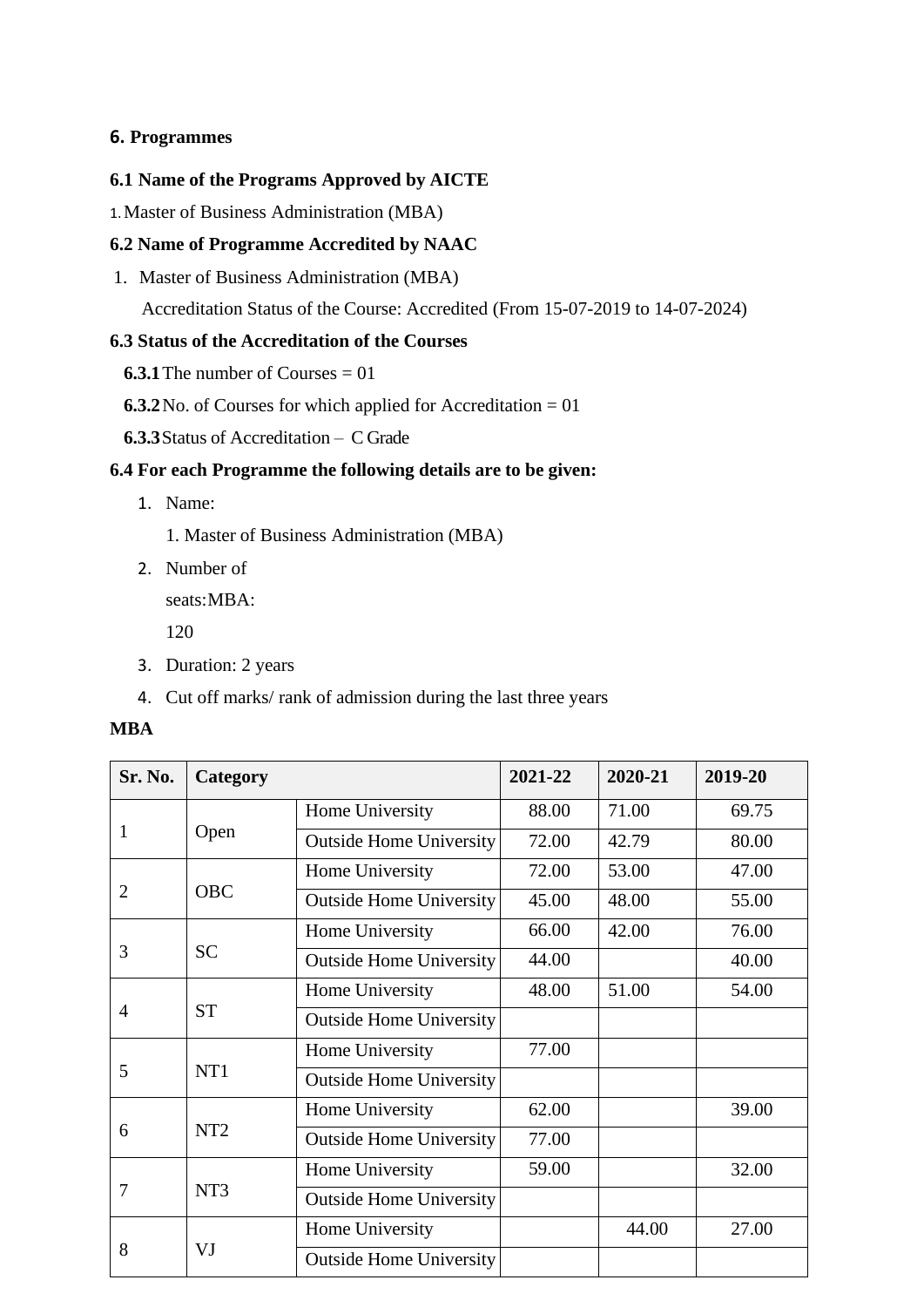|     | Home University |                         |       |       | 43.00 |
|-----|-----------------|-------------------------|-------|-------|-------|
|     | <b>SBC</b>      | Outside Home University | 19.0  |       |       |
| -10 | All India<br>AI | -                       | 46.03 | 88.34 | 72.01 |

## **Placement Facilities: Yes**

 $\Box$  Campus placement in last three years with minimum salary, maximum salary and averagesalary

in Lacs

| <b>Campus Placements MBA</b> |                                               |                    |                    |                    |
|------------------------------|-----------------------------------------------|--------------------|--------------------|--------------------|
| Year                         | <b>Total no. of Students</b><br><b>Placed</b> | <b>Minimu</b><br>m | <b>Maximu</b><br>m | Average<br>Package |
|                              |                                               | Package            | Package            |                    |
| 2021-22                      |                                               | 1.92               | 2.30               | 2.11               |
| 2020-21                      |                                               | 1.56               | 3.50               | 2.51               |
| 2019-20                      | 9                                             | 1.20               | 6.70               | 3.00               |

**6.5Name and Duration of Programme(s) having twinning and Collaboration with Foreign**

**University(s) and being run in the same Campus along with status of their AICTE**

**approval. If there is ForeignDetails of the Foreign University. – NA**

**6.5.1Name of the University**

**6.5.2Address**

**6.5.3Website**

**6.5.4Accreditation status of the University in his Home Country**

**6.5.5Weather the degree offered is equivalent to an Indian Degree? If yes, name of the agency which has approved equivalence. If no, implications for students in terms of pursuit of higher studies in India and job both within and outside the country**

**6.5.6Nature of Collaboration**

**6.5.7 Conditions of Collaboration**

**6.5.8 Complete details of payment a student has to make to get the full benefit of collaboration**

**6.6 For each Programme Collaborated provide the following: –NA**

**6.6.1 Programme Focus**

**6.6.2 Number of seats**

**6.6.3 Admission Procedure**

**6.6.4 Fee**

**6.6.5 Placement Facility**

**6.6.6 Placement Records for last three years with minimum salary, maximum**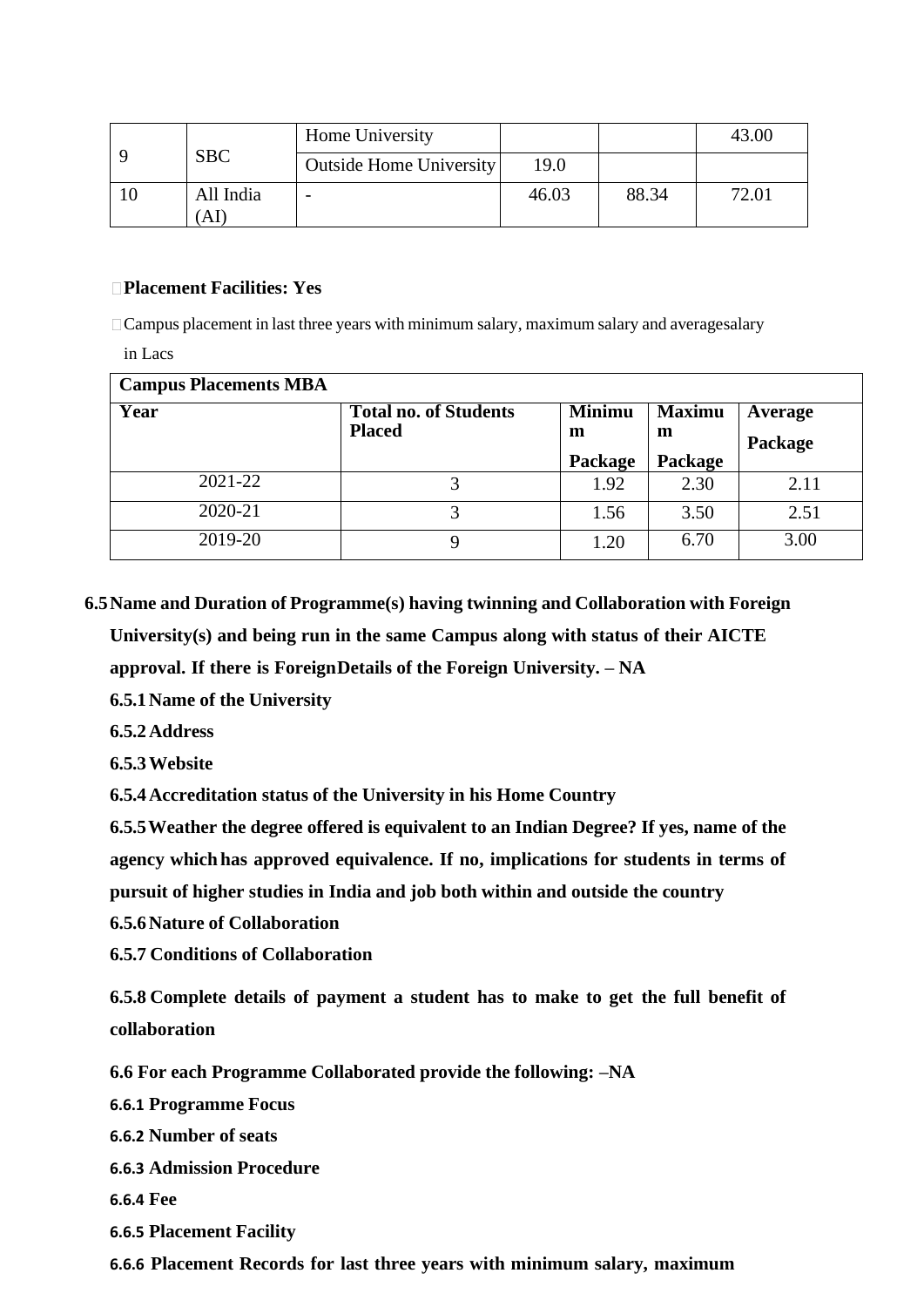**salary and averagesalary**

**6.7 Weather the Collaboration Programme is approved by AICTE? If not weather the Domestic/Foreign University has applied to AICTE for approval – NA**

## **7. Faculty**

**7.1**List of faculty members

## **MBA**

| Sr.            |                                   |                            | Permanent /    |
|----------------|-----------------------------------|----------------------------|----------------|
| No.            | <b>Name</b>                       | <b>Designation</b>         | <b>Adjunct</b> |
| 1              | Dr. Jitendra Hude                 | Director                   | Permanent      |
| 2              | Dr. Dayanand Surwade              | <b>Associate Professor</b> | Permanent      |
| 3              | Prof. Dhananjay Gajanan Pingale   | <b>Assistant Professor</b> | Permanent      |
| $\overline{4}$ | Prof. Vishvajit Suryakant Thigale | <b>Assistant Professor</b> | Permanent      |
| 5              | Prof. Anita Gulab Lohot           | <b>Assistant Professor</b> | Permanent      |
| 6              | Prof. Mahesh Ashok Bomble         | <b>Assistant Professor</b> | Permanent      |
| $\overline{7}$ | Prof. Mayur Dattatray Chikhale    | <b>Assistant Professor</b> | Permanent      |
| 8              | Prof. Ashwini Datta Devkate       | <b>Assistant Professor</b> | Permanent      |
| 9              | Prof. Prachi Ramdas Gulave        | <b>Assistant Professor</b> | Permanent      |
| 10             | Prof. Savita Barat Khetri         | <b>Assistant Professor</b> | Permanent      |
| 11             | Prof. Monika Vishvajit Thigale    | <b>Assistant Professor</b> | Permanent      |
| 12             | Prof. Manoj Ramdas Gadage         | <b>Assistant Professor</b> | Permanent      |
| 13             | Mr. Murlidhar Ramchandra Ghodake  | Librarian                  | Permanent      |

- **7.1.1 Permanent Faculty**: 12
- **7.1.2 Adjunct Faculty**: No
- **7.1.3 Permanent Faculty: Student Ratio**: 1:20

**7.2 Number of Faculty employed and left during the last three years:** As on 1 st July

| <b>No. of. Faculty</b> |            | AY<br>2021-22 | AY<br>2020-21 | ${\bf A}{\bf Y}$<br>2019-20 |
|------------------------|------------|---------------|---------------|-----------------------------|
| Employed               | <b>MBA</b> | 12            | 12            | 12                          |
| Left                   | <b>MBA</b> | n             |               |                             |

## **8. Profile of Vice Chancellor/ Director/ Principal/ FacultyMBA :-** Kindly follow the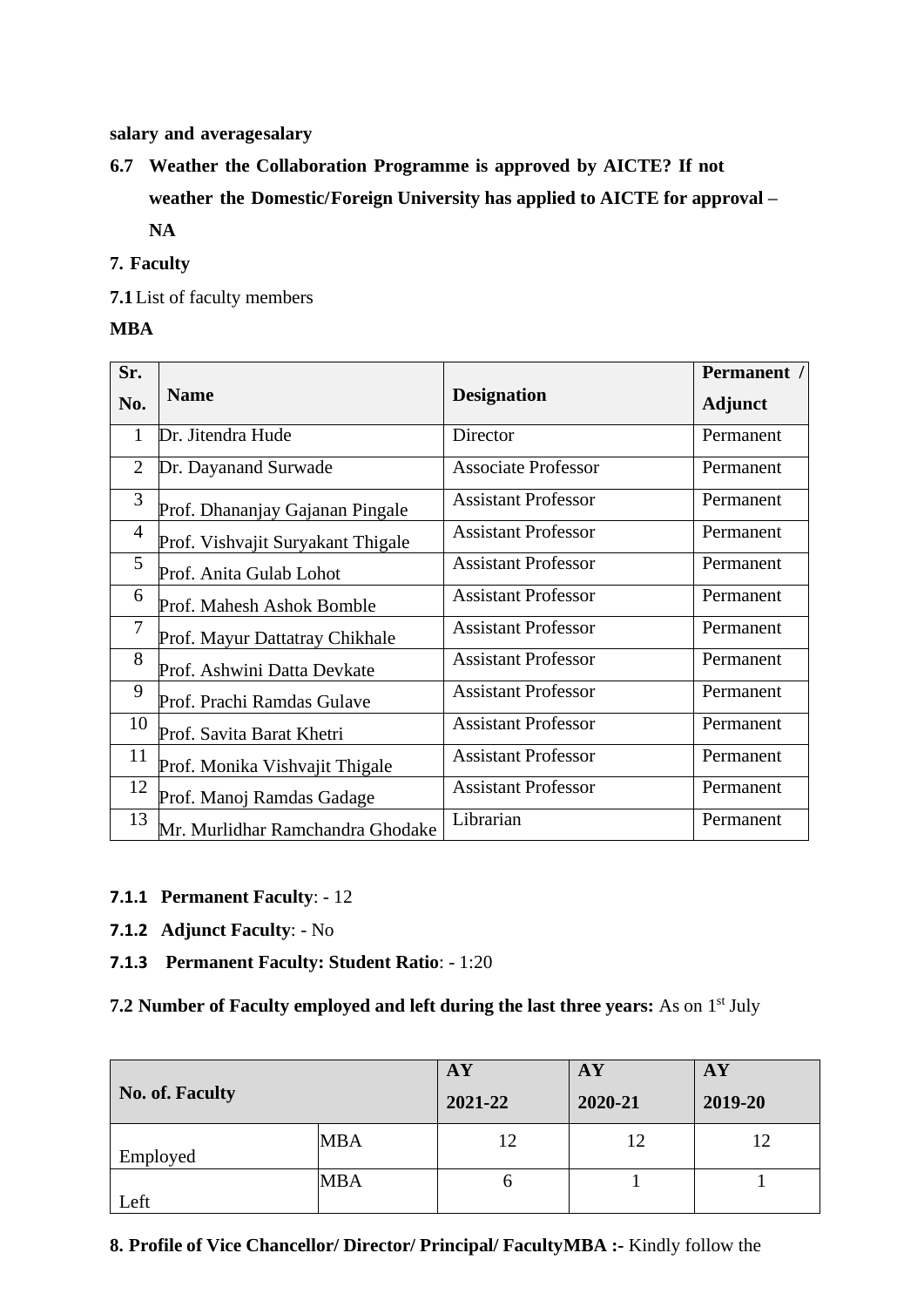## link **<http://apimr.net/faculty.php>**

- Name:- Dr. Jitendra M Hude
- Date of Birth :- 01/04/1970
- Unique ID 52201375539
- Education Qualifications BCS, MCM, MPhil, Ph.D
- **Work Experience**
	- o **Teaching – 25 Years**
	- o **Research – 2 Years**
	- o **Industry – 6.7 Years**
	- o **Others NA**
- Area of specialization **IT**
- Courses taught at Diploma/Post Diploma/ Under Graduate/ Post Graduate/ Post Graduate Diploma Level - **Post Graduate**
- **Research Guidance (Number of Students)**
	- o No. of paper published in National/ International Journals/ Conferences -

10

- o Master (Completed/ Ongoing) Completed
- o Ph. D. (Completed/ Ongoing) Completed
- Projects Carried out 0
- Patents (Filed & Granted) 2
- Technology Transfer NA
- No. of Book published with details (Name of book, Publisher with ISBN, year of publication, etc. – **1**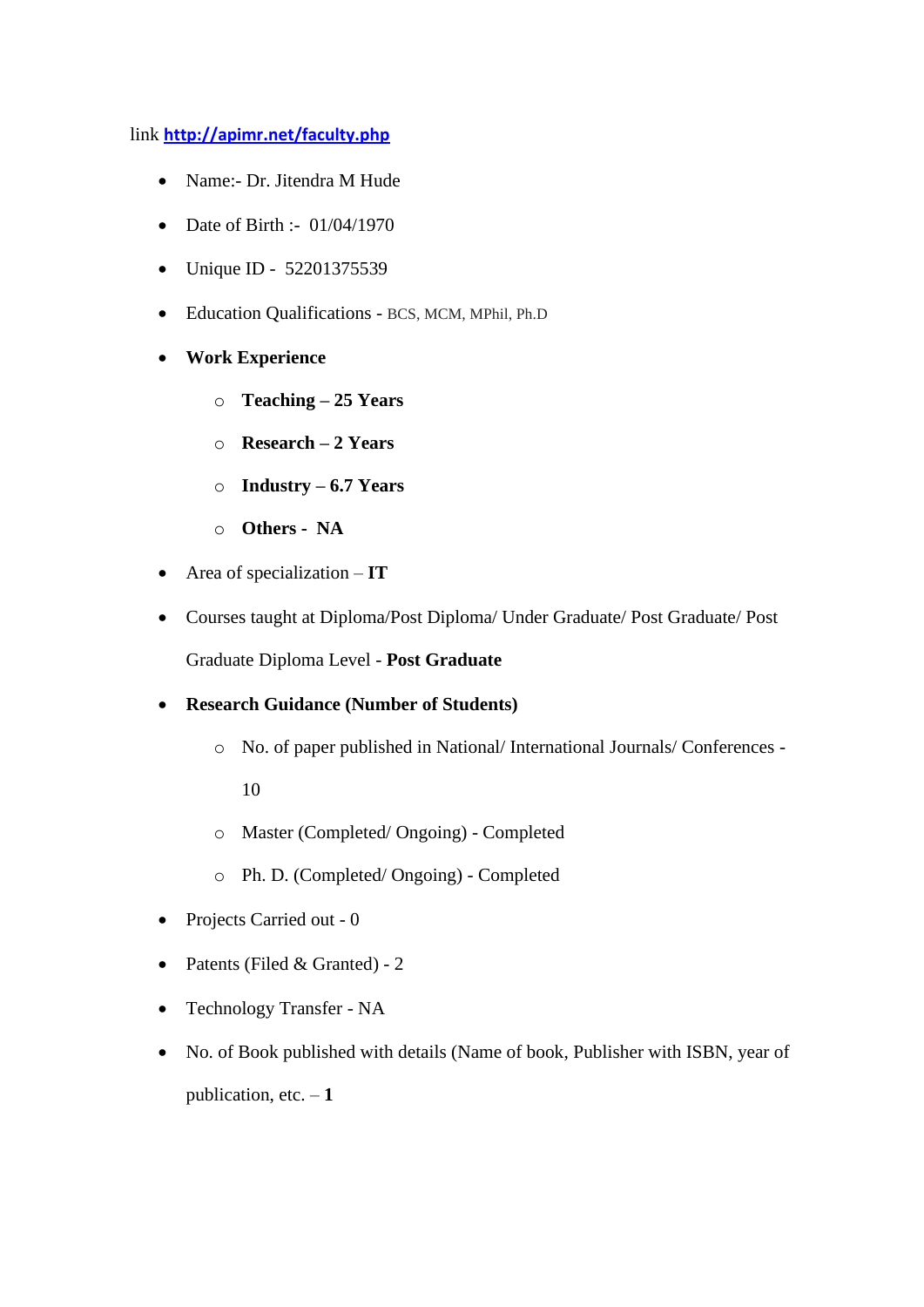## **9. Fees**

| Sr.No. | <b>Particulars</b>  | 2021-22    | 2020-21    | 2019-20    |
|--------|---------------------|------------|------------|------------|
|        | <b>Tuition Fees</b> | 39,146/    | $36231/-$  | $36231/-$  |
|        | Development Fees    | $4,854/-$  | $3769/-$   | $3769/-$   |
|        | Total Fees (Rs.)    | $44,000/-$ | $40,000/-$ | $40,000/-$ |

• Details of fee, approved by State Fees Committee, for the Institution

As approved by Fees Regulating Authority, Mumbai.

- Time Schedule for payment of Fee for the entire Programme 1 st Installment: INR 20,000 at the time of admission
- No. of Fee waivers granted with amount and name of student**s**

For MBA through CAP of DTE Mumbai, Maharashtra State reserved category students, as per Government directives, applicable each year.

- Number of scholarship offered by the Institution, duration and amount **: NA**
- Criteria for Fee waivers/scholarship **MBA course:**
- Proof of Admission of current year:

[http://apimr.net/include/Management\\_Admissions\\_MBA\\_MMS\\_21\\_22.pdf](http://apimr.net/include/Management_Admissions_MBA_MMS_21_22.pdf)

- Domicile of any state in India : **NA**
- Parent annual income below 8 lakh. Income certificate of parent for financial year 2020-21 equal or less than of 8 lakh issued by Tahsildar / Competent authority.
- Educational qualification: Graduation passed with minimum 60% marks.
- Undertaking of parent stating that only 2 children's in the family are taking the benefit.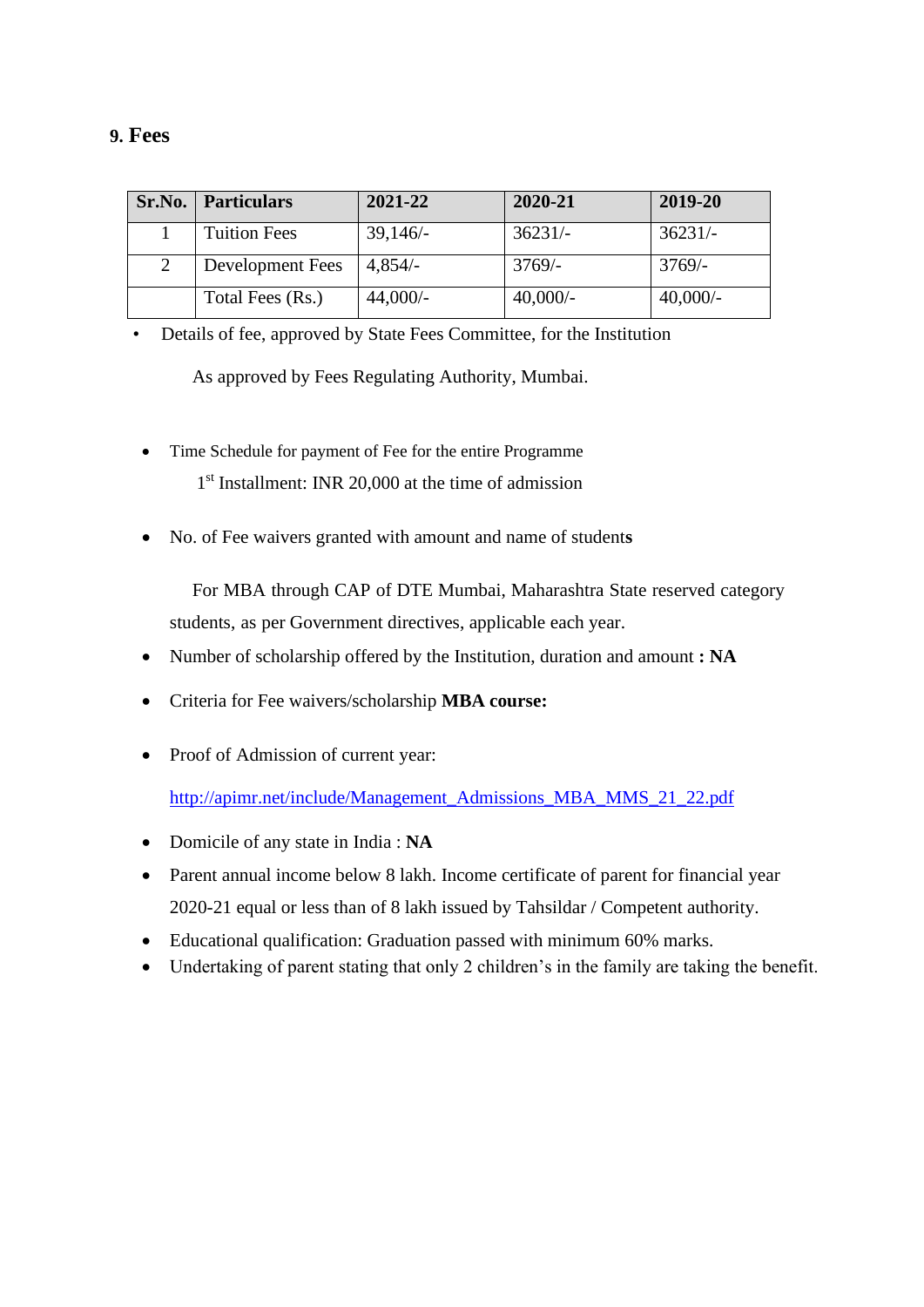



• Estimated cost of Boarding and Loading in hostels: **For MBA**

# **Girls Hostel - NA Mess Fees: NA**

• Any other fees please specify

## **10. Admission**

## **10.1 Number of seats sanctioned with the year of approval**

## **(MBA)**

| No.   Year and Approved Intake      | Ref. No. | Date       |
|-------------------------------------|----------|------------|
| Academic year 2009 (60 seats)       | CA/5659  | 24.09.2009 |
| Academic year 2011-2012 (120 seats) | CA/656   | 02.03.2012 |

**10.2 Number of Students admitted under various categories each year in the last three years**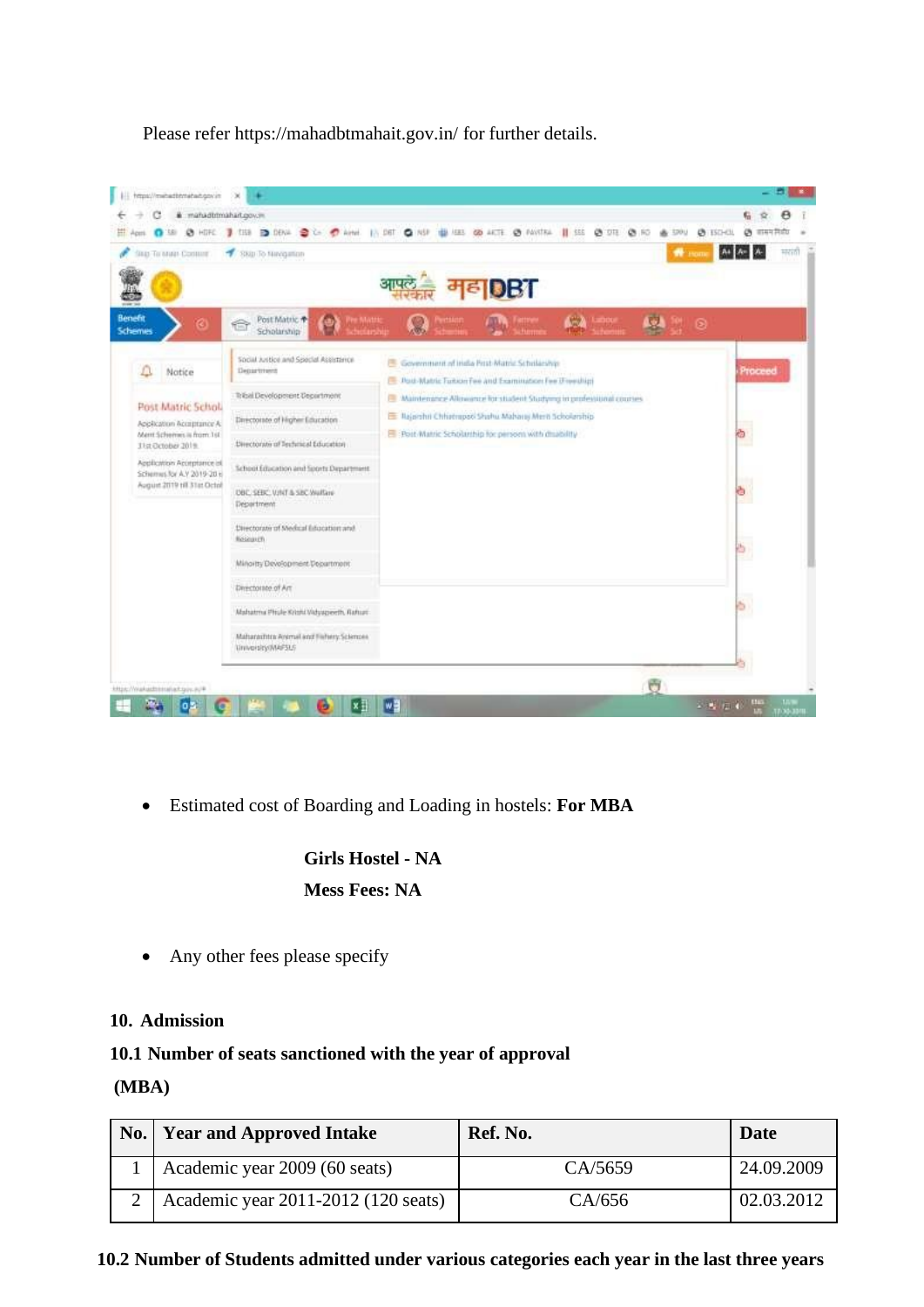#### **MBA**

| Sr.No.         | Category     | 2021-22        | 2020-21        | 2019-20        |
|----------------|--------------|----------------|----------------|----------------|
|                | $NT-1$       | 02             |                | 0              |
| $\overline{2}$ | $NT-2$       | 05             | $\overline{0}$ | $\overline{0}$ |
| 3              | $NT-3$       | 02             | $\theta$       | 3              |
| $\overline{4}$ | OBC          | 15             | $\overline{4}$ | 9              |
| 5              | <b>SBC</b>   | 01             | $\theta$       | $\mathbf{1}$   |
| 6              | <b>SC</b>    | 06             | $\overline{2}$ | $\overline{2}$ |
| $\overline{7}$ | <b>ST</b>    | 02             | 5              | 3              |
| 8              | VJ           | 00             | $\theta$       | $\overline{0}$ |
| 9              | Open         | 92             | 77             | 96             |
| 10             | <b>SEBC</b>  | $\overline{0}$ | $\overline{0}$ | 3              |
| 11             | <b>EWS</b>   | 12             | $\overline{0}$ | $\overline{0}$ |
|                | <b>Total</b> | 137            | 89             | 117            |

\*\* Category wise students considered only by CAP rounds.

**10.3 Number of applications received during last two years for admission under Management Quotaand number admitted.**

## **MBA**

| Sr. No | Year      | No. of<br><b>Application</b> | <b>Admitted</b> |
|--------|-----------|------------------------------|-----------------|
|        | 2019-2020 | 24                           | つっ              |
|        | 2020-2021 | 20                           | 20              |
|        | 2021-2022 | 26                           | 25              |

#### **11. Admission**

#### **ProcedureMBA**

The MBA program of APIMR is affiliated to S.P. Pune University. The admissions to the same are done as per rules and regulations framed by the **State Common Entrance Test Cell, Maharashtra State** from time to time. The details of various dates (Schedules) are published by them in their information brochure as well as available on their website for eligibility, procedure and participation in the Centralized Admission Process also referred as CAP.

APIMR participate in CAP conducted by the State CET Cell and as part of CAP process, candidates desirous to the get admission at APIMR may give APIMR(Institute Code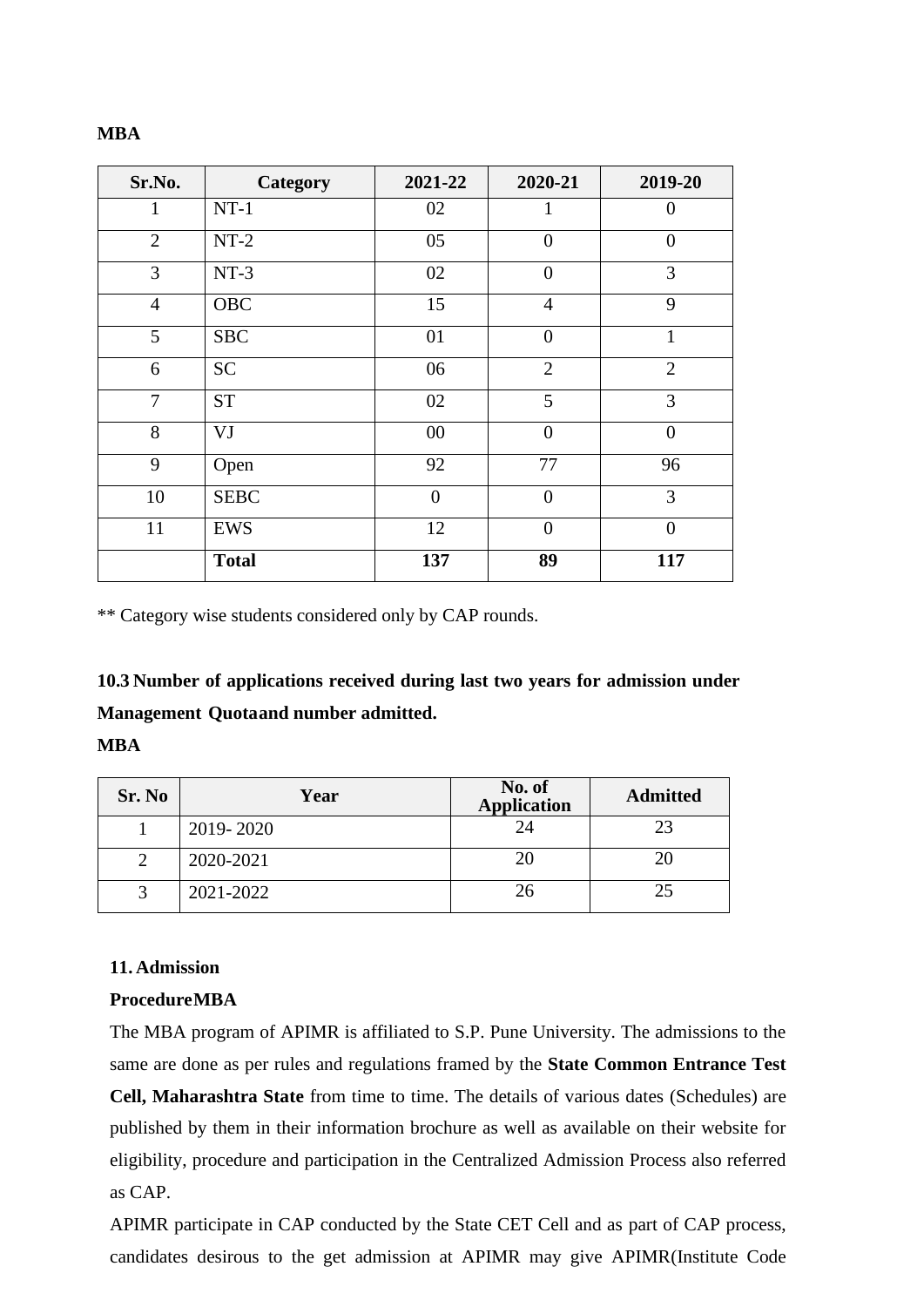MB6191) as their preference. However please note that the allotments (Round Wise) are done by **State Common Test Cell, Maharashtra State.**

After allotment by state Common Entrance Test Cell, Maharashtra State the candidates must report to the allotted institute within date and time give for the particular round by the State CET Cell. The candidate must fill the requisite application form with two copies of academic and other supporting documents along with institute's fees.

Candidate will have to submit ORIGINAL documents at the time of admission before they can be confirmed through State Common Entrance Test Cell, Maharashtra State, ONLINE ADMISSION REPORTING process, the very same day of admission.

These documents will remain in the custody of institute for the verification of same by DTE and University authorities. The verification process takes a few months' time. Candidate should take printout of admission confirmation letter generated through State Common Entrance Test Cell. Maharashtra State website online admission system within reporting hours of the particular Round. This is a proof of confirmation of admission. Failure to do so will result in seat treated as vacant by State Common Entrance Test Cell, Maharashtra State & Will be passed pm to candidates of next round.

# **11.1 Mention the admission test being followed, name and address of the Test Agency andits URL (website)**

## **For MBA**

| <b>Entrance Exam</b> | Website                         |
|----------------------|---------------------------------|
| <b>CAT</b>           | https://iimcat.ac.in            |
| MH-CET               | www.mahacet.org                 |
| <b>CMAT</b>          | www.aicte-cmat.in               |
| <b>XAT</b>           | http://www.xatonline.in         |
| <b>MAT</b>           | https://start.gmat.com/register |

**11.2 Number of seats allotted to different Test Qualified candidate separately**

# **(AIEEE/ CET(State conducted test/ University tests/ CMAT/ GPAT)/ Association conducted test):**

There is no such pre allocation of seats based on qualifying test given below is the percentage/ numberof students who were admitted this year from different test scores

## **MBA**

| <b>Entrance Exam</b> | No. of admitted candidates |
|----------------------|----------------------------|
| I CAT                | 00                         |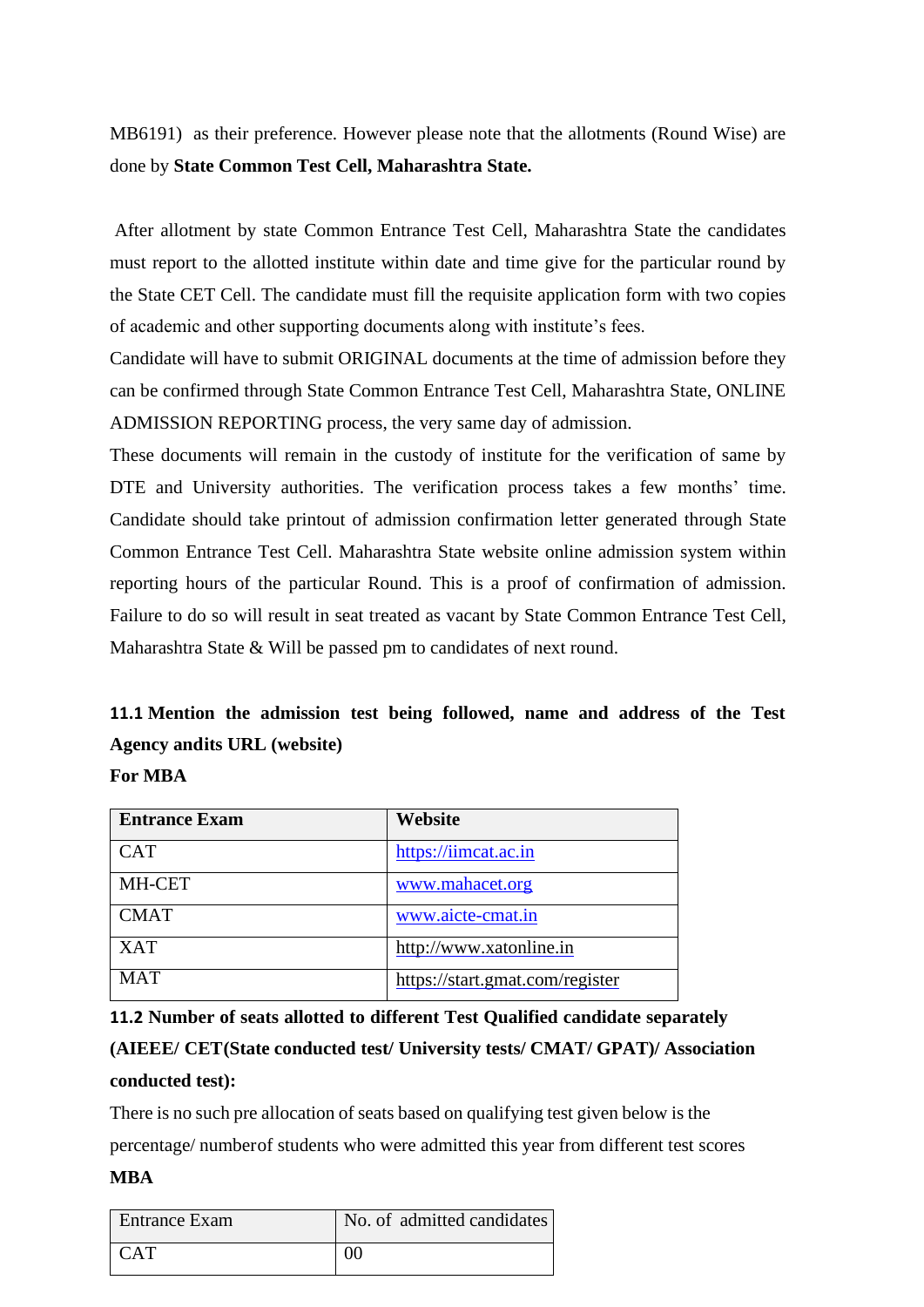| MH-CET      | 137    |
|-------------|--------|
| <b>CMAT</b> | $00\,$ |
| <b>MAT</b>  | $00\,$ |

## **11.3 Calendar for admission against Management/vacant seats**

- Last date of request for applications : 27/12/2021
- Last date of submission of applications : 27/12/2021
- Dates for announcing final results :  $28/12/2021$
- Release of admission list : 29/12/2021
- Date of acceptance by the candidate (time given shall in no case be less than 15 days)
- Last date for closing admission : 30/12/2021
- Starting of the Academic session : 01/01/2022
- The waiting list shall be activated only on the expiry of main list
- The policy of refund of the Fee, in case of withdrawal, shall be clearly notified.

## **Guidelines/Norms for Admission process as per Guidelines of Government of Maharashtra Admission Rule for MBA 2021 For further details visit:**

**<https://mba21cap.mahacet.org.in/cetmba21/mba21/>**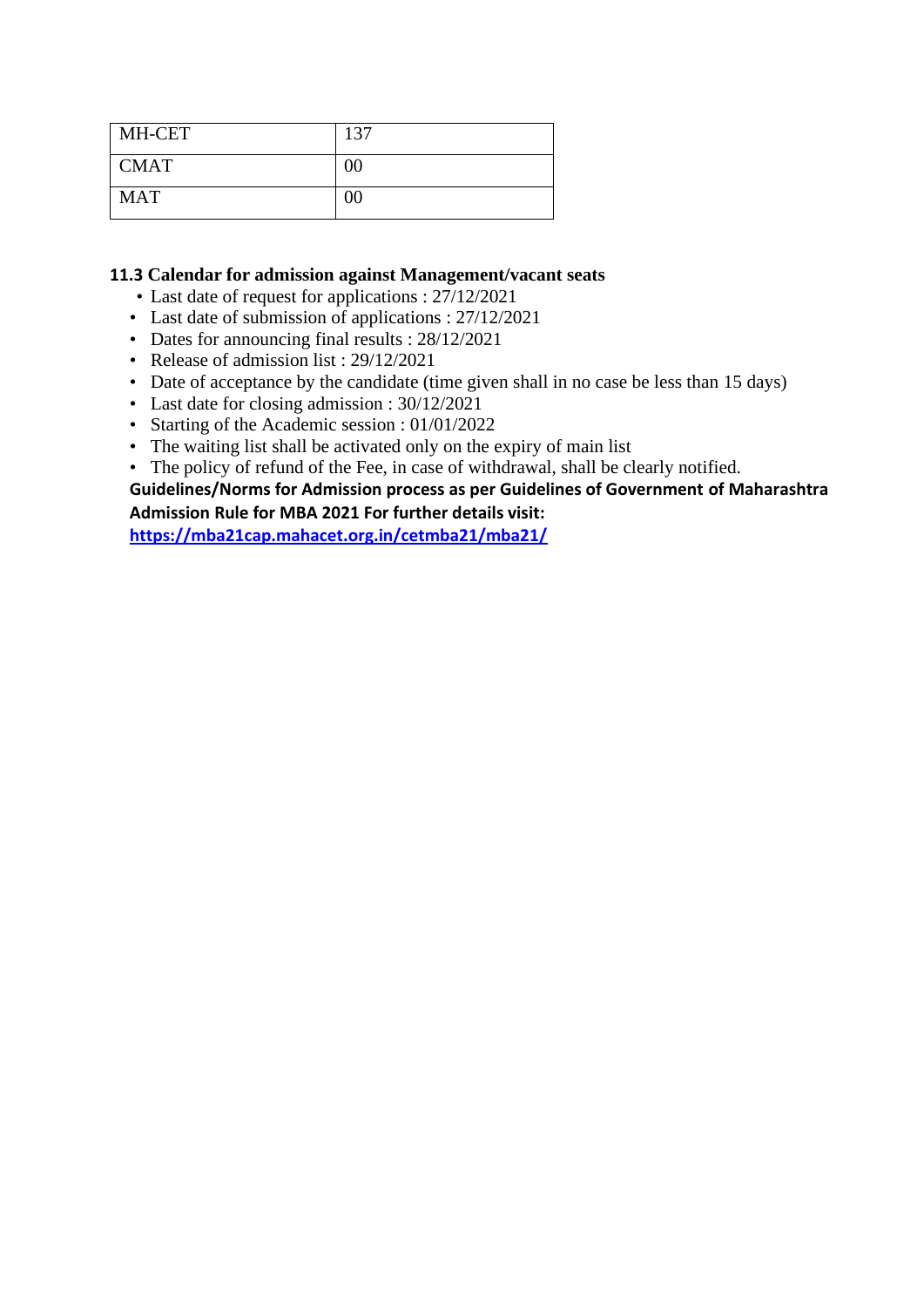## **12 Criteria and Weightages for Admission**

# **12.1 Describe each criteria with its respective weightages i.e. Admission Test, marks in qualifying examination etc.**

## **MBA**

MBA: As per the rules laid down by the Directorate of Technical Education Govt. of Maharashtra refe[rhttp://www.dtemaharashtra.gov.in](http://www.dtemaharashtra.gov.in/)

| <b>IGI-ICAP Merit List Parameters</b>                          | <b>IGI</b> Weightages |
|----------------------------------------------------------------|-----------------------|
| *Percentile score in Written Test of Identified Entrance Tests | 35 %                  |
| (CAT/MAT/XAT/CMAT/GMAT/MH-CET)                                 |                       |
| <b>GD</b> and <b>PI</b> Process                                | 45 %                  |
| Academic Performance                                           | 15 %                  |
| Participation in Sports/Extra-Curricular Activities,           | $0.5\%$               |
| Academic and Gender Diversity                                  |                       |

\*Note: The percentile scores of different entrance tests will be normalized by using a Multiplier.

## **12.2 Mention the minimum level of acceptance, if any**

## **MBA**

The merit list of students has been prepared by the DTE and as per the preference/ options filled bystudent.

- $\Box$  As per Norms in graduation from recognized University Minimum 50% for general category & 45 %for Reserved category candidate.
- $\Box$  Non Zero score in any one Entrance test as mentioned in eligibility criteria section.

# **12.3 Mention the cut-off levels of percentage and percentile score of the candidates**

# **in theadmission test for the last three years**

## **MBA**

| Sr. No.        | Category   |                                | 2021-22 | 2020-21 | 2019-20 |
|----------------|------------|--------------------------------|---------|---------|---------|
|                |            | Home University                | 88.00   | 71.00   | 69.75   |
| 1              | Open       | <b>Outside Home University</b> | 72.00   | 42.79   | 80.00   |
|                | <b>OBC</b> | Home University                | 72.00   | 53.00   | 47.00   |
| 2              |            | <b>Outside Home University</b> | 45.00   | 48.00   | 55.00   |
| 3              | <b>SC</b>  | Home University                | 66.00   | 42.00   | 76.00   |
|                |            | <b>Outside Home University</b> | 44.00   |         | 40.00   |
|                | <b>ST</b>  | Home University                | 48.00   | 51.00   | 54.00   |
| $\overline{4}$ |            | <b>Outside Home University</b> |         |         |         |
|                |            | Home University                | 77.00   |         |         |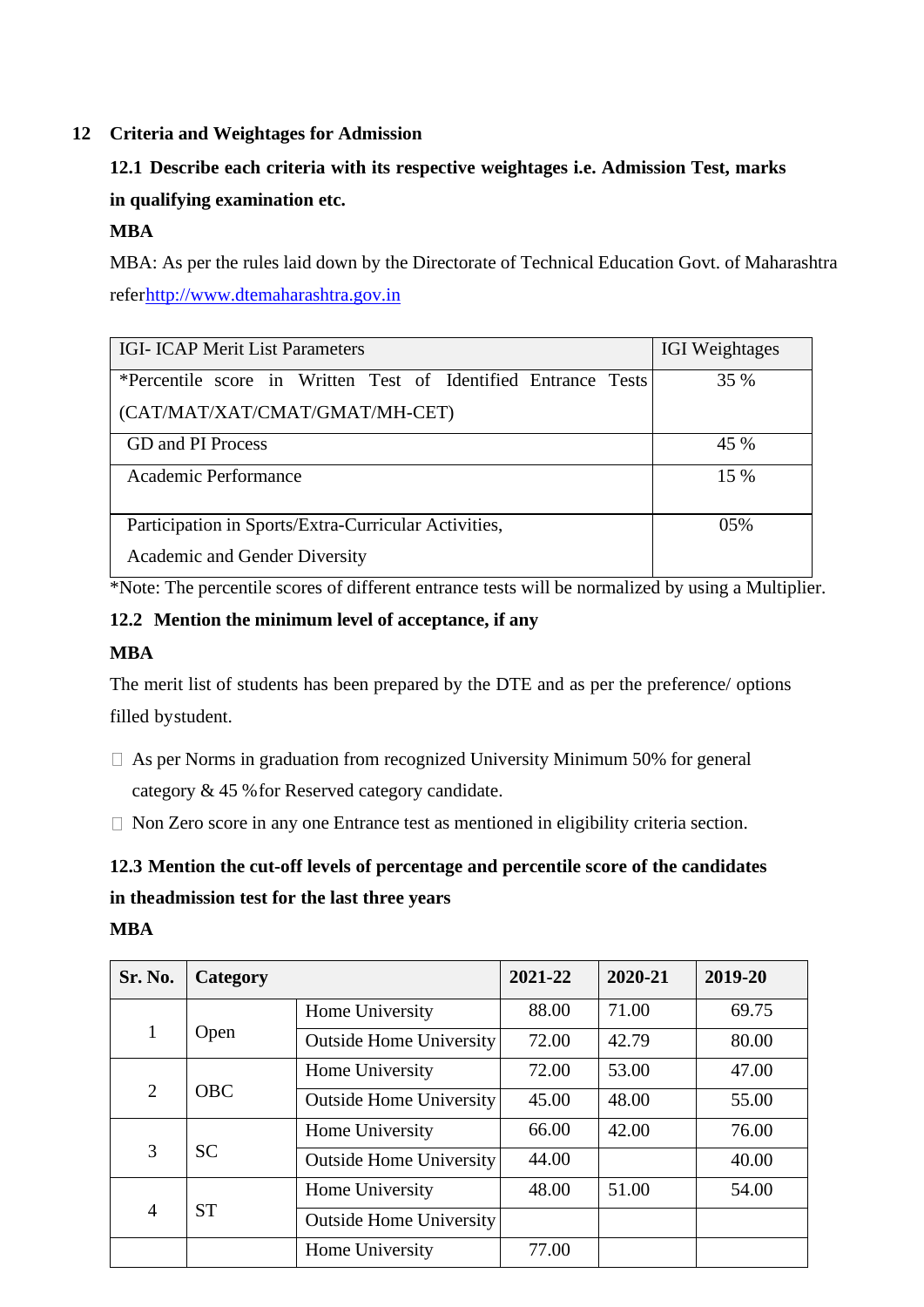| 5  | NT1               | <b>Outside Home University</b> |       |       |       |
|----|-------------------|--------------------------------|-------|-------|-------|
|    |                   | Home University                | 62.00 |       | 39.00 |
| 6  | NT <sub>2</sub>   | <b>Outside Home University</b> | 77.00 |       |       |
|    |                   | Home University                | 59.00 |       | 32.00 |
| 7  | NT <sub>3</sub>   | <b>Outside Home University</b> |       |       |       |
|    |                   | Home University                |       | 44.00 | 27.00 |
| 8  | VJ                | <b>Outside Home University</b> |       |       |       |
|    |                   | Home University                |       |       | 43.00 |
| 9  | <b>SBC</b>        | <b>Outside Home University</b> | 19.0  |       |       |
| 10 | All India<br>`AI) |                                | 46.03 | 88.34 | 72.01 |

# **12.4 Display marks scored in Test etc. and in aggregate for all candidates who were admitted Please follow the link provided below for mark scored in Test**

**MBA :<https://admitcardbuilder2.azurewebsites.net/>**

## **13. List of Applicants**

List of the candidate whose applications have been received along with percentile/ percentages core for each of the qualifying examination in separate categories for open seats. List of candidate who have applied along with percentage and percentile score for Management quota seats (merit List) [http://apimr.net/pdfs/Merit\\_List\\_2021\\_22.pdf](http://apimr.net/pdfs/Merit_List_2021_22.pdf)

## **14. Results of Admission under Management seats/Vacant seats**

Please follow the link provided below for Results of Admission under Management seats/Vacant seats which is also displayed on website of the institute **:**

## **[http://apimr.net/pdfs/Merit\\_List\\_2021\\_22.pdf](http://apimr.net/pdfs/Merit_List_2021_22.pdf)**

## **14.1 Composition of selection team for admission under Management Quota with the**

**brief profile of members.** (This information be made available in the public domain after

|        | <b>SELECTION TEAM FOR ADMISSION</b> |                    |                |  |  |  |
|--------|-------------------------------------|--------------------|----------------|--|--|--|
| Sr.No. | <b>Name Members</b>                 | <b>Designation</b> | <b>Profile</b> |  |  |  |
|        | Dr. Jitendra Hude                   | Chairperson        | Ph.D.          |  |  |  |
| 2      | Prof. Mahesh Bomble                 | Member             | M.B.A.(Mkt.)   |  |  |  |
| 3      | Prof. Mayur Chikhale                | Member             | M.B.A.(Mkt.)   |  |  |  |
| 4      | Prof. Manoj Gadage                  | Member             | M.B.A.(HR)     |  |  |  |

the admission process is over)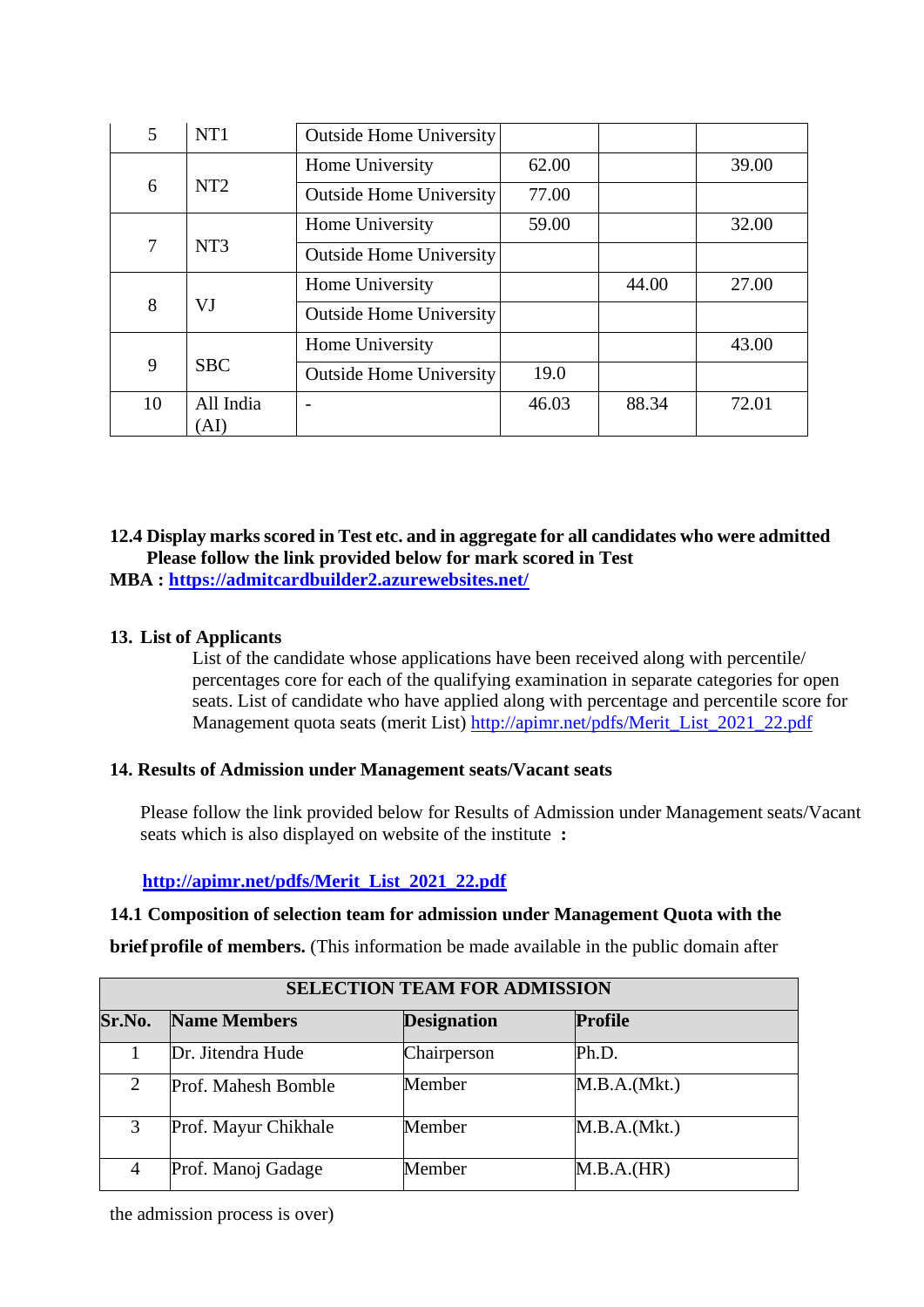**14.2 Score of the individual candidate admitted arranged in order or merit.**

**Kindly follow the link provided below for mark scored in Test MBA :<https://admitcardbuilder2.azurewebsites.net/>**

**14.3 List of the candidate who have been offered admission: - NA**

**14.4 Waiting list of the candidate in order of merit to be operative from the last date ofjoining of the list candidate – NA**

**14.5 List of the candidate who joined within the date, vacancy position in each categorybefore operation of waiting list. MBA: As per DTE Govt. Maharashtra**

**15. Information on infrastructure & other resources available**

## **15.1 Number of Class Rooms and size of each**

| Sr. No | <b>Area</b>     | Area (in sq.mtrs) | <b>Total Area</b> |
|--------|-----------------|-------------------|-------------------|
|        | Classroom No. 1 | 95                |                   |
| 2      | Classroom No. 2 | 95                | 380               |
|        | Classroom No. 3 | 95                |                   |
| 4      | Classroom No. 4 |                   |                   |

**15.2 Number of Tutorial rooms and size of each**

| Sr. No | Area              | Area (in sq.mtrs) | <b>Total</b> |
|--------|-------------------|-------------------|--------------|
|        | Tutorial Room - 1 | 63.00             | 63.00        |
|        | Seminar Hall -1   | 143               | 143          |

**15.3 Number of Laboratories and size of each:** Not APPLICABLE

**15.4 Number of Drawing Halls with capacity of each:** Not APPLICABLE

## **15.5 Number of Computer Centre with capacity of each**

| Sr. No | <b>Area</b>  | Area (in sq.mtrs) | <b>Total Area</b> |
|--------|--------------|-------------------|-------------------|
|        | Computer Lab | 154               | 54ء               |

## **15.6 Central Examination Facility, Number of rooms and capacity of each**

| <b>Sr. No</b> | Area | Area (in sq.mtrs) | Total Area |
|---------------|------|-------------------|------------|
|               |      |                   |            |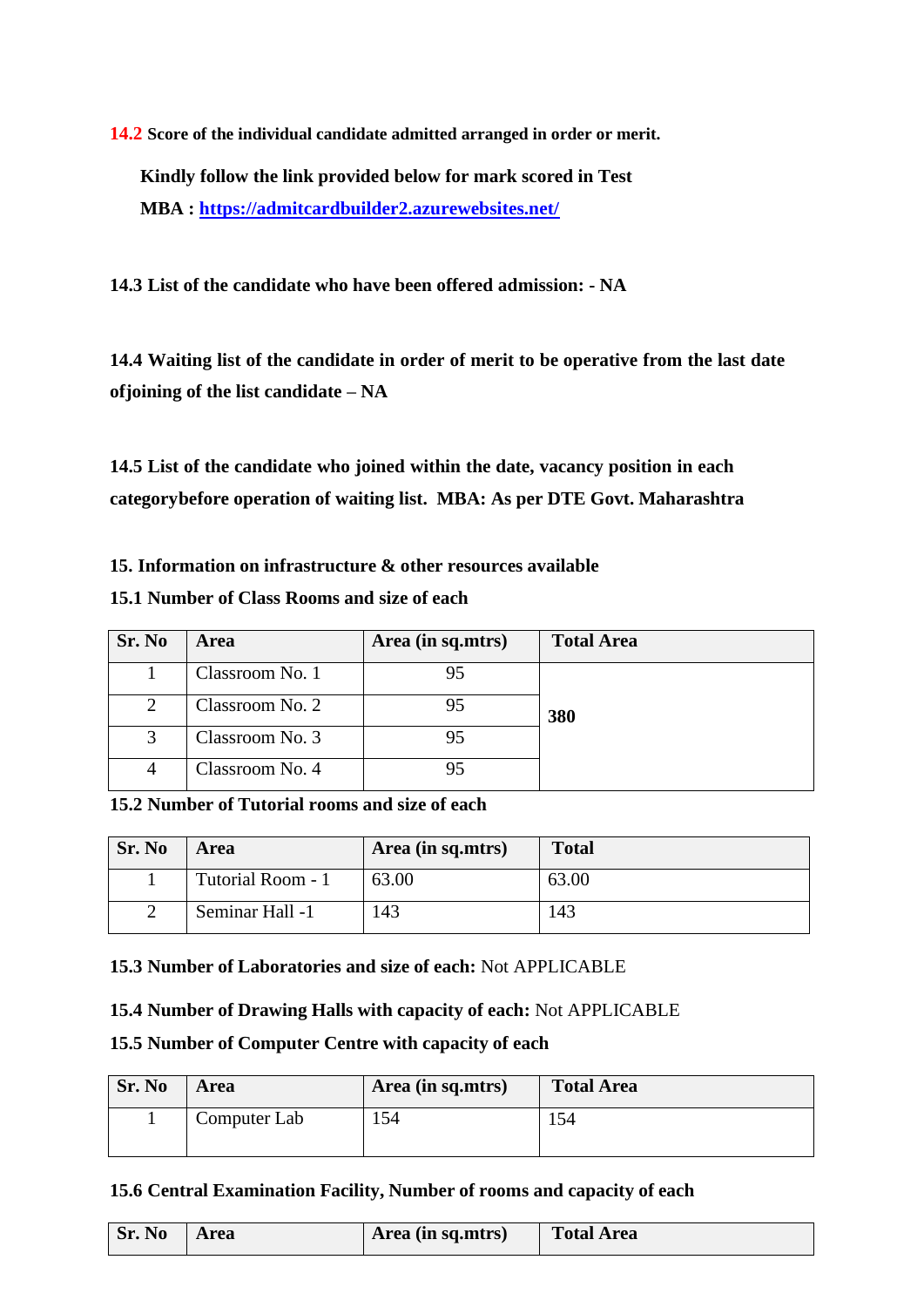| <b>T.</b> | $\blacksquare$<br>control<br>Examination |       |       |
|-----------|------------------------------------------|-------|-------|
|           | room                                     | 35.00 | 35.00 |

## **15.7 Barrier Free Built Environment for disabled and elderly persons :**

The Institute ensures that the infrastructure facilities meet the requirements of the differentlyabled students. The Institute has constructed ramp for differently-abled students.

## **15.8 Occupancy Certificate.**

## **15.9 Fire and Safety Certificate**

The institute has Fire and Safety Certificate.

## **15.10 Hostel Facilities**

Not Available.

## **15.11 Library**

## **15.11.1 Number of library books/ Titles/ Journals Available (Programme-wise)**

| <b>YEAR</b>       |      | ES   | T                           |        | al | COURS TITLE   VOLUM  AMOUN Ebook Nat.Journ Int.Journ<br>al | $E-$<br>Library<br>facilities             | <b>Total</b><br>amount |
|-------------------|------|------|-----------------------------|--------|----|------------------------------------------------------------|-------------------------------------------|------------------------|
| $ 2021 - 22 $ MBA | 1530 | 3807 | $11546507.$ $ 1000+ $<br>00 | ebooks | O  | 6                                                          | <b>DELE</b><br>$\mathbf{T}$<br><b>NDL</b> | 1589147.<br>00         |

## **15.11.2 List of online National Journals :**

## **1. List of online National Journals :**

| Sr.No. | <b>Management</b>                                                     |
|--------|-----------------------------------------------------------------------|
| 1.     | <b>Academic Finance</b>                                               |
| 2.     | Academic Journal of Business, Administration, Law and Social Sciences |
| 3.     | <b>Academy of Accounting and Financial Studies Journal</b>            |
| 4.     | <b>Account and Financial Management Journal</b>                       |
| 5.     | <b>Accounting &amp; Finance Research</b>                              |
| 6.     | <b>Accounting Analysis Journal</b>                                    |
| 7.     | <b>Accounting Research Journal</b>                                    |
| 8.     | <b>African Journal of Business Management</b>                         |
| 9.     | <b>AGRARIS-Journal of Agribusiness and Rural Development Research</b> |
| 10.    | <b>American Journal of Industrial and Business Management</b>         |
| 11.    | Arabian Journal of Business and Management Review                     |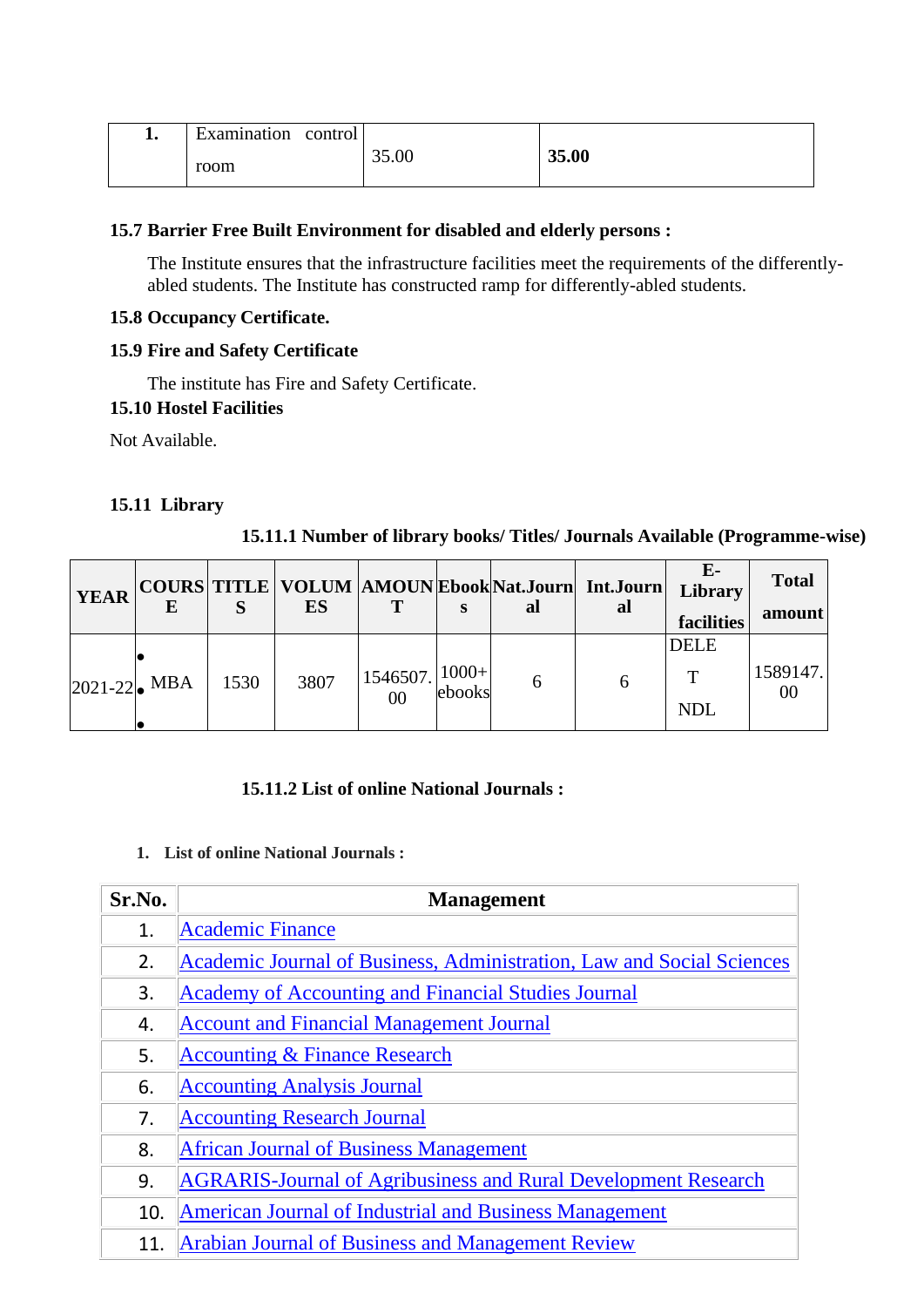| 12. | <b>Asian Academy of Management Journal of Accounting and</b><br>Finance(Scopus) |
|-----|---------------------------------------------------------------------------------|
| 13. | <b>Asian Journal of Accounting Research</b>                                     |
| 14. | <b>Asian Journal of Business and Accounting</b>                                 |
| 15. | <b>Asian Journal of Business and Management</b>                                 |
| 16. | <b>Asian Journal of Finance &amp; Accounting</b>                                |
| 17. | <b>Asian Journal of Shipping and Logistics (Scopus)</b>                         |
| 18. | <b>Australasian Accounting, Business and Finance Journal (Scopus)</b>           |
| 19. | <b>B</b> Quest                                                                  |
| 20. | <b>Banks and Bank Systems (Scopus)</b>                                          |
| 21. | <b>BAR - Brazilian Administration Review(Scopus)</b>                            |
| 22. | <b>Binus Business Review</b>                                                    |
| 23. | <b>British Journal of Economics, Finance and Management Sciences</b>            |
| 24. | <b>Business &amp; Economic Journal</b>                                          |
| 25. | <b>Central European Journal of Labour Law and Personnel Management</b>          |
| 26. | <b>China Journal of Accounting Research (Scopus)</b>                            |
| 27. | <b>Cogent Business &amp; Management</b>                                         |
| 28. | <b>Communications of the IBIMA</b>                                              |
| 29. | <b>Construction Economics and Building (Scopus)</b>                             |
| 30. | Ecoforum                                                                        |
| 31. | <b>Econometric Research in Finance</b>                                          |
| 32. | <b>Economic and Business Review</b>                                             |
| 33. | e-Finanse                                                                       |
| 34. | <b>Electronic Journal of Business Ethics and Organization Studies</b>           |
| 35. | <b>Electronic Journal of Knowledge Management</b>                               |
| 36. | <b>Eurasian Journal of Business and Economics</b>                               |
| 37. | <b>European Journal of Islamic Finance</b>                                      |
| 38. | <b>European Journal of Management Issues</b>                                    |
| 39. | <b>European Research on Management and Business Economics (Scopus)</b>          |
| 40. | <b>Finance, Accounting and Business Analysis</b>                                |
| 41. | <b>Financial Internet Quarterly</b>                                             |
| 42. | <b>Financial Markets, Institutions and Risks</b>                                |
| 43. | <b>Financial Studies</b>                                                        |
| 44. | <b>Foundations of Management (Scopus)</b>                                       |
| 45. | <b>Frontiers Journal of Accounting and Business Research</b>                    |
| 46. | <b>Gadjah Mada International Journal of Business (Scopus)</b>                   |
| 47. | <b>Global Business and Finance Review</b>                                       |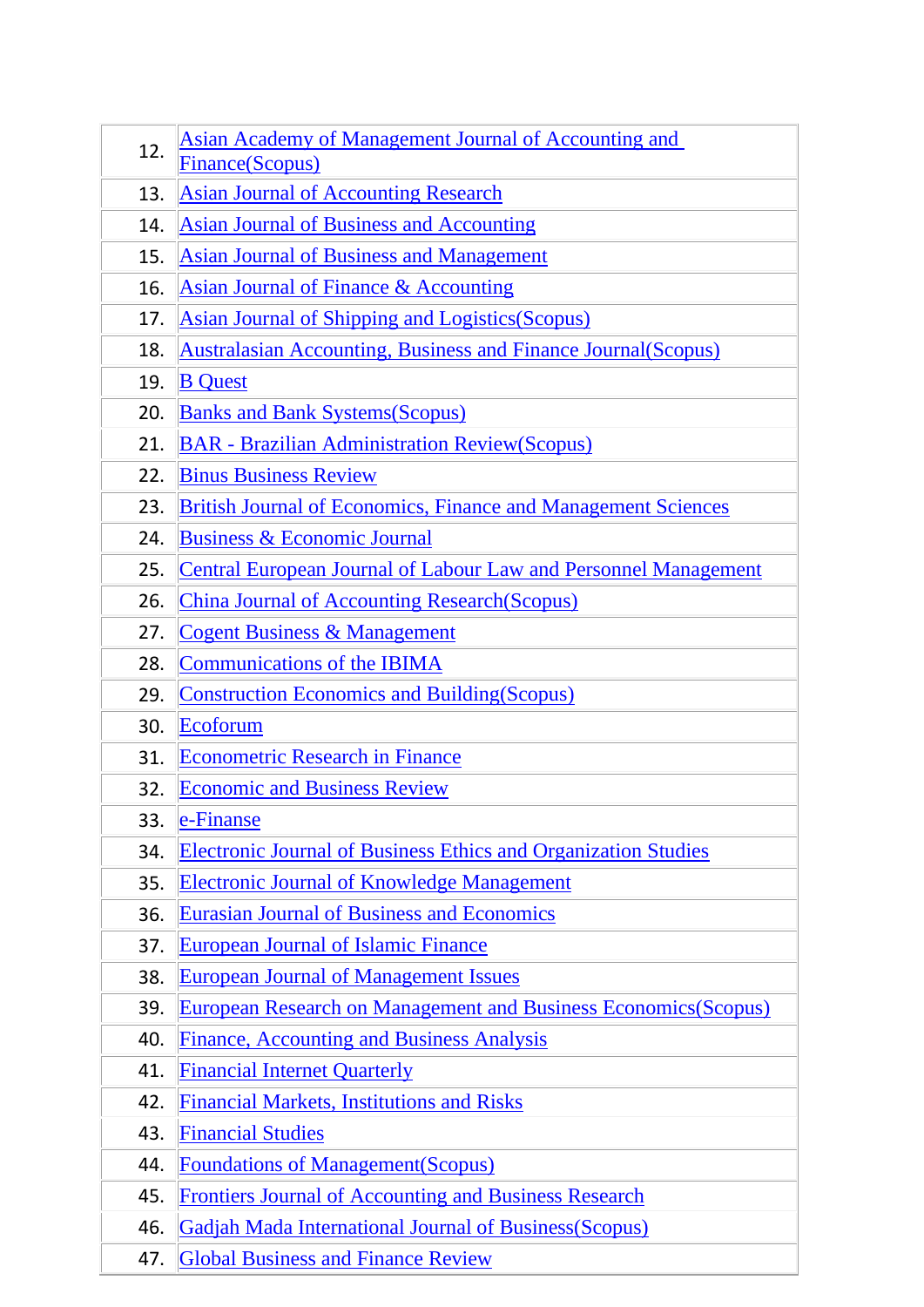| 48. | <b>Global Business Languages</b>                                                                |
|-----|-------------------------------------------------------------------------------------------------|
| 49. | <b>Global Journal of Accounting and Finance</b>                                                 |
| 50. | <b>Green Finance</b>                                                                            |
| 51. | <b>Harvard Deusto Business Research</b>                                                         |
| 52. | <b>iBusiness</b>                                                                                |
| 53. | <b>IIMB Management Review(Scopus)</b>                                                           |
| 54. | <b>Indian Journal of Finance and Banking</b>                                                    |
| 55. | <b>Industrial Marketing Management</b>                                                          |
| 56. | <b>Informatics</b>                                                                              |
| 57. | <b>Information Management and Business Review</b>                                               |
| 58. | <b>Innovative and Economic Research Journal</b>                                                 |
| 59. | <b>Intangible Capital (Scopus) (Web of Sciences)</b>                                            |
| 60. | <b>International Business Management</b>                                                        |
| 61. | International food and agribusiness management review(Scopus)                                   |
| 62. | <b>Investment Management and Financial Innovations (Scopus)</b>                                 |
| 63. | <b>Iranian Journal of Management Studies</b>                                                    |
| 64. | <b>Journal Business, Management and Economics Engineering</b>                                   |
| 65. | <b>Journal of Accounting &amp; Marketing</b>                                                    |
| 66. | Journal of Accounting and Auditing: Research & Practice                                         |
| 67. | <b>Journal of Accounting and Finance</b>                                                        |
| 68. | Journal of Accounting, Business and Finance Research                                            |
| 69. | Journal of Accounting, Economics, and Law: A Convivium                                          |
| 70. | Journal of Accounting, Finance and Auditing Studies                                             |
| 71. | <b>Journal of Administrative Sciences and Technology</b>                                        |
| 72. | <b>Journal of Advanced Transportation (Scopus)</b>                                              |
| 73. | Journal of African Research in Business & Technology                                            |
| 74. | <b>Journal of Applied Finance and Banking</b>                                                   |
| 75. | <b>Journal of Behavioral Studies in Business</b>                                                |
| 76. | Journal of Behavioural Economics, Finance, Entrepreneurship,<br><b>Accounting and Transport</b> |
| 77. | Journal of Business & Financial Affairs                                                         |
| 78. | <b>Journal of Business &amp; Management Sciences</b>                                            |
| 79. | <b>Journal of Business Administration Research</b>                                              |
| 80. | <b>Journal of Business Administration Research</b>                                              |
| 81. | <b>Journal of Business and Retail Management Research (Scopus)</b>                              |
| 82. | <b>IJRDO-Journal of Business Management</b>                                                     |
| 83. | <b>Journal of Central Banking Theory and Practice (Scopus)</b>                                  |

 $\overline{\phantom{a}}$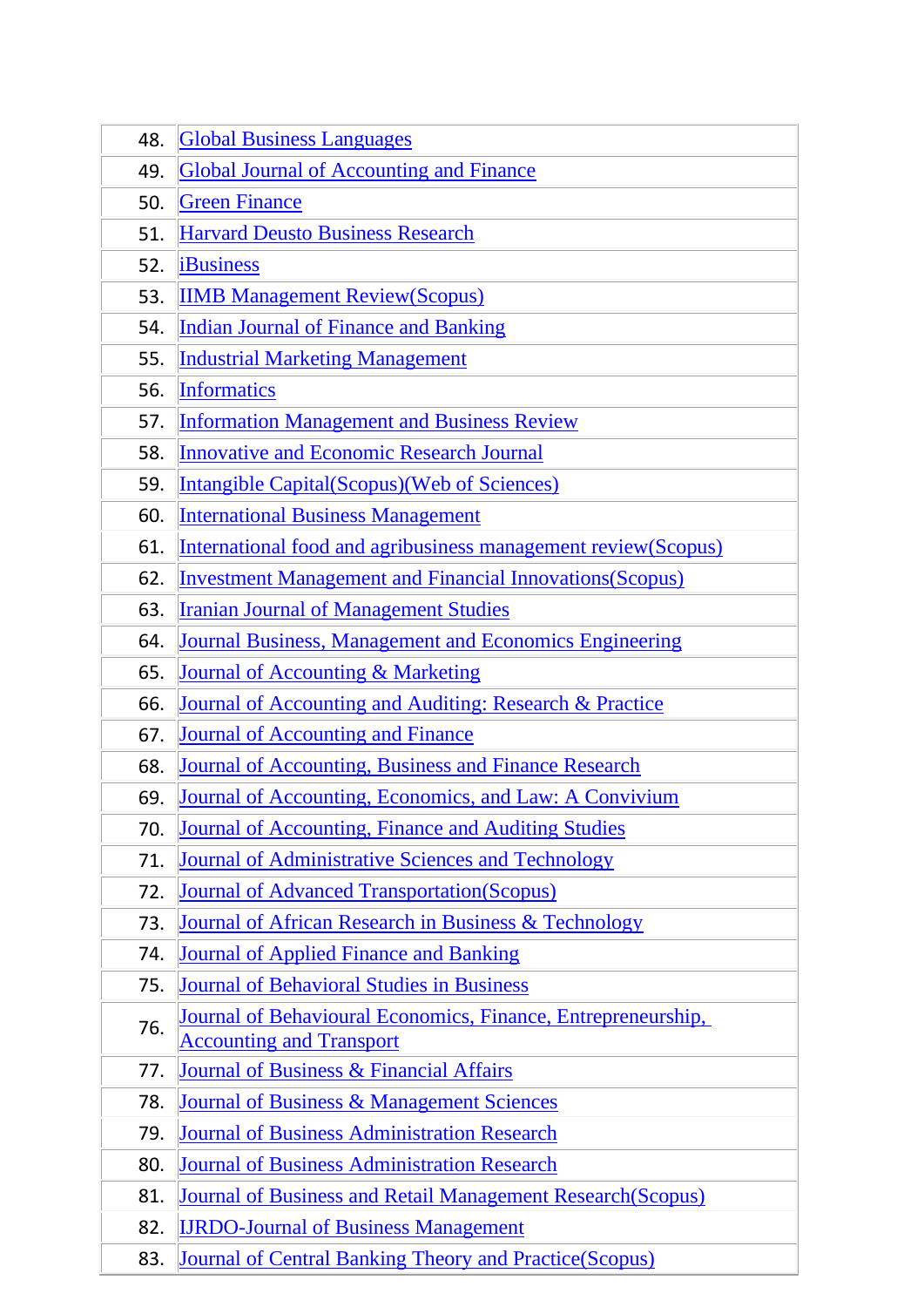| 84.  | <b>Journal of Distribution Science (Scopus)</b>                 |  |  |  |
|------|-----------------------------------------------------------------|--|--|--|
| 85.  | Journal of Eastern Europe Research in Business and Economics    |  |  |  |
| 86.  | <b>Journal of Economics Studies and Research</b>                |  |  |  |
| 87.  | Journal of Economics, Business, & Accountancy Ventura           |  |  |  |
| 88.  | <b>Journal of e-Government Studies and Best Practices</b>       |  |  |  |
| 89.  | Journal of e-Learning and Higher Education                      |  |  |  |
| 90.  | <b>Journal of Electronic Banking Systems</b>                    |  |  |  |
| 91.  | <b>Journal of Electronic Commerce Research</b>                  |  |  |  |
| 92.  | Journal of Engineering, Project and Production Management       |  |  |  |
| 93.  | Journal of Entrepreneurship: Research & Practice                |  |  |  |
| 94.  | <b>Journal of EU Research in Business</b>                       |  |  |  |
| 95.  | <b>Journal of Finance and Accountancy</b>                       |  |  |  |
| 96.  | <b>Journal of Finance and Accounting</b>                        |  |  |  |
| 97.  | <b>Journal of Finance and Accounting</b>                        |  |  |  |
| 98.  | Journal of Finance and Economics                                |  |  |  |
| 99.  | <b>Journal of Finance and Marketing</b>                         |  |  |  |
| 100. | Journal of Financial Management, Markets and Institutions       |  |  |  |
| 101. | <b>Journal of Financial Risk Management</b>                     |  |  |  |
| 102. | <b>Journal of Financial Studies and Research</b>                |  |  |  |
| 103. | <b>Journal of Global Economics</b>                              |  |  |  |
| 104. | <b>Journal of Health Management &amp; Informatics</b>           |  |  |  |
| 105. | <b>Journal of Healthcare Leadership (Scopus)</b>                |  |  |  |
| 106. | <b>Journal of Hotel and Business Management</b>                 |  |  |  |
| 107. | <b>Journal of Human Resource and Sustainability Studies</b>     |  |  |  |
| 108. | <b>Journal of Human Resources Management Research</b>           |  |  |  |
| 109. | Journal of Industrial Engineering and Management(Scopus)        |  |  |  |
| 110. | <b>Journal of Innovation and Business Best Practice</b>         |  |  |  |
| 111. | <b>Journal of Innovation and Entrepreneurship</b>               |  |  |  |
| 112. | Journal of International Business Studies Â                     |  |  |  |
| 113. | <b>Journal of International Management Open Access Articles</b> |  |  |  |
| 114. | Journal of Internet and e-business Studies                      |  |  |  |
| 115. | <b>Journal of Internet Banking and Commerce</b>                 |  |  |  |
| 116. | <b>Journal of Leadership Education(JOLE)</b>                    |  |  |  |
| 117. | <b>Journal of Management</b>                                    |  |  |  |
| 118. | <b>Journal of Management and Business Education</b>             |  |  |  |
| 119. | <b>Journal of Management and Marketing Research</b>             |  |  |  |
| 120. | <b>Journal of Management and Strategy</b>                       |  |  |  |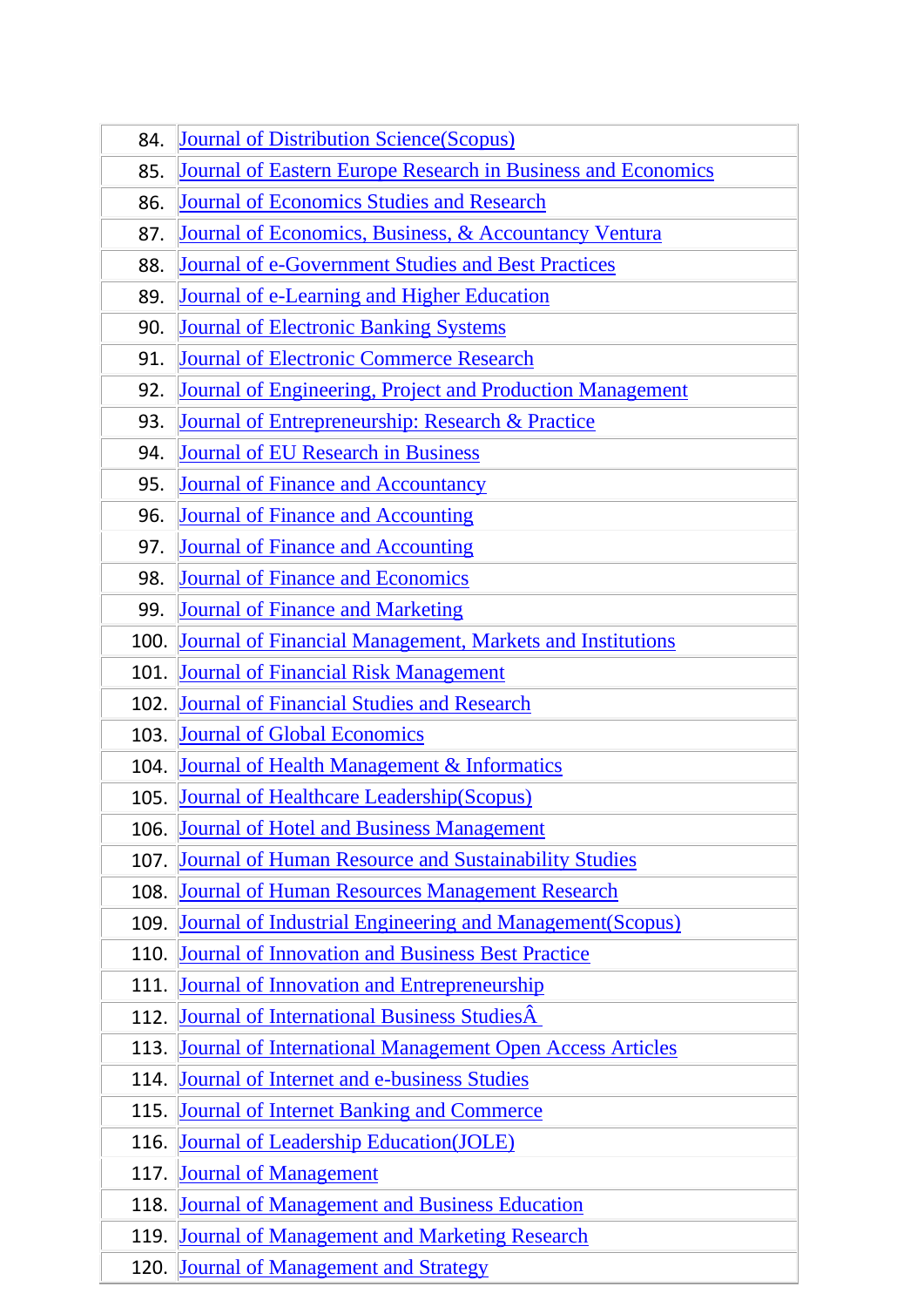| 121. | <b>Journal of Management Development</b>                               |  |  |
|------|------------------------------------------------------------------------|--|--|
| 122. | <b>Journal of Management in Practice</b>                               |  |  |
| 123. | <b>Journal Of Management Policies And Practices</b>                    |  |  |
| 124. | <b>Journal of Marketing Management</b>                                 |  |  |
| 125. | <b>Journal of Marketing Research and Case Studies</b>                  |  |  |
| 126. | <b>Journal of Mathematical Finance</b>                                 |  |  |
| 127. | <b>Journal of Organizational Management Studies</b>                    |  |  |
| 128. | <b>Journal of Risk and Financial Management</b>                        |  |  |
| 129. | <b>Journal of Risk Financial Management (Web of Sciences)</b>          |  |  |
| 130. | <b>Journal of Service Science and Management</b>                       |  |  |
| 131. | <b>Journal of Small Business Strategy (Scopus)</b>                     |  |  |
| 132. | <b>Journal of South African Business Research</b>                      |  |  |
| 133. | <b>Journal of Southeast Asian Research</b>                             |  |  |
| 134. | Journal of Stock & Forex Trading                                       |  |  |
| 135. | Journal of Sustainable Business and Management Solutions in Emerging   |  |  |
|      | <b>Economies</b>                                                       |  |  |
| 136. | Journal of technology management and innovation (Scopus)               |  |  |
| 137. | <b>Journal of Telecommunications System &amp; Management</b>           |  |  |
| 138. | <b>Journal of the Textile Association (Scopus)</b>                     |  |  |
| 139. | <b>Journal of Theoretical and Applied Electronic Commerce Research</b> |  |  |
| 140. | <b>Journal of Transport and Supply Chain Management</b>                |  |  |
| 141. | <b>Kelaniya Journal of Management</b>                                  |  |  |
| 142  | <b>Knowledge Management and E-Learning (Scopus)</b>                    |  |  |
| 143. | LogForum                                                               |  |  |
| 144. | <b>Management: Journal of Contemporary Management Issues</b>           |  |  |
| 145. | <b>Management Dynamics In The Knowledge Economy</b>                    |  |  |
| 146. | <b>Management Science Letters</b>                                      |  |  |
| 147. | <b>Managing Global Transitions</b>                                     |  |  |
| 148. | <b>Marketing Management Journal</b>                                    |  |  |
| 149. | <b>Journal of Accounting</b>                                           |  |  |
| 150. | <b>Open Journal of Business and Management</b>                         |  |  |
| 151. | <b>Pakistan Journal of Commerce and Social Sciences</b>                |  |  |
| 152. | <b>Physical Culture and Sport, Studies and Research (Scopus)</b>       |  |  |
| 153. | <b>Problems and Perspectives in Management (Scopus)</b>                |  |  |
| 154. | <b>Product: Management &amp; Development</b>                           |  |  |
| 155. | <b>Production and Manufacturing Research</b>                           |  |  |
| 156. | <b>Quality Innovation Prosperity (Scopus)</b>                          |  |  |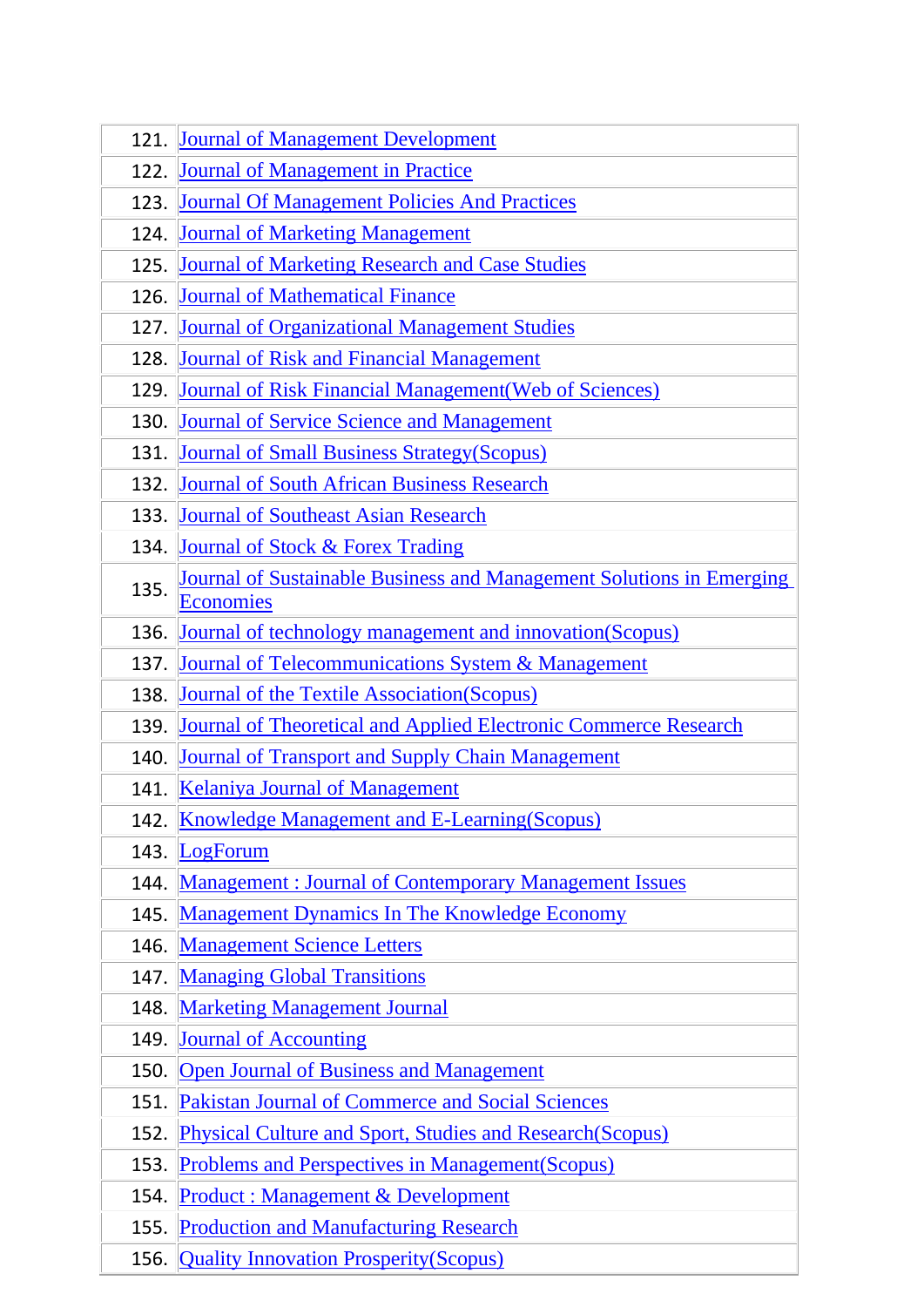| 157. | <b>RAUSP Management Journal (Scopus)</b>                                  |  |  |  |
|------|---------------------------------------------------------------------------|--|--|--|
| 158. | <b>Real Estate Management and Valuation (Scopus)</b>                      |  |  |  |
| 159. | <b>Research in Business and Economics Journal</b>                         |  |  |  |
| 160. | <b>Research Journal of Finance and Accounting</b>                         |  |  |  |
| 161. | Researchers World: Journal of Arts Science & Commerce                     |  |  |  |
| 162. | <b>Review of Accounting and Finance</b>                                   |  |  |  |
| 163. | <b>Review of Finance and Banking</b>                                      |  |  |  |
| 164. | <b>Review of Public Administration and Management</b>                     |  |  |  |
| 165. | <b>Romanian Economic and Business Review</b>                              |  |  |  |
| 166. | <b>SA Journal of Human Resource Management</b>                            |  |  |  |
| 167. | <b>Scientific Annals of Economics and Business (Scopus)</b>               |  |  |  |
| 168. | <b>Serbian Journal of Management (Scopus)</b>                             |  |  |  |
| 169. | <b>SERIES</b> : Journal of the Spanish Economic Association               |  |  |  |
| 170. | <b>Shirkah Journal of Economics &amp; Business</b>                        |  |  |  |
| 171. | <b>South African Journal of Economic and Management Sciences (Scopus)</b> |  |  |  |
| 172. | <b>South African Journal of Information Management</b>                    |  |  |  |
| 173. | <b>South East European Journal of Economics and Business (Scopus)</b>     |  |  |  |
| 174. | <b>Studies and Scientific Researches</b>                                  |  |  |  |
|      |                                                                           |  |  |  |
| 175. | <b>Studies in Business and Economics</b>                                  |  |  |  |
| 176. | <b>Surfaces and Interfaces (Scopus)</b>                                   |  |  |  |
| 177. | <b>Technology and Investment</b>                                          |  |  |  |
| 178. | <b>Technology audit and production reserves</b>                           |  |  |  |
| 179. | <b>Technology Innovation Management Review</b>                            |  |  |  |
| 180. | <b>The Journal of Consumer Research</b>                                   |  |  |  |
| 181. | The MENA Journal of Business Case Studies                                 |  |  |  |
| 182. | The South East Asian Journal of Management                                |  |  |  |
| 183. | The USV Annals of Economics and Public Administration                     |  |  |  |
| 184. | <b>Theoretical and Applied Economics</b>                                  |  |  |  |
| 185. | Transylvanian Review of Administrative Sciences(Scopus)                   |  |  |  |
| 186. | <b>Triple C-Communication, Capitalism &amp; Critque</b>                   |  |  |  |
| 187. | <b>UCJC Business &amp; Society Review</b>                                 |  |  |  |
| 188. | Universal Journal of Accounting and Finance                               |  |  |  |
| 189. | <b>UTMS Journal of Economics</b>                                          |  |  |  |

# **2. List of online International Journals:**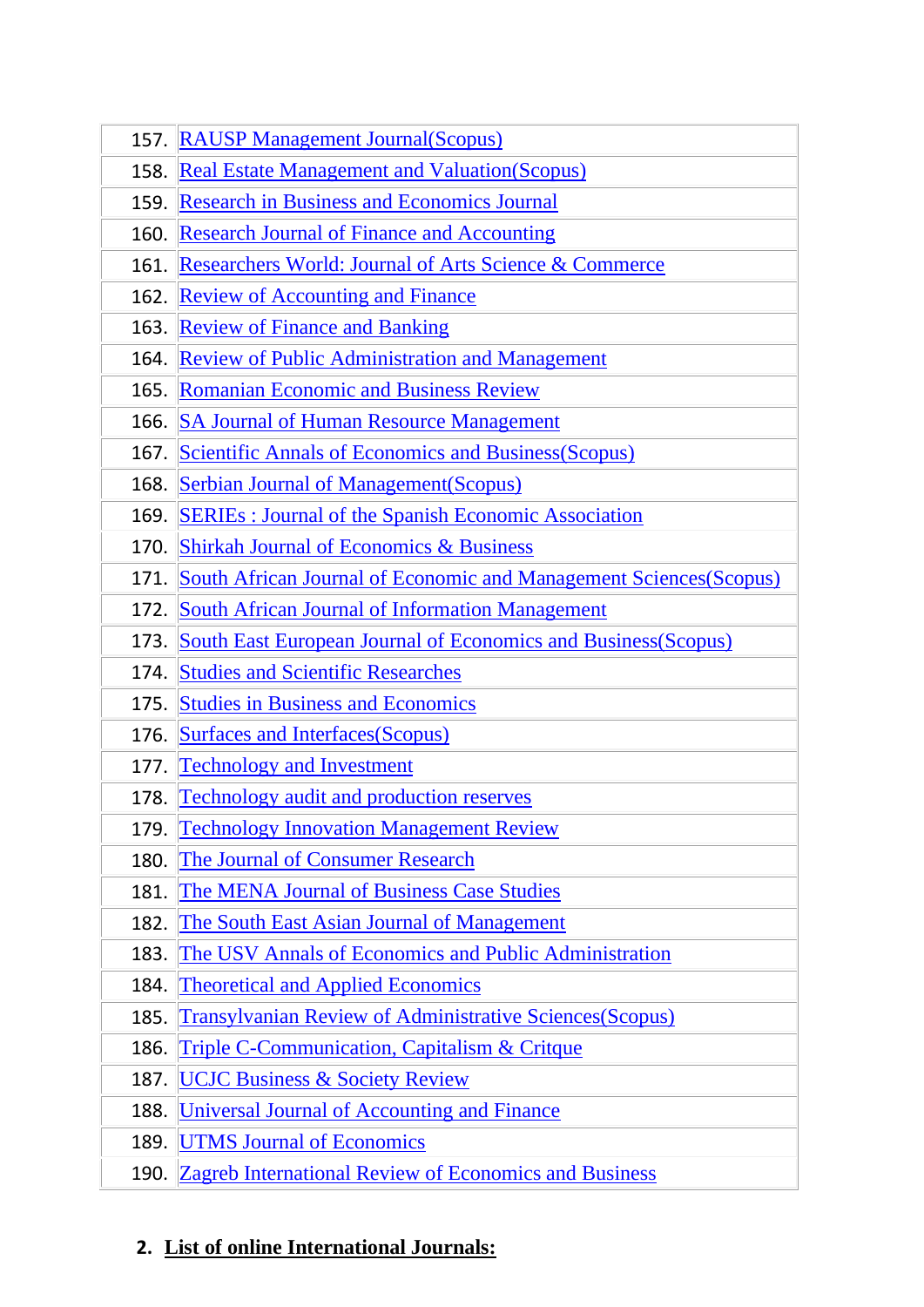| Sr.No. | Management                                                                                                             |  |  |  |
|--------|------------------------------------------------------------------------------------------------------------------------|--|--|--|
| 1.     | International Journal of Academic Research in Accounting, Finance and                                                  |  |  |  |
|        | <b>Management Sciences</b>                                                                                             |  |  |  |
| 2.     | <b>International Journal of Accounting &amp; Finance Review</b>                                                        |  |  |  |
| 3.     | <b>International Journal of Accounting Research</b>                                                                    |  |  |  |
| 4.     | <b>International Journal of Banking, Accounting and Finance</b>                                                        |  |  |  |
| 5.     | <b>International Journal of Business &amp; Economic Development</b>                                                    |  |  |  |
| 6.     | <b>International Journal of Business Administration</b>                                                                |  |  |  |
| 7.     | <b>International Journal of Business and Economic Sciences Applied</b>                                                 |  |  |  |
|        | <b>Research</b>                                                                                                        |  |  |  |
| 8.     | <b>International Journal of Business and General Management</b>                                                        |  |  |  |
| 9.     | <b>International Journal of Business and Management</b>                                                                |  |  |  |
| 10.    | <b>International Journal of Business and Management Studies</b>                                                        |  |  |  |
| 11.    | <b>International Journal of Business and Social Research</b>                                                           |  |  |  |
| 12.    | <b>International Journal of Business Marketing and Management</b>                                                      |  |  |  |
| 13.    | <b>International Journal of Business Research and Management</b>                                                       |  |  |  |
| 14.    | <b>International Journal of Business Science and Applied Management</b>                                                |  |  |  |
| 15.    | <b>International Journal of Communication</b>                                                                          |  |  |  |
| 16.    | <b>International Journal of Computer Information Systems and Industrial</b><br><b>Management Applications (Scopus)</b> |  |  |  |
| 17.    | <b>International Journal of Design (Scopus)</b>                                                                        |  |  |  |
| 18.    | <b>International Journal of eBusiness and eGovernment Studies</b>                                                      |  |  |  |
| 19.    | <b>International Journal of Econometrics and Financial Management</b>                                                  |  |  |  |
| 20.    | International Journal of Economics & Management Sciences                                                               |  |  |  |
| 21.    | <b>International Journal of Economics and Financial Issues</b>                                                         |  |  |  |
| 22.    | <b>International Journal of Economics, Commerce and Management</b>                                                     |  |  |  |
| 23.    | <b>International Journal of Educational Leadership and Management</b>                                                  |  |  |  |
| 24.    | International journal of engineering business management (Scopus)                                                      |  |  |  |
| 25.    | <b>International Journal of Entrepreneurial Knowledge</b>                                                              |  |  |  |
| 26.    | <b>International Journal of Finance &amp; Banking Studies</b>                                                          |  |  |  |
| 27.    | <b>International Journal of Financial Management</b>                                                                   |  |  |  |
| 28.    | <b>International Journal of Financial Management and Economics</b>                                                     |  |  |  |
| 29.    | <b>International Journal of Financial Research</b>                                                                     |  |  |  |
| 30.    | <b>International Journal of Financial Studies</b>                                                                      |  |  |  |
| 31.    | <b>International Journal of Health Geographics (Scopus)</b>                                                            |  |  |  |
| 32.    | <b>International Journal of Human Resources Management (IJHRM)</b>                                                     |  |  |  |
| 33.    | <b>International Journal of Information Engineering and Electronic</b><br><b>Business</b>                              |  |  |  |

I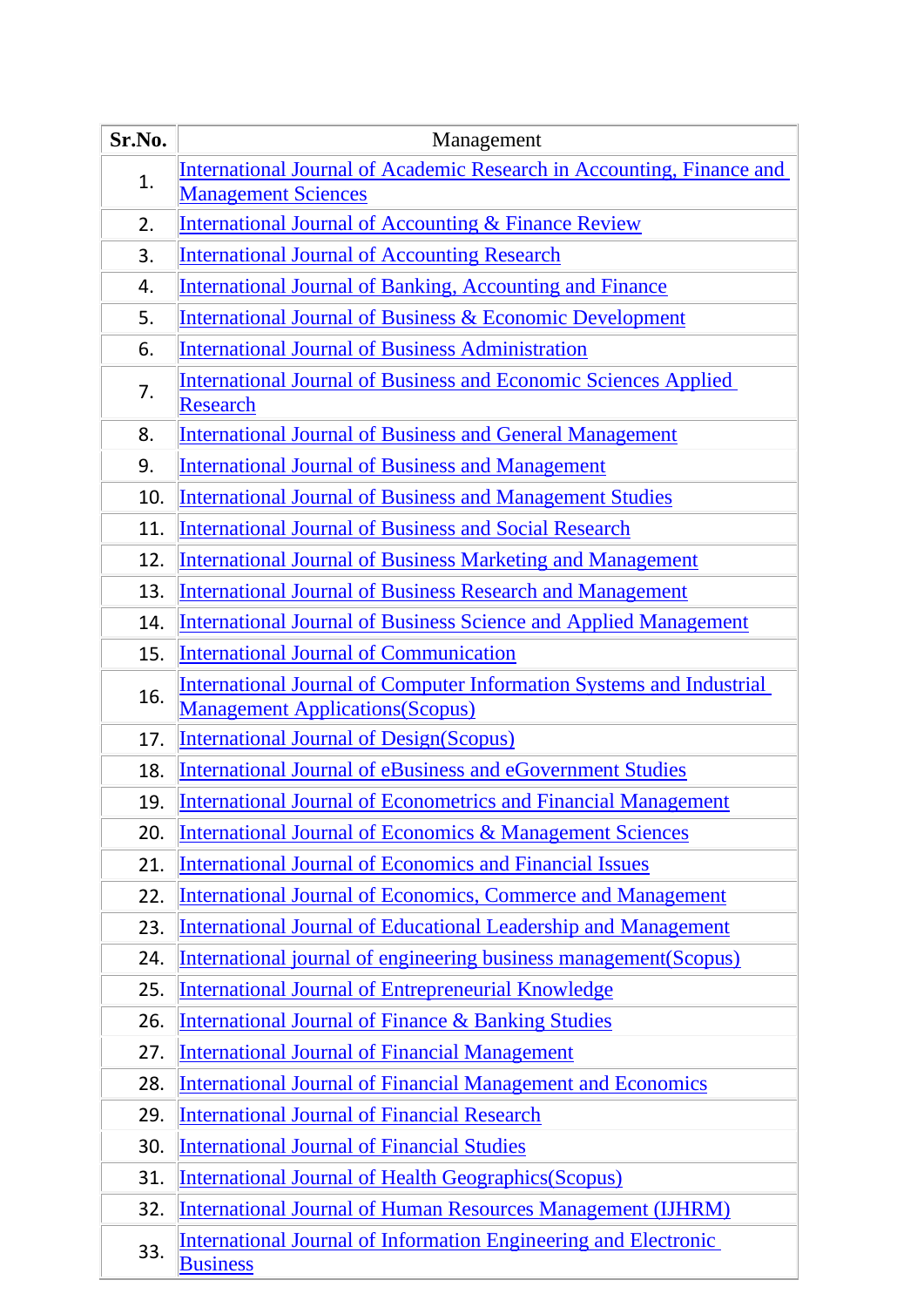| 34.                                                                                                             | <b>International Journal of Information Systems and Project</b>                  |     |
|-----------------------------------------------------------------------------------------------------------------|----------------------------------------------------------------------------------|-----|
|                                                                                                                 | Management(Scopus)                                                               |     |
| 35.                                                                                                             | <b>International Journal of Management &amp; Economics</b>                       |     |
| 36.                                                                                                             | <b>International Journal of Management Science &amp; Business Administration</b> |     |
| 37.                                                                                                             | <b>International Journal of Management Studies</b>                               |     |
| 38.                                                                                                             | <b>International Journal of Management, Accounting and Economics</b>             |     |
| 39.                                                                                                             | <b>International Journal of Marketing Research Innovation</b>                    |     |
| 40.                                                                                                             | <b>International Journal of Marketing Studies</b>                                |     |
| <b>International Journal of Mechanical and Production Engineering</b><br>41.<br><b>Research and Development</b> |                                                                                  |     |
|                                                                                                                 |                                                                                  | 42. |
| 43.                                                                                                             | International Journal of Research In Commerce and Management                     |     |
| <b>Studies</b>                                                                                                  |                                                                                  |     |
| 44.                                                                                                             | <b>International Journal of Research in Marketing</b>                            |     |
| 45.                                                                                                             | <b>International Journal of Sales &amp; Marketing Management</b>                 |     |
| 46.                                                                                                             | International Journal of Sales & Marketing Management Research and               |     |
|                                                                                                                 | <b>Development</b>                                                               |     |
| 47.                                                                                                             | <b>International Journal of Strategic Property Management</b>                    |     |
| 48.                                                                                                             | <b>International Journal of Supply and Operations Management (IJSOM)</b>         |     |
| 49.                                                                                                             | <b>International Journal of Supply Chain Management (IJSCM)</b>                  |     |
| 50.                                                                                                             | <b>International Review of Management and Marketing</b>                          |     |

15.11.3 E- library facilities: Yes

15.11.4 National Digital Library (NDL) Subscription details**:**

**Log in Id:** [murlighodke1984@gmail.com](mailto:murlighodke1984@gmail.com)

# **NDLI Club Registration No.** INMHNC4SDP4OHC9

- The library webpage: <http://apimr.net/library.php>
- The library IP for pdf ebooks & other reading material:<http://164.100.247.26/>
- The library ebook Collection : 1000+ ebooks

## **15.12.1 Laboratory and Workshop**

| Sr.            |                  |              |
|----------------|------------------|--------------|
| N <sub>0</sub> | Equipment        | <b>Total</b> |
|                | Computers        | 50           |
| $\overline{2}$ | <b>CCTV</b>      | 2            |
| 3              | Scanner/Printers | 01           |
|                | Projectors       |              |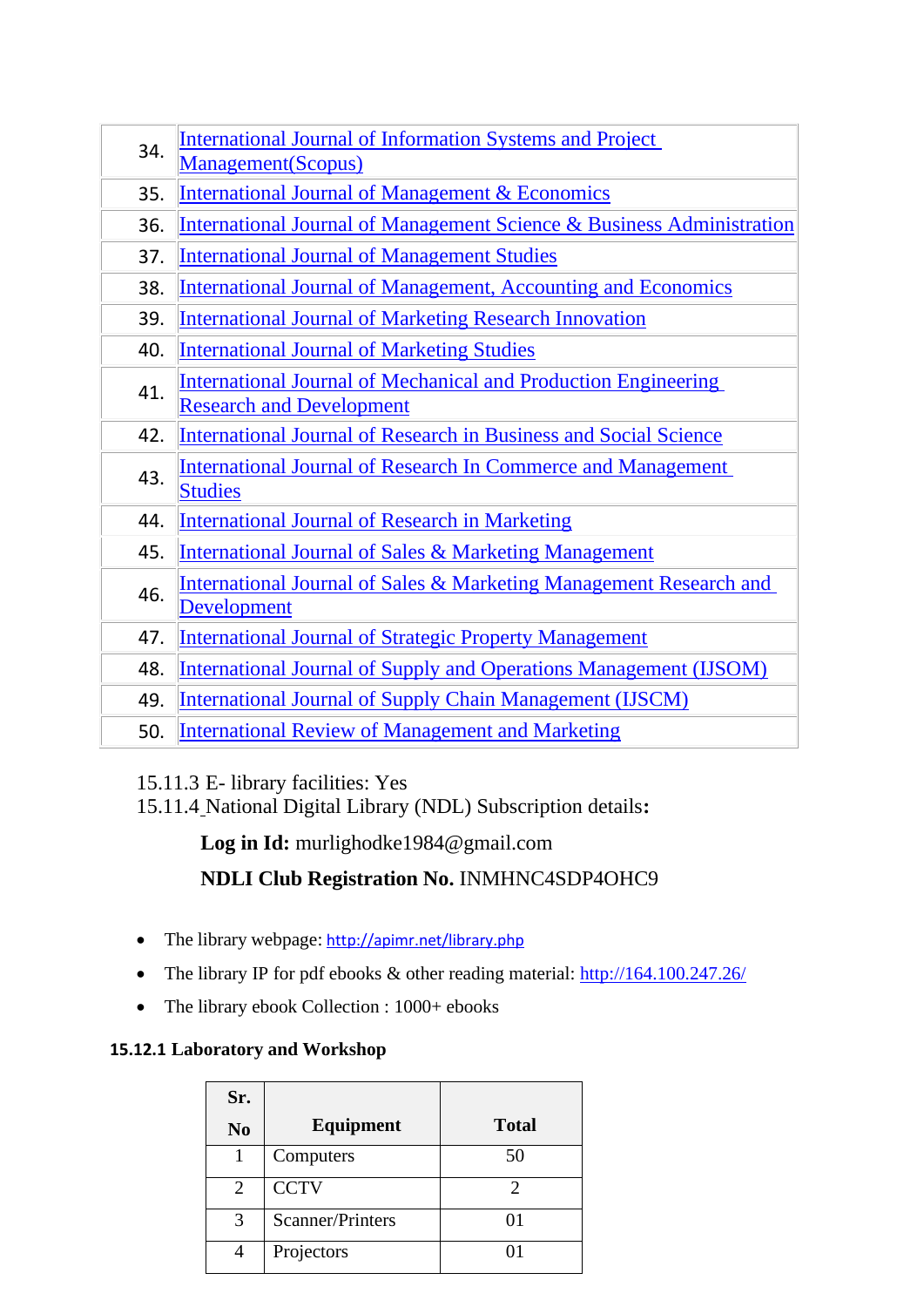## **15.12.2 List of Experimental Setup in each Laboratory/ Workshop**

All the Labs are connected with LAN licensed OS and Software.

## **15.13. Computing Facilities**

- $\Box$  Internet Bandwidth :- 50 Mbps in 1:1 ratio
- $\Box$  Number and configuration of System:-70

| <b>APIMR Campus</b> | <b>No. of Computers</b> |
|---------------------|-------------------------|
| Computer Lab        | 50                      |
| <b>Staff Using</b>  |                         |
| <b>Total</b>        | 59                      |

| <b>Campus Reference</b> | <b>Type of Computers</b>                                                        | Quantity                              |
|-------------------------|---------------------------------------------------------------------------------|---------------------------------------|
| <b>APIMR Campus</b>     | N-computing, System having 2<br>virtual Machines<br>CPU 25 core each 50 GB RAM, | 80 users can use<br>machine at a time |
|                         | 1200GB<br>Storage                                                               |                                       |

- $\Box$  Total number of system connected by LAN :-70
- $\Box$  Total number of system connected by WAN:-70
- Major software packages available as follows:-

| <b>SR NO</b>                     | <b>DETAILS OF SOFTWARE</b>          | <b>DESCRIPTION</b>             |
|----------------------------------|-------------------------------------|--------------------------------|
| <b>SYSTEM</b><br><b>SOFTWARE</b> |                                     |                                |
|                                  | Windows 7                           | <b>Operating System</b>        |
| $\overline{2}$                   | Windows 8                           | <b>Operating System</b>        |
| 3                                | Windows 10                          | <b>Operating System</b>        |
| $\overline{4}$                   | Windows Server 2008 R2              | <b>Server Operating System</b> |
| 5                                | Windows Server 2012                 | <b>Server Operating System</b> |
| <b>APPLICATION</b>               |                                     |                                |
| <b>SOFTWARE</b>                  |                                     |                                |
| 6                                | Ms-Office 2010                      | Microsoft Office               |
| 7                                | MS-Office2013                       | Microsoft Office               |
| 8                                | Tally                               | <b>Accounting Software</b>     |
| 9                                | <b>Semantec Endpoint Protection</b> | Antivirus                      |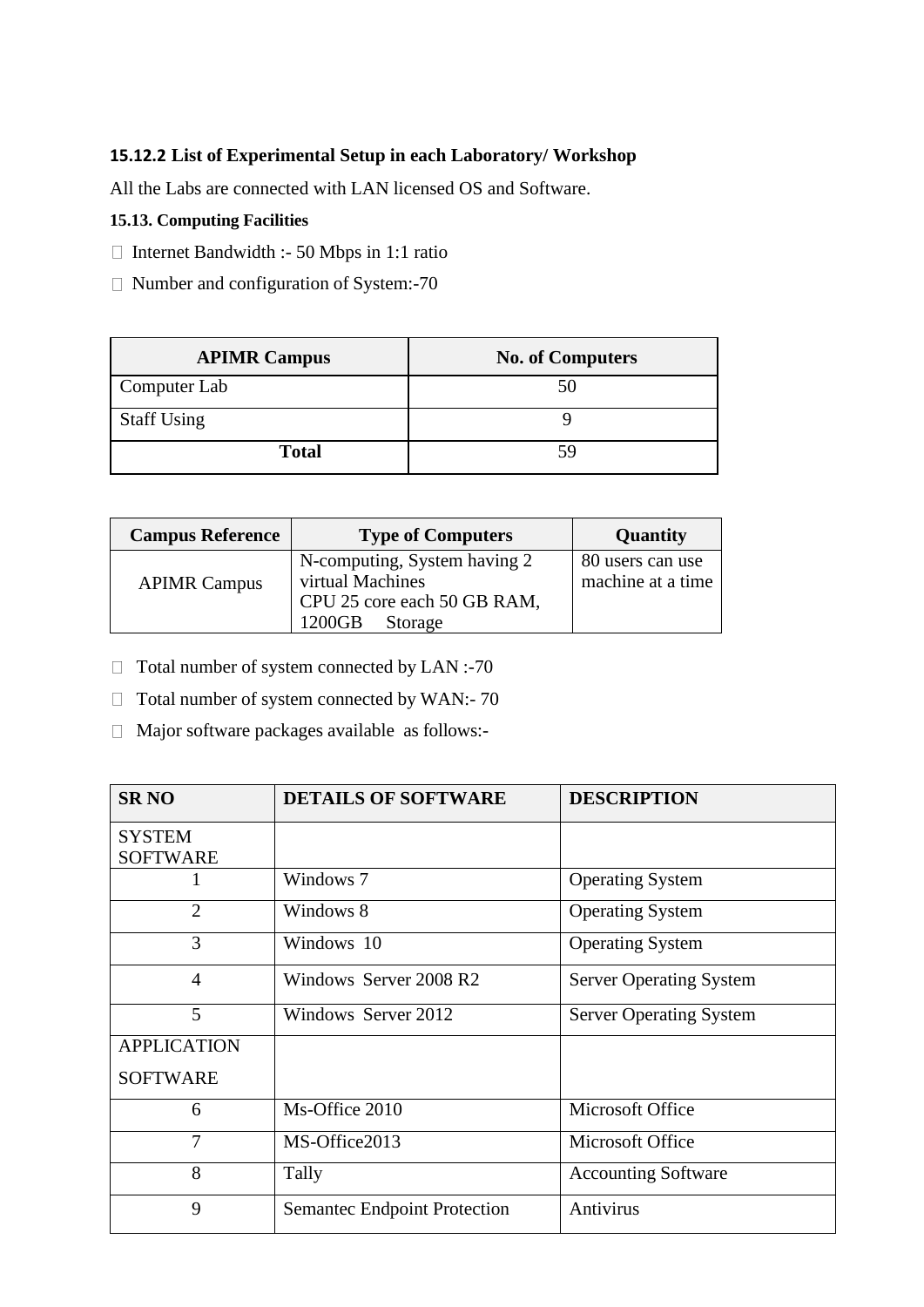#### **15.14 Innovation Cell**

Entrepreneurship Development Cell (E-Cell) has been constituted with the broad purpose of buildingan entrepreneurship oriented culture within the institute to encourage students to enhance their enterprising skills to benefit the external stakeholders (Industry and Society at large).

#### **15.15 Social Media Cell**

Branding and Social Media Committee has been established where students are given platform to update and promote all the events, activities happening on the campus and achievements of the APIMR students in various competitions.

#### **15.16 List of facilities available**

#### • **Games and Sports Facilities:**

We provide dedicated sports facilities for various Indoor games like Chess, Table-Tennis, and Carom etc. and for Outdoor games like Basketball, Cricket etc. Sports committee organizes OutdoorManagement Trainings for the students.

#### • **Extra-Curricular Activities:**

APIMR has separate student committees like Cultural, CSR, E-Cell etc. The philosophy is to give wings to students' creativity, imagination and talent. The committee organizes various in campus events in order to provide a platform to students to show their talent and hone their skills.

#### • **Soft Skill Development Facilities:**

Comprehensive Career and Leadership Development Program is the hallmark of teaching learning process at APIMR. The program has been developed for students to bridge the gap in university curriculum and at the same time ensure delivery of inputs required for attaining POs. APIMR Institute of Management believes in the holistic development of the students and although the academic calendar forms the basis of the agenda, abundant stress is given to co-curricular activities. In order tomould productive and result oriented managers of the future, APIMR conducts the CLDP, which is taught concurrently with the main program. Unique and innovative co-curriculum activities are conducted at APIMR which focus on the extra edge that students need in their personality to succeed in a competitiveenvironment.

APIMR owes its gratitude to the Indian Industry for consistently collaborating with us in our endeavour towards adding value to our students by helping us create customized programs for the students. Renowned industrialists visit us and tremendously enhance the learning of our students, by sharing their vast knowledge and experience. These objectives have enabled us to foster strategic alliances with industry which have translated into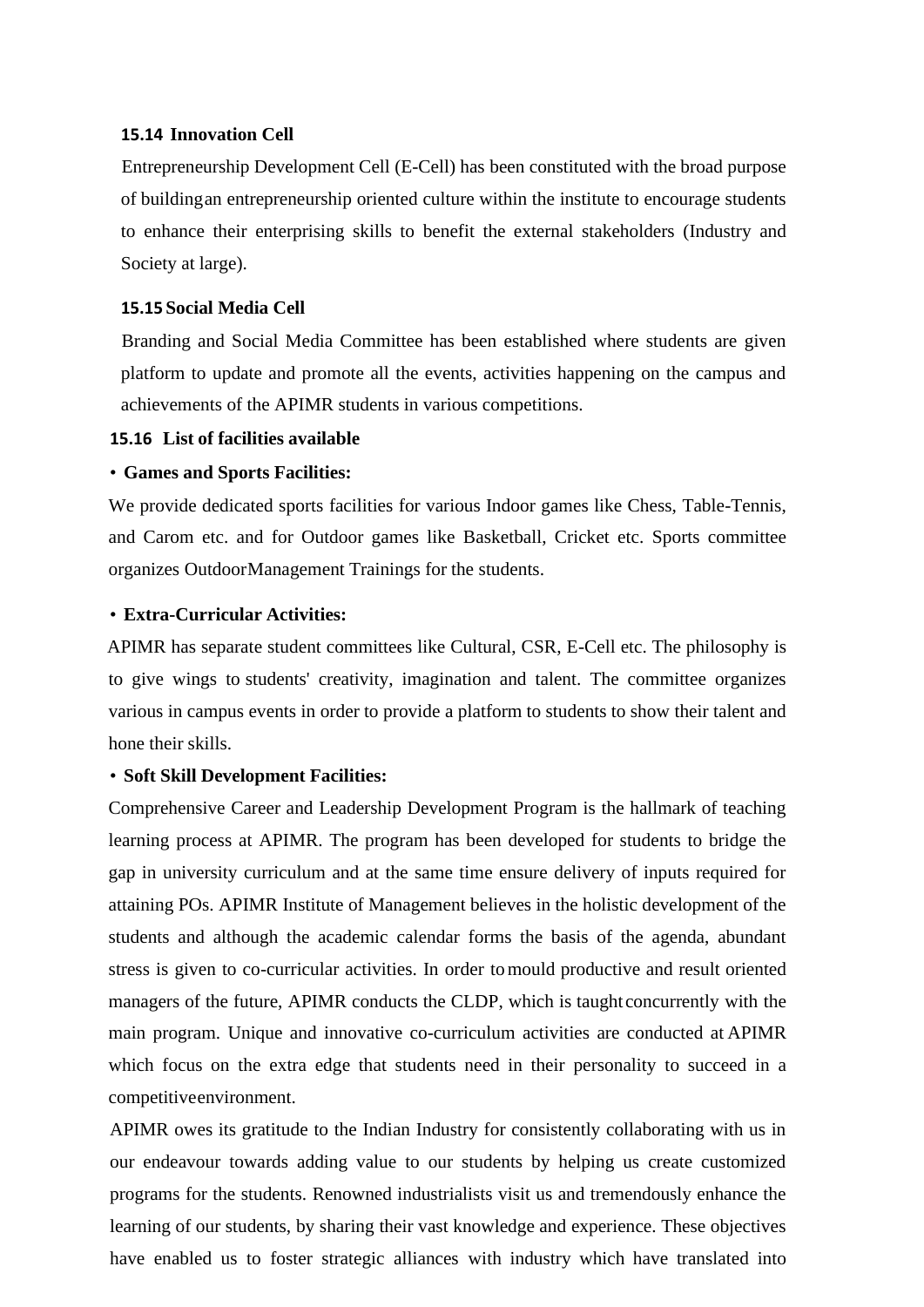knowledge enhancing initiatives at APIMR, in collaboration withthe Industry.

Some such required skills and corresponding initiatives are mentioned as under:

| Sr.<br>No.     | <b>Required Skills (Gap)</b>                                                              | <b>Activity to bridge the Gap</b>                                                    | <b>Resource Person / Agency</b>                                                    |
|----------------|-------------------------------------------------------------------------------------------|--------------------------------------------------------------------------------------|------------------------------------------------------------------------------------|
| $\mathbf{1}$   | <b>Analytical Ability</b>                                                                 | Aptitude training                                                                    | Professional Agency –                                                              |
|                |                                                                                           | Development Industry<br>Personality                                                  | Professional,                                                                      |
| $\overline{2}$ | <b>Communication Skills</b>                                                               | Program                                                                              | Trainers & Visiting Faculty                                                        |
|                |                                                                                           | <b>Industry Visit</b><br>٠                                                           | Respective Organization<br>٠                                                       |
| 3              | <b>Practical Exposure</b>                                                                 | Research Based project                                                               | <b>Subject Faculty</b><br>$\blacksquare$                                           |
|                | solving,<br>Problem                                                                       | Career<br>$\blacksquare$                                                             |                                                                                    |
| 4              | Decision                                                                                  | Development Program                                                                  | Professional Agency-                                                               |
|                | Makin                                                                                     | <b>Advanced Marketing Skills</b>                                                     | <b>OzoneConsulting</b>                                                             |
|                | g, Negotiation skill                                                                      |                                                                                      |                                                                                    |
| 5              | Communication,<br>Knowledge, GD-PI<br>Skills, General<br>Awareness and<br>Sector overview | Discovery Interviews<br><b>Bus. News Analysis</b><br>Sector overviews / Deep<br>Dive | Professional Agencies<br>• Ozone Consulting<br>$\blacktriangleright$ Xed Intellect |

## **15.17 Teaching Learning Process**

## **Curricula and syllabus for each of the programmes as approved by**

## **the UniversityMBA**

[http://APIMRAPIMR.edu.in/mba-admission/#mba-syllabus](http://indiraiimp.edu.in/mba-admission/#mba-syllabus)

## □ **Academic Calendar of the UniversityMBA**: Please refer following link

[http://collegecirculars.unipune.ac.in/sites/documents/Academic%20Calender/Circular%20No.%20134](http://collegecirculars.unipune.ac.in/sites/documents/Academic%20Calender/Circular%20No.%20134_14.05.2021.pdf) [\\_14.05.2021.pdf](http://collegecirculars.unipune.ac.in/sites/documents/Academic%20Calender/Circular%20No.%20134_14.05.2021.pdf)

## **Academic Time Table with the name of the Faculty members handling the Course**

**MBA :** Please refer following link

http://apimr.net/include/TIME\_TABLE\_Feb\_2022.pdf

Teaching Load of each Faculty: - Please refer following link **MBA** [http://collegecirculars.unipune.ac.in/sites/documents/Academic%20Calender/Circular%20No.%20134](http://collegecirculars.unipune.ac.in/sites/documents/Academic%20Calender/Circular%20No.%20134_14.05.2021.pdf) [\\_14.05.2021.pdf](http://collegecirculars.unipune.ac.in/sites/documents/Academic%20Calender/Circular%20No.%20134_14.05.2021.pdf)

## **Internal Continuous Evaluation System and place:**

Internal Assessment is of 50 marks and is having two components, Class participation of

andConcurrent comprehensive assessment.

Class participation marks are generated through cumulative attendance for the semester.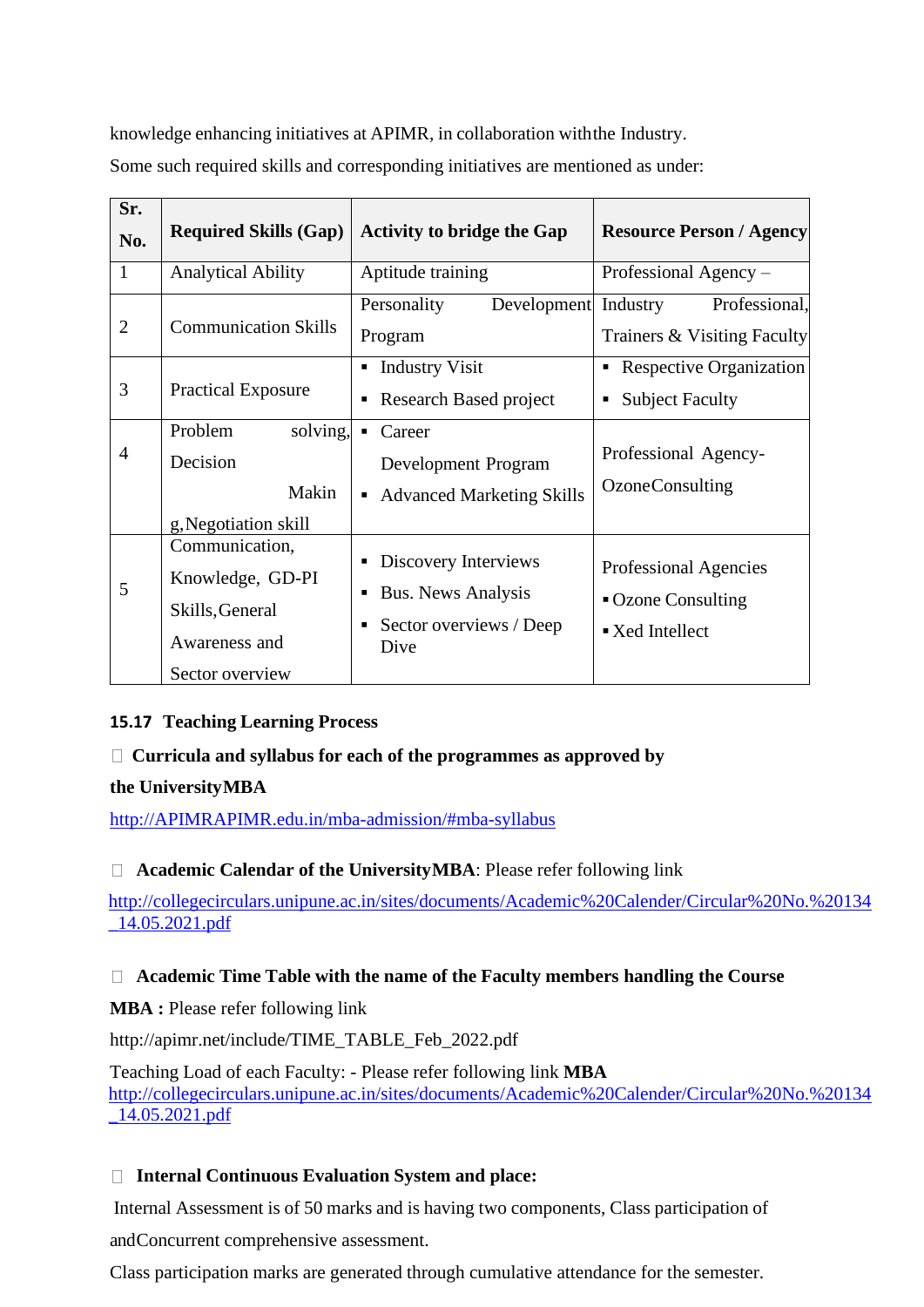Attendance Marks in Internal Marks---

We have identified 17 tools for this assessment. The course teacher is having a flexibility to decide thetool and he or she will have an authority to do the marking rubrics for each CCA. Also the course teacher decided the correlation of Course outcome with CCA. Course teacher shall evaluate the performance of the students in the respective courses. Performance shall be evaluated by the following evaluation tools:

- 1. Class Test
- 2. Open Book Test
- 3. Written Home Assignment
- 4. In-depth Viva-Voce
- 5. Case Study
- 6. Case let
- 7. Situation Analysis
- 8. Small Group Project & Internal Viva-Voce
- 9. Role Play
- 10. Story Telling
- 11. Creating and Presenting Posters
- 12. Writing a Memo
- 13. Work Portfolio
- 14. Creating Concept maps
- 15. Online Exam
- 16. Simulation Exercises
- 17. Gamification Exercises

## **External Assessment**

The external Assessment is done by Pune University for 50 marks.

## **Student's assessment of Faculty, System in place**

Student's feedback would be taken.

## **15.18 For each Post Graduate Courses give the following:**

## **Title of the Course**

1. Master of Business

Administration

## **Curricula and SyllabiMBA**:

Please refer following link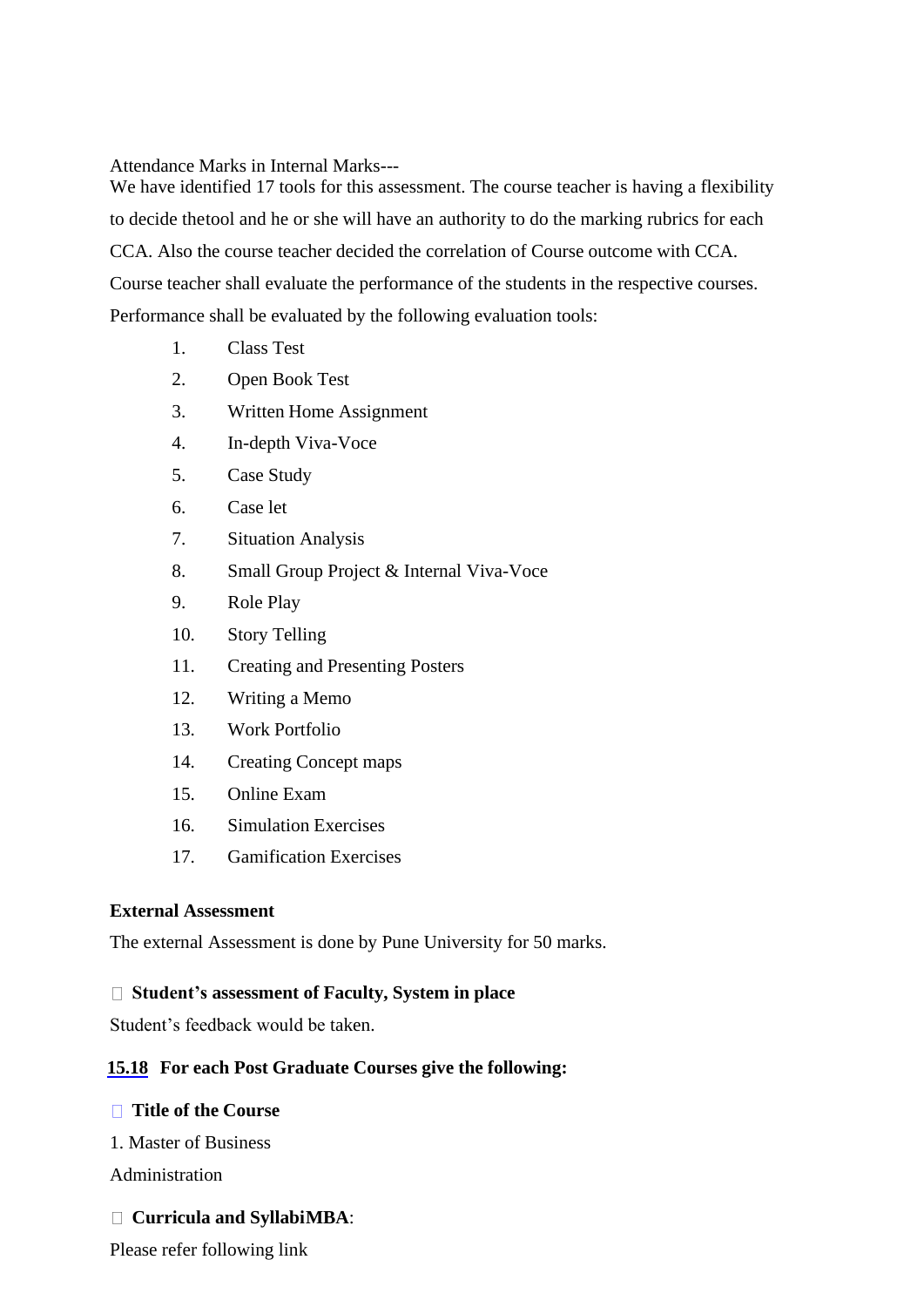http://apimr.net/include/MBA%20Revised%20Syllabus%202019%20Pattern%20\_Sem%2 0I%20to%20IV\_R2\_25\_7\_2020\_04.082020.pdf

#### **Laboratory facilities exclusive to the Post Graduate Course :**

**Computer Centre**: APIMR has state of the art it infrastructure. The institute is equipped with latest workstations and interactive classrooms with audio visual units. APIMR has one to one and one to many video conferencing facility. Wireless connectivity for student's laptops and iPod is provided throughout the campus. Our 50 mbps dedicated internet connectivity caters the internet requirement within the campus on 24 x 7 bases. The students experience the best communication, co-ordination and collaboration with their faculty, coordinators and team mates viapersonalized whatSapp group of the concern batch. APIMR also provide the facilities for designing and simulation of projects, statistical analysis and project presentation. Security (physical  $\&$ data access) within the campus is administered via surveillance cameras and data access policies implemented via various servers using technology.

#### **15.19 Special Purpose**

## **Delnet, Libreria, ERP, tally**

#### **16. Enrollment of students in the last 3 years**

#### **MBA**

| <b>Actual Admission</b> | 2021-22 | 2020-21 | 2019-20 |
|-------------------------|---------|---------|---------|
|                         |         | 89      |         |

#### **17. List of Research Projects/Consultancy Works**

**Number of Projects carried out, funding agency, Grant received Sponsored Research Projects**

| Sr.<br>N <sub>0</sub> | Name of Project Director<br>/ Researcher             | <b>Funding Agency</b>                                        | <b>Amount approved</b><br>(INR) |
|-----------------------|------------------------------------------------------|--------------------------------------------------------------|---------------------------------|
|                       |                                                      | Dr. Dhananjay Gajanan Pingale Maharashtra State Aids Control | 30,000/                         |
|                       |                                                      | Society, Mumbai                                              |                                 |
|                       | Dr. Dhananjay Gajanan Pingale GOA State Aids Control |                                                              | $17,300/-$                      |
|                       |                                                      | Society, Mumbai                                              |                                 |
|                       |                                                      |                                                              |                                 |

**Publications (if any) out of research in last three years out of masters projects: Nil**

## **Industry Linkage**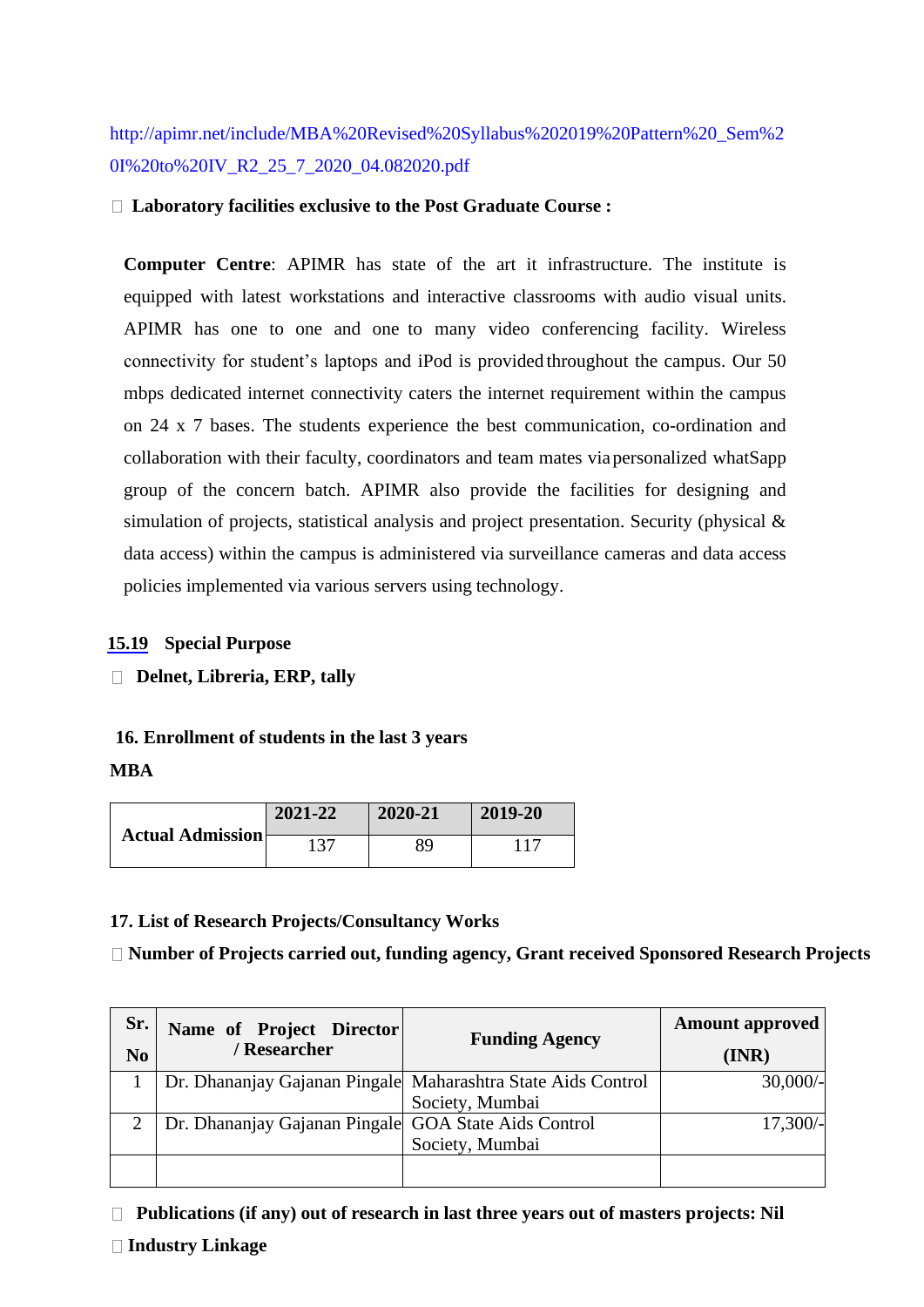**a)Industry Interaction**: Alumni meet, organized as part of Annual Day Awards function and frequent interaction in the form Panel discussions and inputs arranged, is a source of understanding industry trends. The Alumni are identified and invited by the Learning facilitators of each specialization along with the help Alumni- member of the Student Council. These visits to the campus on multiple occasions help students to prepare themselves for the corporate world.

**b) Internships and Winter Projects for Students**: Students work in companies as interns for their summer internship programs during the months of May, June & July. For summer internship programs, every student is allotted a faculty member as their internal guide. Students discuss the work environment the kind of work handled by them during their internship and discuss the requirement gathering needs and tools for the project with their faculty guide. Students are in continuous association with the faculty and faculty in turn keeps a check on the student's association with the company and industry guide under whom they report during the said time period. APIMR also encourages the students to take up industry sponsored winter projects especially for HR specialization.This is done to help students have real life experience of the corporate world.

## **MoUs with Industries (minimum 5)**

- Ankur Compressive Education
- Urja Foods Pvt. Ltd
- Niti Masale
- Omkar Agro Imp. Exp.
- Samrth Enterprises
- Shri Bhairavnath Nagari Sahakari Patsansta
- Matrix School of Management Studies
- CNH Industrial (India) Pvt. Ltd.
- Group Antolin Chakan Private Limited.
- Remsons Industries Ltd.
- Safe Pack Industries Ltd.
- Flash Electronics (India) Pvt. Ltd.

## **18. LoA and subsequent EoA till the current Academic Year**

**<http://apimr.net/include/LOA-EOA%202009%20-%202021.pdf>**

**19. Accounted audited statement for the last three years [http://apimr.net/#](http://apimr.net/)**